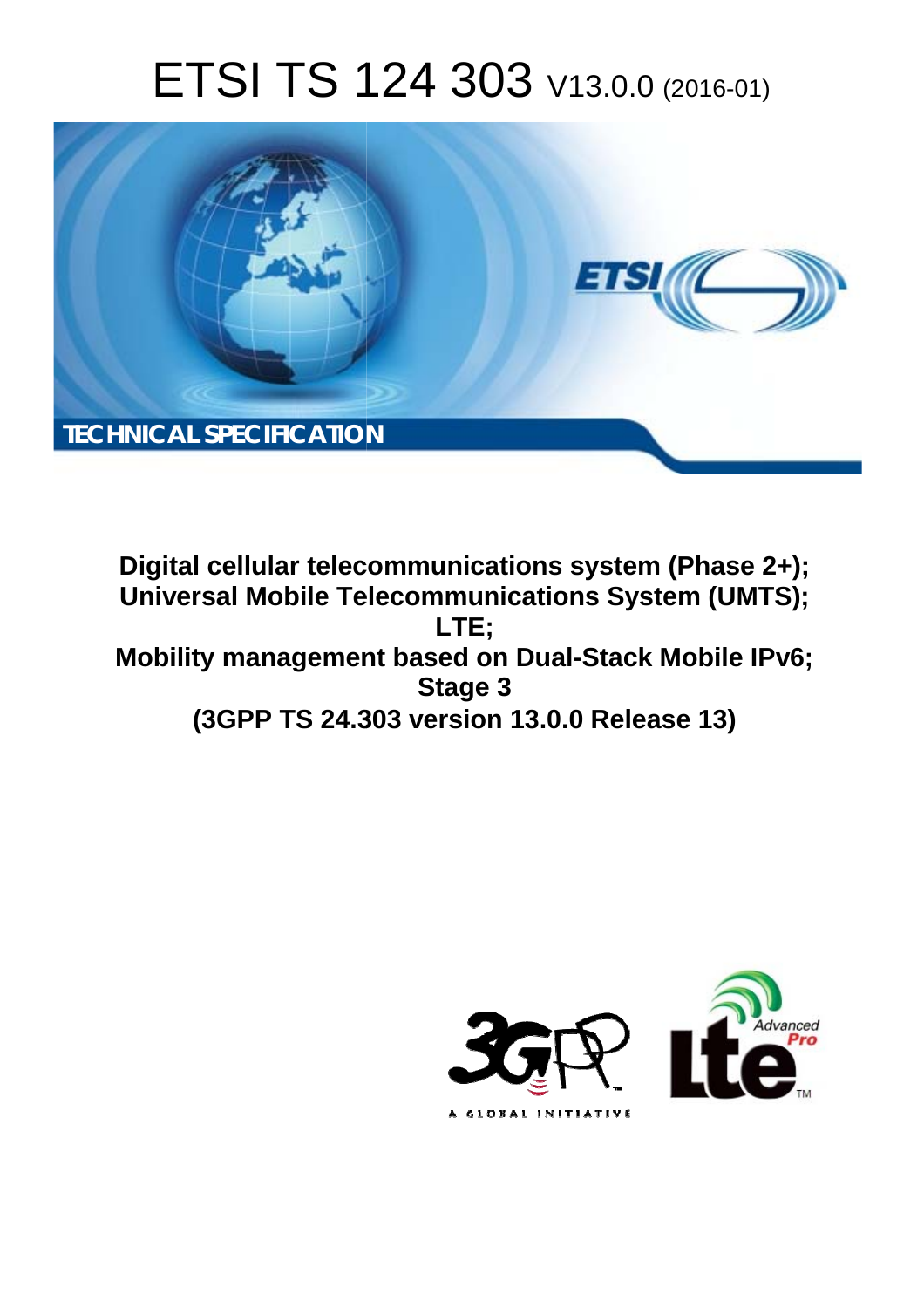Reference RTS/TSGC-0124303vd00

> Keywords GSM,LTE,UMTS

#### *ETSI*

#### 650 Route des Lucioles F-06921 Sophia Antipolis Cedex - FRANCE

Tel.: +33 4 92 94 42 00 Fax: +33 4 93 65 47 16

Siret N° 348 623 562 00017 - NAF 742 C Association à but non lucratif enregistrée à la Sous-Préfecture de Grasse (06) N° 7803/88

#### *Important notice*

The present document can be downloaded from: <http://www.etsi.org/standards-search>

The present document may be made available in electronic versions and/or in print. The content of any electronic and/or print versions of the present document shall not be modified without the prior written authorization of ETSI. In case of any existing or perceived difference in contents between such versions and/or in print, the only prevailing document is the print of the Portable Document Format (PDF) version kept on a specific network drive within ETSI Secretariat.

Users of the present document should be aware that the document may be subject to revision or change of status. Information on the current status of this and other ETSI documents is available at <http://portal.etsi.org/tb/status/status.asp>

If you find errors in the present document, please send your comment to one of the following services: <https://portal.etsi.org/People/CommiteeSupportStaff.aspx>

#### *Copyright Notification*

No part may be reproduced or utilized in any form or by any means, electronic or mechanical, including photocopying and microfilm except as authorized by written permission of ETSI.

The content of the PDF version shall not be modified without the written authorization of ETSI. The copyright and the foregoing restriction extend to reproduction in all media.

> © European Telecommunications Standards Institute 2016. All rights reserved.

**DECT**TM, **PLUGTESTS**TM, **UMTS**TM and the ETSI logo are Trade Marks of ETSI registered for the benefit of its Members. **3GPP**TM and **LTE**™ are Trade Marks of ETSI registered for the benefit of its Members and of the 3GPP Organizational Partners.

**GSM**® and the GSM logo are Trade Marks registered and owned by the GSM Association.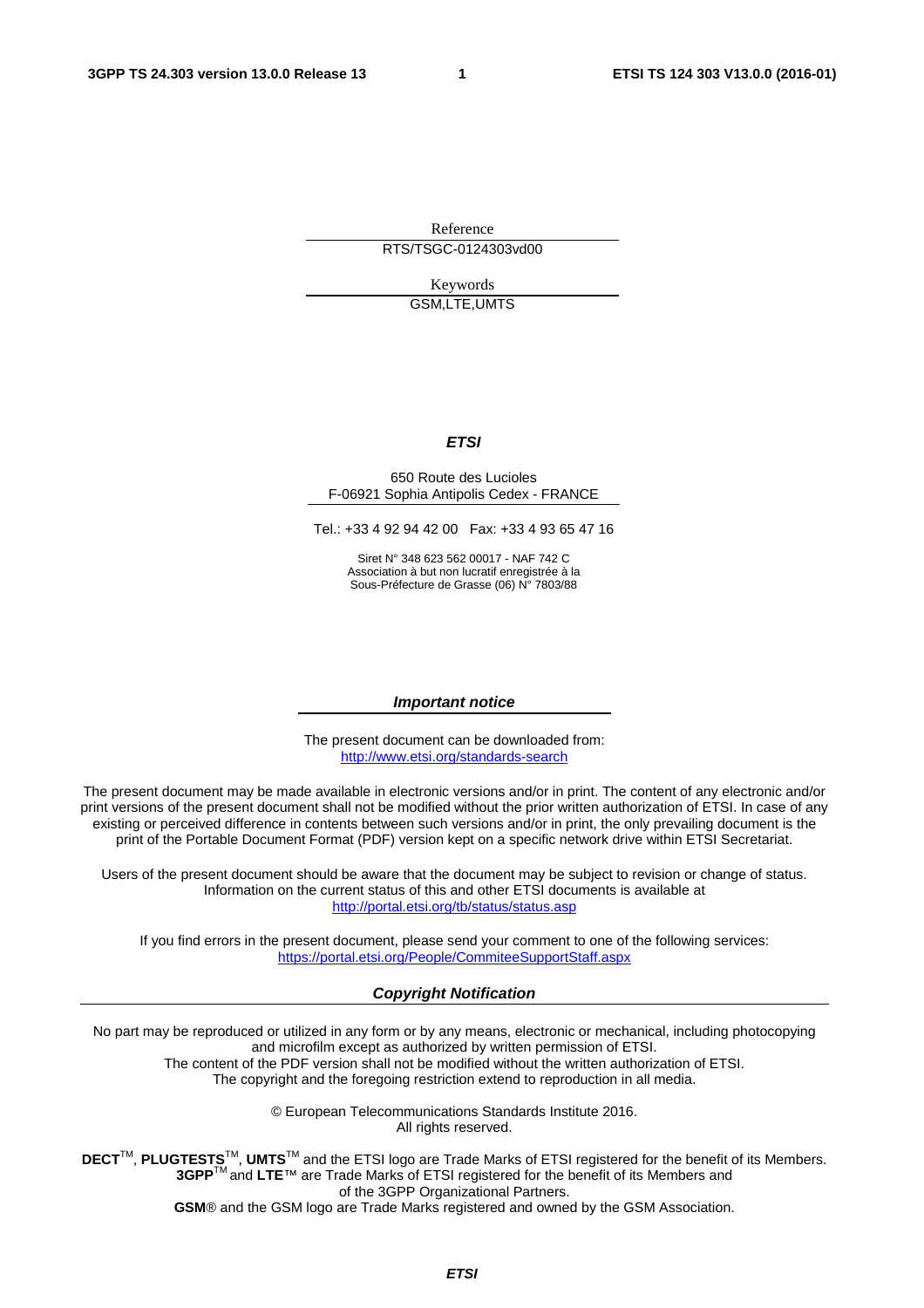## Intellectual Property Rights

IPRs essential or potentially essential to the present document may have been declared to ETSI. The information pertaining to these essential IPRs, if any, is publicly available for **ETSI members and non-members**, and can be found in ETSI SR 000 314: *"Intellectual Property Rights (IPRs); Essential, or potentially Essential, IPRs notified to ETSI in respect of ETSI standards"*, which is available from the ETSI Secretariat. Latest updates are available on the ETSI Web server [\(https://ipr.etsi.org/](https://ipr.etsi.org/)).

Pursuant to the ETSI IPR Policy, no investigation, including IPR searches, has been carried out by ETSI. No guarantee can be given as to the existence of other IPRs not referenced in ETSI SR 000 314 (or the updates on the ETSI Web server) which are, or may be, or may become, essential to the present document.

### Foreword

This Technical Specification (TS) has been produced by ETSI 3rd Generation Partnership Project (3GPP).

The present document may refer to technical specifications or reports using their 3GPP identities, UMTS identities or GSM identities. These should be interpreted as being references to the corresponding ETSI deliverables.

The cross reference between GSM, UMTS, 3GPP and ETSI identities can be found under <http://webapp.etsi.org/key/queryform.asp>.

## Modal verbs terminology

In the present document "**shall**", "**shall not**", "**should**", "**should not**", "**may**", "**need not**", "**will**", "**will not**", "**can**" and "**cannot**" are to be interpreted as described in clause 3.2 of the [ETSI Drafting Rules](http://portal.etsi.org/Help/editHelp!/Howtostart/ETSIDraftingRules.aspx) (Verbal forms for the expression of provisions).

"**must**" and "**must not**" are **NOT** allowed in ETSI deliverables except when used in direct citation.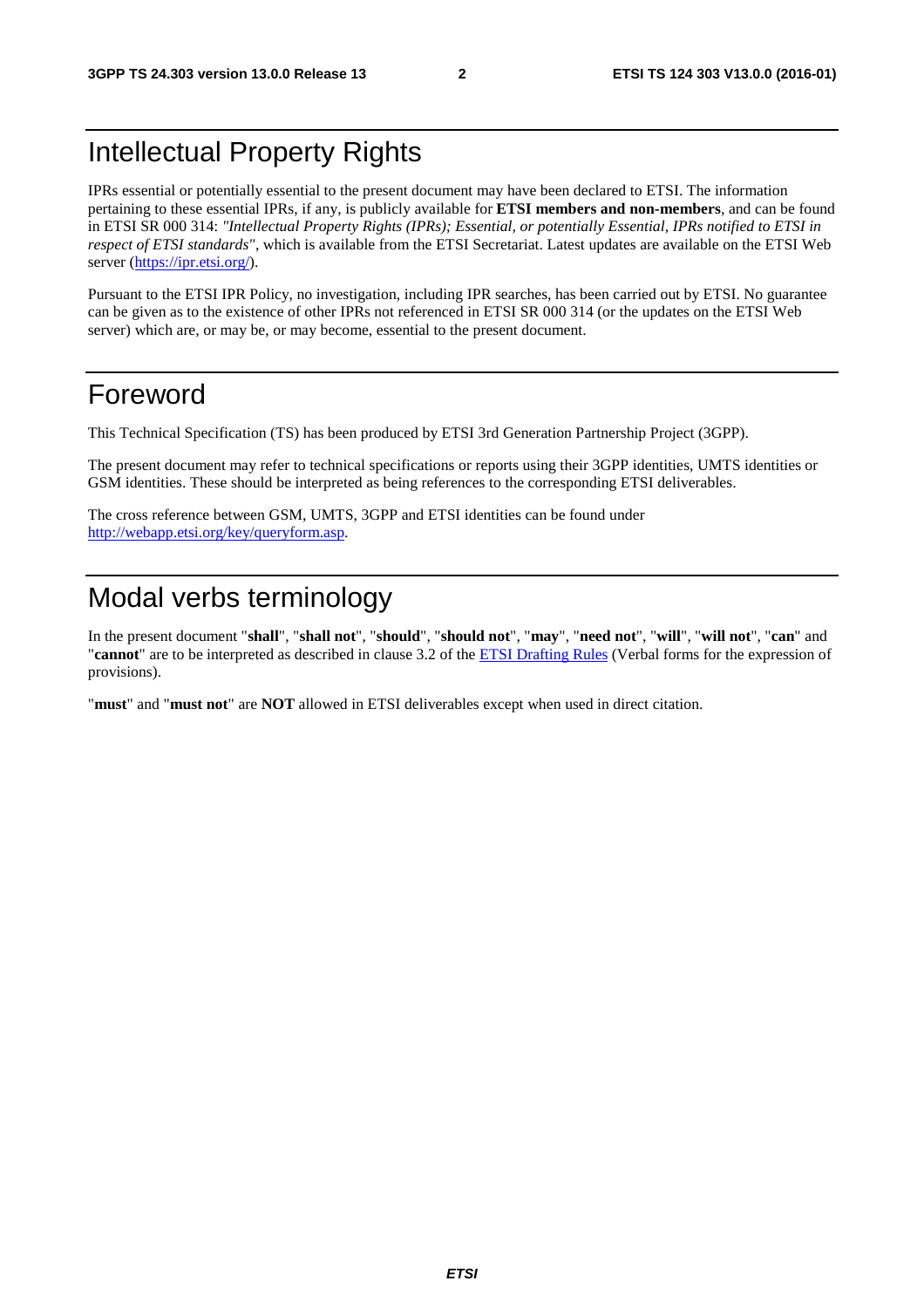$\mathbf{3}$ 

## Contents

| 1                |                                                                               |  |
|------------------|-------------------------------------------------------------------------------|--|
| 2                |                                                                               |  |
| 3                |                                                                               |  |
| 3.1<br>3.2       |                                                                               |  |
| 4                |                                                                               |  |
| 4.1              |                                                                               |  |
| 4.2<br>4.3       |                                                                               |  |
|                  |                                                                               |  |
| 5<br>5.1         |                                                                               |  |
| 5.1.1            |                                                                               |  |
| 5.1.2            |                                                                               |  |
| 5.1.2.1          |                                                                               |  |
| 5.1.2.1.1        |                                                                               |  |
| 5.1.2.1.2        |                                                                               |  |
| 5.1.2.1.3        |                                                                               |  |
| 5.1.2.1.4        |                                                                               |  |
| 5.1.2.1.5        |                                                                               |  |
| 5.1.2.1a         |                                                                               |  |
| 5.1.2.2          | Security association establishment and IPv6 Home Network Prefix assignment13  |  |
| 5.1.2.3          |                                                                               |  |
| 5.1.2.4<br>5.1.3 |                                                                               |  |
| 5.1.3.1          | Security association establishment and IPv6 Home Network Prefix assignment 16 |  |
| 5.1.3.2          |                                                                               |  |
| 5.1.3.3          |                                                                               |  |
| 5.2              |                                                                               |  |
| 5.2.1            |                                                                               |  |
| 5.2.2            |                                                                               |  |
| 5.2.2.1          |                                                                               |  |
| 5.2.2.2          |                                                                               |  |
| 5.2.2.3          |                                                                               |  |
| 5.2.2.4          |                                                                               |  |
| 5.2.3            |                                                                               |  |
| 5.2.3.1          |                                                                               |  |
| 5.2.3.2          |                                                                               |  |
| 5.2.3.3          |                                                                               |  |
| 5.3              |                                                                               |  |
| 5.3.1            |                                                                               |  |
| 5.3.2            |                                                                               |  |
| 5.3.3            |                                                                               |  |
| 5.4              |                                                                               |  |
| 5.4.1<br>5.4.2   |                                                                               |  |
| 5.4.2.1          |                                                                               |  |
| 5.4.2.2          |                                                                               |  |
| 5.4.3            |                                                                               |  |
|                  |                                                                               |  |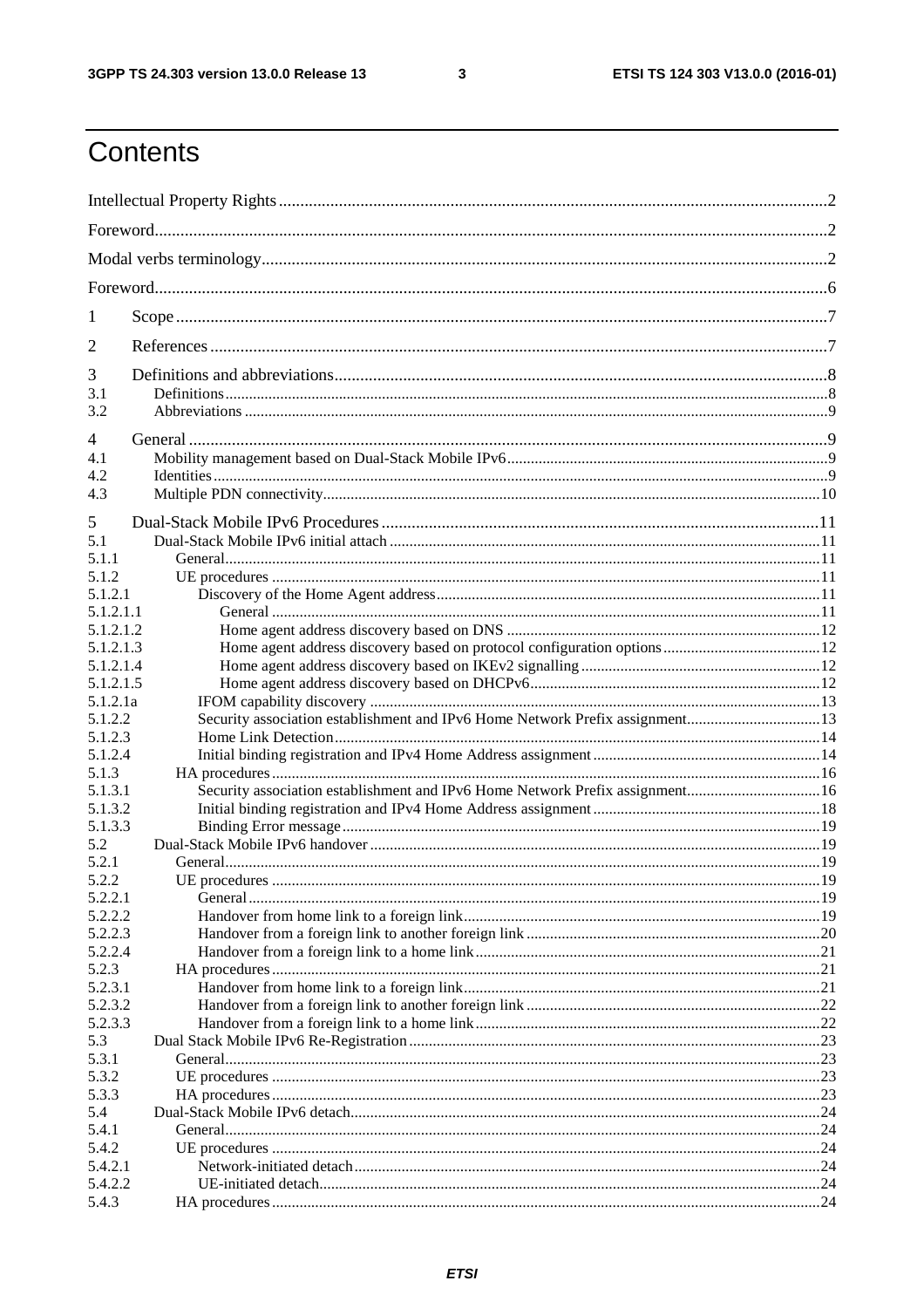$\overline{\mathbf{4}}$ 

| 5.4.3.1            |                      |  |
|--------------------|----------------------|--|
| 5.4.3.2            |                      |  |
| 5.5<br>5.5A        |                      |  |
| 5.5A.1             |                      |  |
| 5.5A.2             |                      |  |
| 5.5A.3             |                      |  |
| 5.6                |                      |  |
| 5.6.1              |                      |  |
| 5.6.2              |                      |  |
| 5.6.2.1            |                      |  |
| 5.6.2.2            |                      |  |
| 5.6.2.3            |                      |  |
| 5.6.3              |                      |  |
| 5.6.3.1            |                      |  |
| 5.6.3.2            |                      |  |
| 5.6.3.3            |                      |  |
| 5.7                |                      |  |
| 5.7.1              |                      |  |
| 5.7.2              |                      |  |
| 5.7.3              |                      |  |
| 5.8                |                      |  |
| 5.8.1              |                      |  |
| 5.8.2              |                      |  |
| 5.8.2.1            |                      |  |
| 5.8.2.2<br>5.8.2.3 |                      |  |
| 5.8.3              |                      |  |
| 5.8.3.1            |                      |  |
| 5.8.3.2            |                      |  |
| 5.8.3.3            |                      |  |
| 5.9                |                      |  |
| 5.9.1              |                      |  |
| 5.9.2              |                      |  |
| 5.9.2.1            |                      |  |
| 5.9.2.2            |                      |  |
| 5.9.2.3            |                      |  |
| 5.9.3              |                      |  |
| 5.9.3.1            | General              |  |
| 5.9.3.2            |                      |  |
| 5.9.3.3            |                      |  |
|                    |                      |  |
|                    | Annex A (normative): |  |
| A.1                |                      |  |
|                    |                      |  |
| A.2                |                      |  |
| A.2.1<br>A.2.2     |                      |  |
| A.2.3              |                      |  |
|                    |                      |  |
| A.3                |                      |  |
| A.3.1              |                      |  |
| A.3.2              |                      |  |
| A.4                |                      |  |
| A.4.1              |                      |  |
| A.4.2              |                      |  |
|                    |                      |  |
| A.5                |                      |  |
| A.5.1              |                      |  |
| A.5.2              |                      |  |
| A.6                |                      |  |
|                    |                      |  |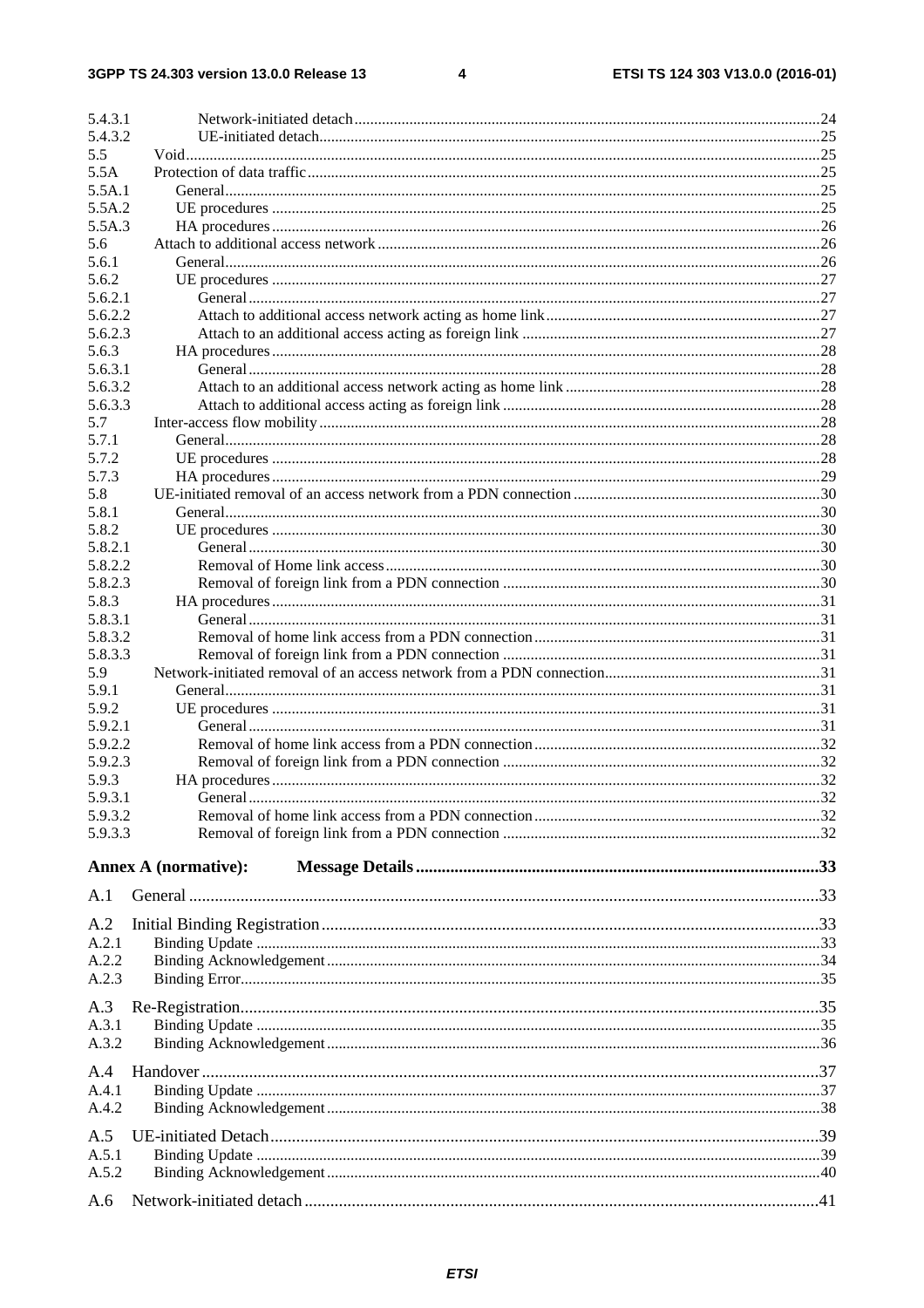$5\phantom{a}$ 

| <b>Annex C</b> (informative): |  |
|-------------------------------|--|
| B.2                           |  |
| B.1                           |  |
| <b>Annex B</b> (normative):   |  |
| A.11.2                        |  |
| A.11.1                        |  |
|                               |  |
| A.10.2                        |  |
| A.10.1                        |  |
|                               |  |
| A.9.2                         |  |
| A.9.1                         |  |
| A.9                           |  |
| A.8.2                         |  |
| A.8.1                         |  |
| A.8                           |  |
| A.7                           |  |
| A.6.2                         |  |
| A.6.1                         |  |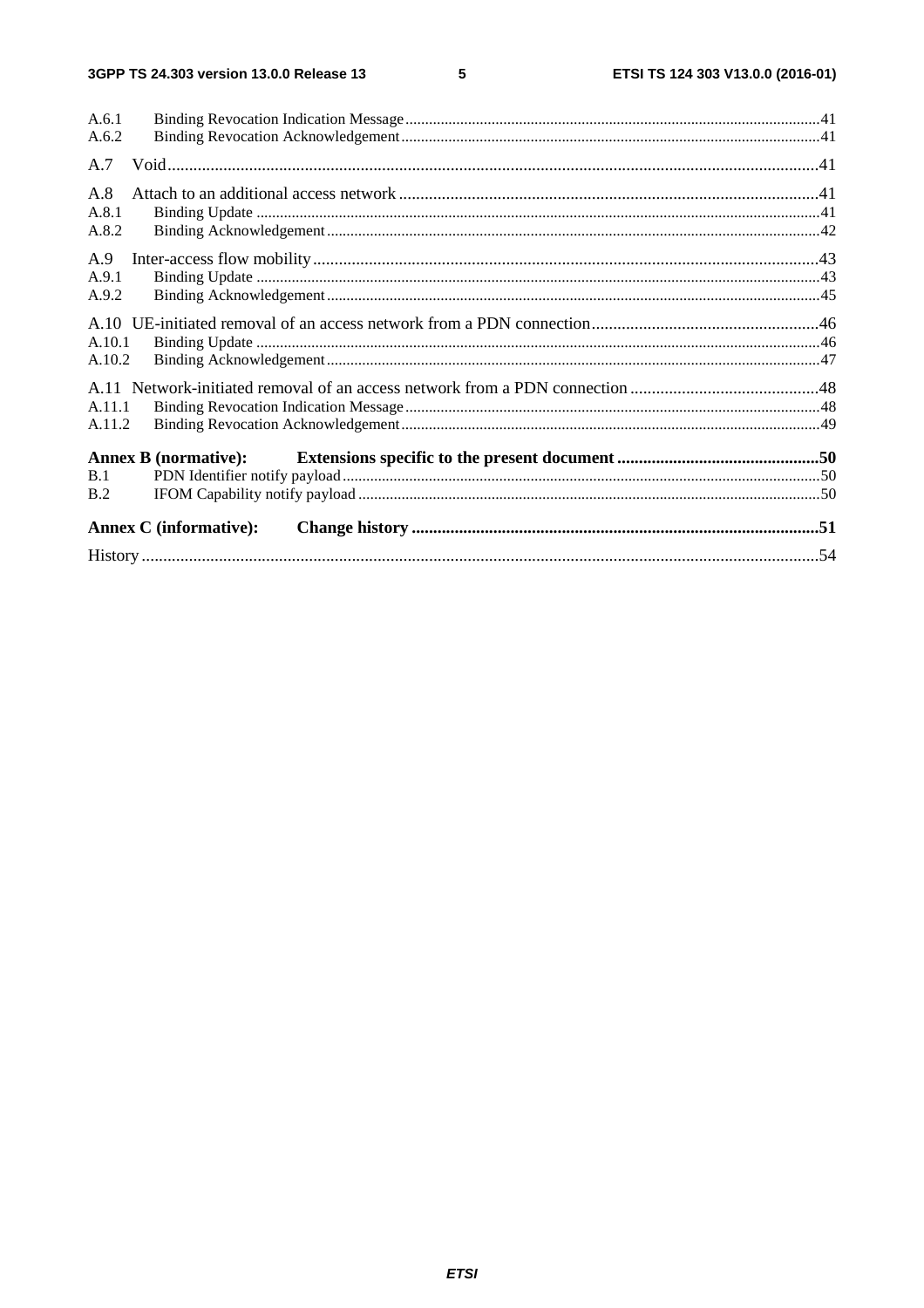## Foreword

This Technical Specification has been produced by the 3<sup>rd</sup> Generation Partnership Project (3GPP).

The contents of the present document are subject to continuing work within the TSG and may change following formal TSG approval. Should the TSG modify the contents of the present document, it will be re-released by the TSG with an identifying change of release date and an increase in version number as follows:

Version x.y.z

where:

- x the first digit:
	- 1 presented to TSG for information;
	- 2 presented to TSG for approval;
	- 3 or greater indicates TSG approved document under change control.
- y the second digit is incremented for all changes of substance, i.e. technical enhancements, corrections, updates, etc.
- z the third digit is incremented when editorial only changes have been incorporated in the document.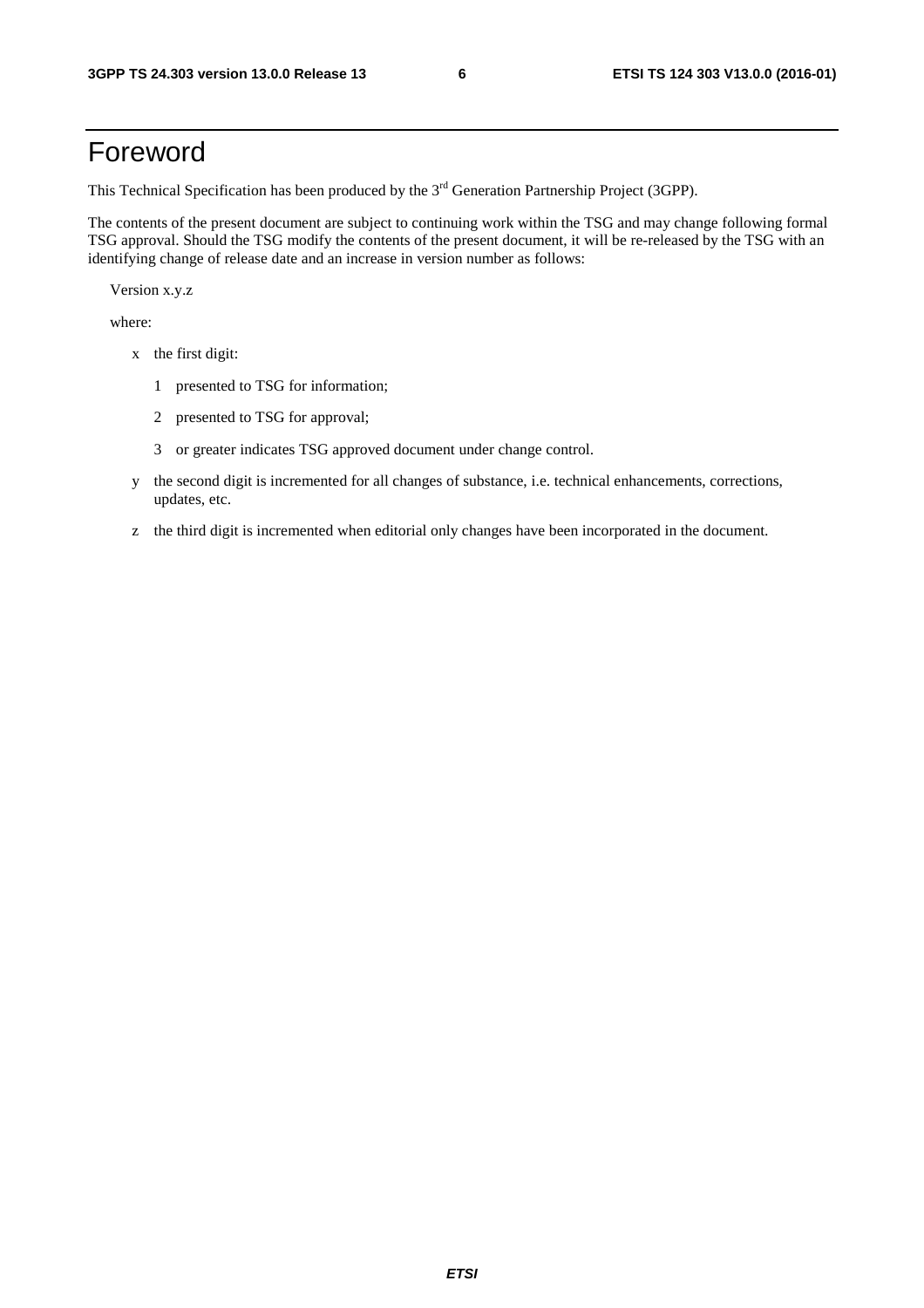### 1 Scope

The present document specifies the signalling procedures for accessing the 3GPP Evolved Packet Core network and handling the mobility between 3GPP and non-3GPP accesses via the S2c reference point defined in 3GPP TS 23.402 [3].

The present document is applicable to the User Equipment (UE) and the network node implementing the Home Agent functionality.

In addition the present document specifies the procedures used for the DSMIPv6 Home Agent discovery, for bootstrapping the DSMIPv6 security association between the UE and the Home Agent and for managing the DSMIPv6 tunnel. The specification of these procedures is compliant to IETF RFCs.

DSMIPv6 procedures can be used independently of the underlying access technology.

## 2 References

The following documents contain provisions which, through reference in this text, constitute provisions of the present document.

- References are either specific (identified by date of publication, edition number, version number, etc.) or non-specific.
- For a specific reference, subsequent revisions do not apply.
- For a non-specific reference, the latest version applies. In the case of a reference to a 3GPP document (including a GSM document), a non-specific reference implicitly refers to the latest version of that document *in the same Release as the present document*.
- [1] 3GPP TR 21.905: "Vocabulary for 3GPP Specifications".
- [2] IETF RFC 5555 (June 2009): "Mobile IPv6 support for Dual Stack Hosts and Routers".
- [3] 3GPP TS 23.402: "Architecture Enhancements for non-3GPP accesses".
- [4] IETF RFC 4877 (April 2007): "Mobile IPv6 Operation with IKEv2 and the Revised IPsec Architecture".
- [5] Void.
- [6] Void.
- [7] Void.
- [8] Void.
- [9] Void.
- [10] IETF RFC 5026 (October 2007): "Mobile IPv6 bootstrapping in split scenario".
- [11] IETF RFC 4303 (December 2005): "IP Encapsulating Security Payload (ESP)".
- [12] IETF RFC 6610 (May 2012): "DHCP Options for Home Information Discovery in Mobile IPv6 (MIPv6)".
- [13] IETF RFC 3736 (April 2004): "Stateless Dynamic Host Configuration Protocol (DHCP) Service for IPv6".
- [14] IETF RFC 5996 (September 2010): "Internet Key Exchange Protocol Version 2 (IKEv2)".
- [15] 3GPP TS 24.301: "Non-Access-Stratum (NAS) protocol for Evolved Packet System (EPS); Stage 3".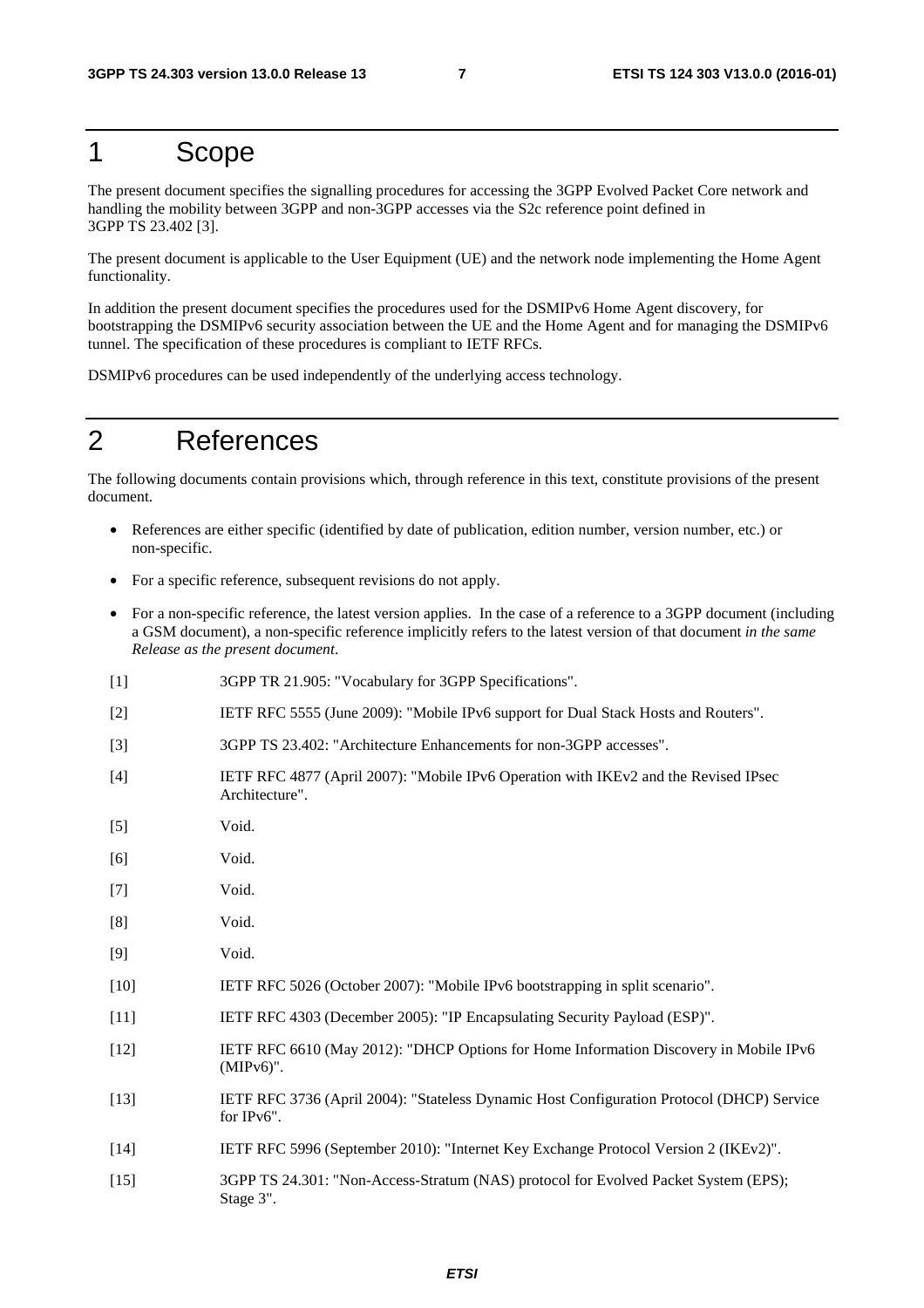| $[16]$ | Void.                                                                                                                                       |
|--------|---------------------------------------------------------------------------------------------------------------------------------------------|
| $[17]$ | 3GPP TS 23.003: "Numbering, addressing and identification".                                                                                 |
| $[18]$ | 3GPP TS 33.402: "3GPP System Architecture Evolution (SAE); Security aspects of non-3GPP<br>accesses".                                       |
| $[19]$ | IETF RFC 5846 (June 2010): "Binding Revocation for IPv6 Mobility".                                                                          |
| $[20]$ | 3GPP TS 29.273: "3GPP EPS AAA interfaces".                                                                                                  |
| $[21]$ | 3GPP TS 24.302: "Access to the Evolved Packet Core (EPC) via non-3GPP access networks;<br>Stage 3".                                         |
| $[22]$ | Void.                                                                                                                                       |
| $[23]$ | IETF RFC 4739 (November 2006): "Multiple Authentication Exchanges in the Internet Key<br>Exchange (IKEv2) Protocol".                        |
| $[24]$ | 3GPP TS 33.234: "Wireless Local Area Network (WLAN) interworking security".                                                                 |
| $[25]$ | Void.                                                                                                                                       |
| $[26]$ | IETF RFC 4039 (March 2005): "Rapid Commit Option for the Dynamic Host Configuration<br>Protocol version 4 (DHCPv4)".                        |
| $[27]$ | IETF RFC 6275 (July 2011): "Mobility Support in IPv6".                                                                                      |
| $[28]$ | IETF RFC 4187 (January 2006): "Extensible Authentication Protocol Method for 3rd Generation<br>Authentication and Key Agreement (EAP AKA)". |
| $[29]$ | IETF RFC 3963 (January 2005): "Network Mobility (NEMO) Basic Support Protocol".                                                             |
| $[30]$ | IETF RFC 5685 (November 2009): "Redirect Mechanism for the Internet Key Exchange Protocol<br>Version 2 (IKEv2)".                            |
| $[31]$ | IETF RFC 5648 (October 2009): "Multiple Care-of Addresses Registration".                                                                    |
| $[32]$ | IETF RFC 6089 (January 2011): "Flow Bindings in Mobile IPv6 and Network Mobility (NEMO)<br>Basic Support".                                  |
| $[33]$ | IETF RFC 6088 (January 2011): "Traffic Selectors for Flow Bindings".                                                                        |
| $[34]$ | 3GPP TS 23.261: "IP flow mobility and seamless Wireless Local Area Network (WLAN) offload;<br>Stage 2".                                     |
| $[35]$ | IETF RFC 6276 (July 2011): "DHCPv6 Prefix Delegation for Network Mobility (NEMO)".                                                          |
| $[36]$ | 3GPP TS 24.312: "Access Network Discovery and Selection Function (ANDSF) Management<br>Object (MO)".                                        |

## 3 Definitions and abbreviations

### 3.1 Definitions

For the purposes of the present document, the terms and definitions given in 3GPP TR 21.905 [1] and the following apply. The following terms used in this Technical Specification are defined in IETF RFC 6275 [27]: Home Address, Care-of Address, binding cache, binding cache entry.

The following terms used in this Technical Specification are defined in IETF RFC 5648 [31], and IETF RFC 6089 [32]: Binding Identification Number, Flow, Flow Binding, Flow Identifier, and Traffic Selector.

The following term used in this Technical Specification is defined in 3GPP TS 23.402 [3]: IFOM capable UE.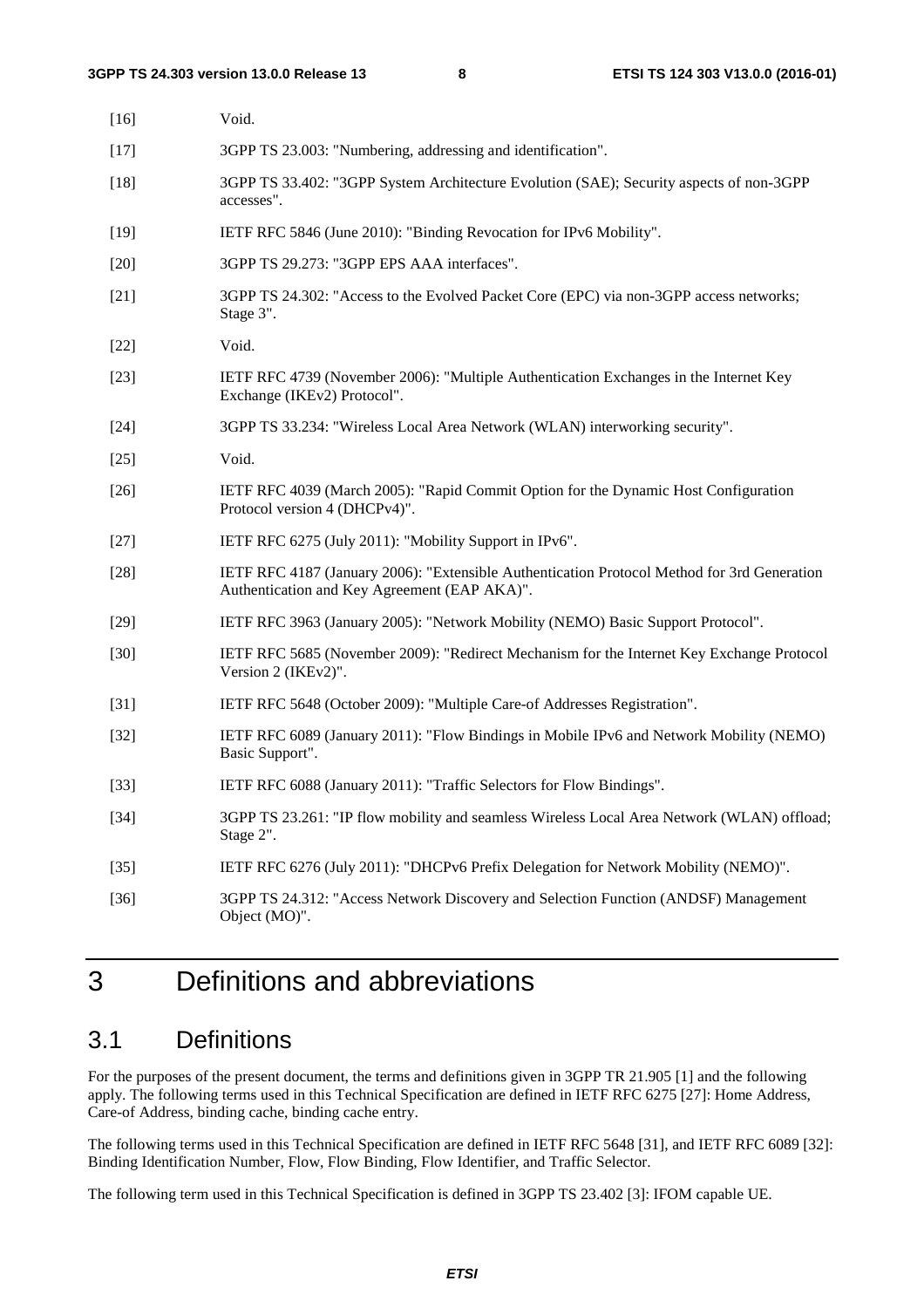The following terms used in this Technical Specification are defined in 3GPP TS 23.261 [34]: routing address, routing filter, routing rule.

**Home network prefix:** An IPv6 prefix allocated by the Home Agent to the UE and used by the UE to configure the Home Address. The Home network prefix is uniquely allocated to a UE.

**Home Agent:** The Home Agent functionality consists in the DSMIPv6 anchor point functionality described in IETF RFC 5555 [2] and IETF RFC 4877 [4]. Based on 3GPP TS 23.402 [3] the HA functionality is implemented in the PDN Gateway.

### 3.2 Abbreviations

For the purposes of the present document, the abbreviations given in 3GPP TR 21.905 [1] and the following apply.

| <b>BID</b>          | <b>Binding Identification Number</b> |
|---------------------|--------------------------------------|
| DSMIP <sub>v6</sub> | Dual-Stack MIPv6                     |
| <b>EPC</b>          | <b>Evolved Packet Core</b>           |
| ePDG                | <b>Evolved Packet Data Gateway</b>   |
| <b>EPS</b>          | <b>Evolved Packet System</b>         |
| <b>FID</b>          | Flow Identifier                      |
| <b>GW</b>           | Gateway                              |
| <b>HA</b>           | Home Agent                           |
| MIP <sub>v6</sub>   | Mobile IP version 6                  |
| TSi                 | Traffic Selector - Initiator         |
| <b>TSr</b>          | Traffic Selector - Responder         |
| UE                  | User Equipment                       |
|                     |                                      |

## 4 General

### 4.1 Mobility management based on Dual-Stack Mobile IPv6

DSMIPv6 is specified in IETF RFC 6275 [27] and IETF RFC 5555 [2]. The purpose of the DSMIPv6 procedures is to establish, manage and tear down a mobility tunnel between the UE and the HA function. The mobility tunnel establishment is always initiated by the UE, while the mobility tunnel tear down can be initiated either by the UE or the network. Communication between the UE and a correspondent node shall use the bidirectional mode of operation. Route optimization mode of operation is not supported by EPC in this release.

In this specification, the IETF RFC 4877 [4] is used to secure DSMIPv6 signalling. For this purpose, the UE performs an IKEv2 exchange with the HA before establishing the mobility tunnel as described in subclause 5.1.2.2. The details of the security aspects are specified in 3GPP TS 33.402 [18].

The mobility tunnel procedures are performed by the UE for each PDN connection, meaning that if multiple PDNs are accessed by the UE, multiple instances of the procedures are needed. The multiple PDN connections behaviour is specified more in detail in subclause 4.3.

In this specification, the IETF RFC 3963 [29] is used for prefix preservation. For this purpose, the UE uses the implicit mode as stated in IETF RFC 3963 [29] to tell the HA that the home network prefix would be preserved during mobility. The support of this operation is limited to the sending and receiving of IPv6 packets containing IPv6 addresses autoconfigured from the home network prefix, in addition to the IPv6 Home Address.

In this specification, the IETF RFC 5648 [31], IETF RFC 6089 [32] and IETF RFC 6088 [33] are used for IFOM. The general principles of IFOM are listed in 3GPP TS 23.261 [34]. For this purpose, the UE can decide if IFOM is to be applied to a PDN connection. The procedures used by the UE to determine which PDN connection IFOM is to be applied and how the IP flows are distributed are specified in 3GPP TS 24.302 [21].

### 4.2 Identities

The UE shall use Network Access Identifier (NAI) as identification towards the HA in the IKEv2 exchange. During this process, the IPsec security association between the UE and the HA is tied to the user identity, set to the NAI, and to an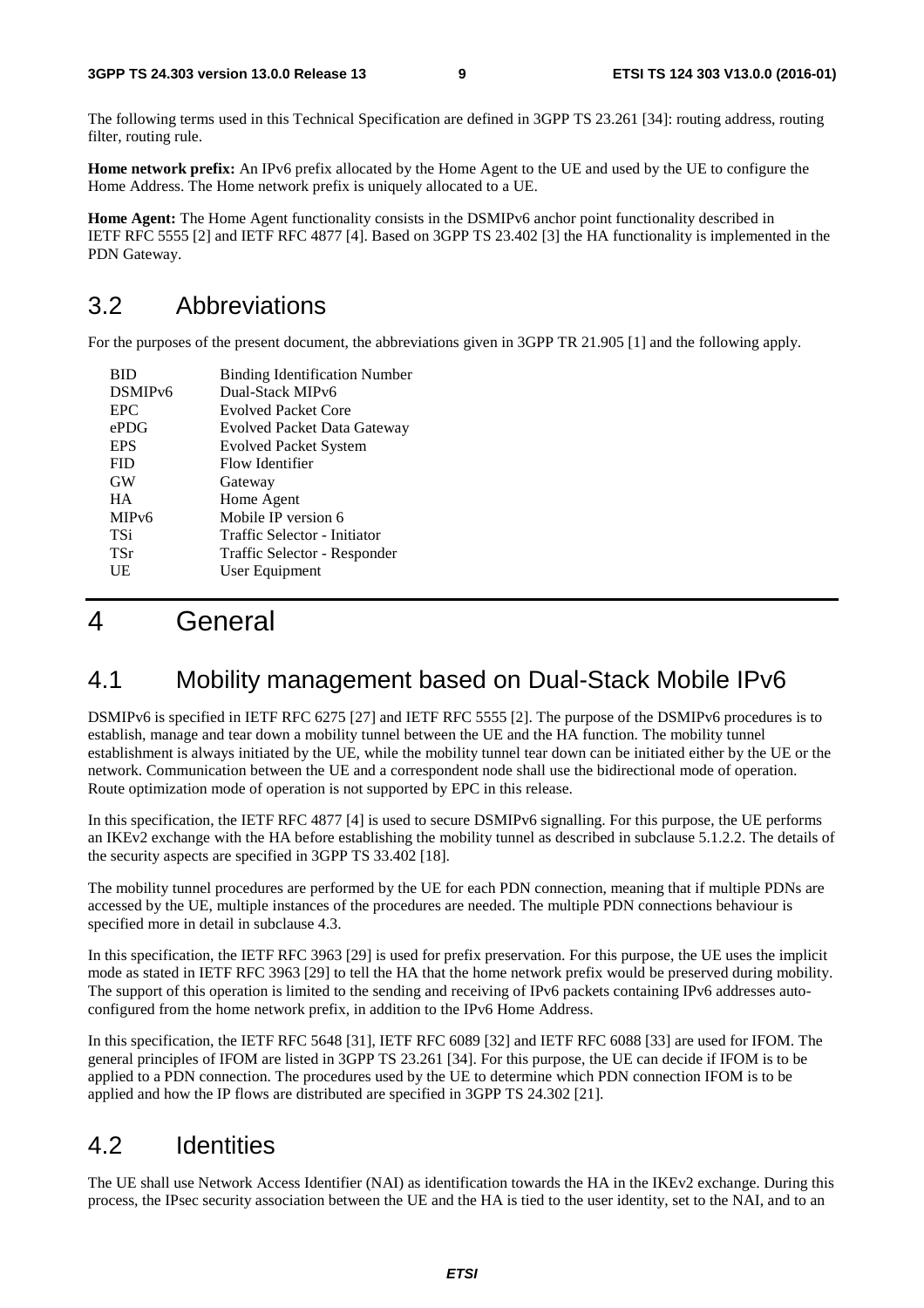SPI uniquely identifying this security association. The NAI is structured according to 3GPP TS 23.003 [17]. The NAI can be either a root NAI, a fast re-authentication NAI or pseudonym identity as specified in 3GPP TS 23.003 [17].

The UE shall use the HA-APN to identify the desired HA in the DNS-based and DHCPv6-based HA discovery procedures. The HA-APN is constructed according to 3GPP TS 23.003 [17].

NOTE: The operator is responsible to configure the DNS system so that the same PDN GW can be discovered via HA-APN and APN. A possible way of configuring the mapping between HA-APN and APN is to create the HA-APN from the respective APN by using the same Network Identifier and by adding the prefix "ha-apn" to the Operator Identifier.

The Binding Update and Binding Acknowledgement shall not explicitly carry an NAI as the IPsec security association is tied to the user identity.

### 4.3 Multiple PDN connectivity

This specification supports multiple PDN connectivity. The UE can setup multiple PDN connections with a given APN or multiple APNs using multiple DSMIPv6 sessions. There is one DSMIPv6 session per each PDN connection.

NOTE: When a UE is associated to multiple PDN connections, it is possible for the UE to create a tunnel loop amongst the HAs by binding home addresses to each other. This results in the possibility of HA being flooded with packets. Packet flooding is not specific to DSMIPv6 and there exist current implementations to deal with the packet flooding issue. As for the formation of tunnel loop, the solution to solve it in this current specification (Release 9) is implementation specific until a standardized solution emerges.

The procedures described in clause 5 shall be interpreted as procedures which are executed for each PDN connection the UE established. This implies that:

- For the initial attachment of a PDN connection, the UE shall perform a Home Agent address discovery (subclause 5.1.2.1), a security association establishment via IKEv2, including the EAP-AKA authentication and the IPv6 Home Network Prefix assignment (subclause 5.1.2.2), and the initial binding registration (subclause 5.1.2.4).
- The handover procedure shall be performed for each PDN connection separately as described in subclause 5.2.2.
- The re-registration procedure shall be performed for each PDN connection separately as described in subclause 5.3.2.
- The detach procedure shall be performed for each PDN connection separately as described in subclause 5.4.2 or in subclause 5.4.3.

In addition to the above procedures, the following procedures described for an IFOM capable UE configured for IFOM shall be interpreted as procedures which are executed for each PDN connection that the UE has decided to apply the IFOM procedures. This implies that:

- The attach to additional access network procedure, as described in subclause 5.6.2, shall be performed by the UE separately for each PDN connection to which the access is to be the added.
- The inter-access flow mobility procedure, as described in subclause 5.7.2, shall be performed by the UE separately for each PDN connection when IP flows are to be moved amongest access networks.
- The removal of an access network procedure, as described in subclause 5.8.2, shall be performed by the UE separately for each PDN connection using the access network to be removed.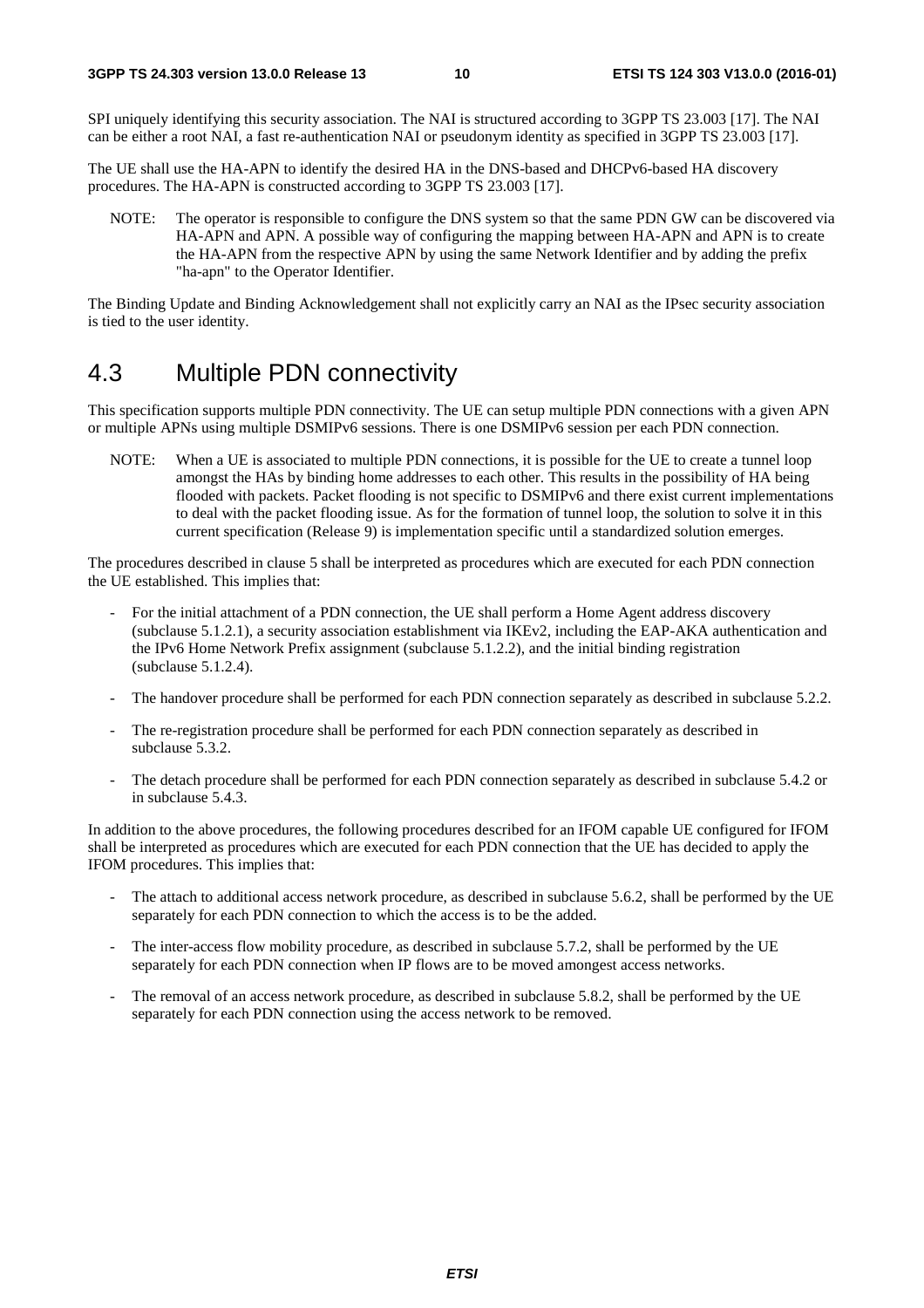## 5 Dual-Stack Mobile IPv6 Procedures

### 5.1 Dual-Stack Mobile IPv6 initial attach

#### 5.1.1 General

The DSMIPv6 initial attach is performed by the UE to establish a DSMIPv6 connection with the node acting as HA. This is also known as the bootstrapping procedure as the UE establishes the security association with the HA. The initial attach involves the following tasks:

- **Discovery of the Home Agent address**. The UE needs to discover the IPv6 address as well as the IPv4 address of the HA.
- **Security association establishment**. The UE needs to establish an IPsec security association with the HA in order to secure the DSMIPv6 signalling. IKEv2 (IETF RFC 4877 [4]) is used to establish this security association.
- **IPv6 Home Network Prefix assignment**. The UE needs to be assigned an IPv6 Network Prefix of its home network in order to configure the global unicast Home Address to be used in DSMIPv6. The HA is responsible of assigning the IPv6 Home Network Prefix to the UE.
- **IPv4 Home Address assignment**. Optionally, a dual-stack UE can also request to be assigned an IPv4 Home Address to be used for IPv4-only applications. The HA is responsible of assigning the IPv4 Home Address to the UE.
- **Home link detection**. The UE needs to perform Home Link Detection before initiate registration with the HA. The DSMIPv6 Home Link Detection Function is used by the UE to detect if it is attached to the home link from a DSMIPv6 perspective.
- **Initial binding registration**. Unless the home link detection procedure indicates the UE is at home, the UE sends a Binding Update message to perform its initial registration with the HA.

If the UE is an IFOM capable UE the DSMIPv6 initial attach involves also the IFOM capability discovery.

If the UE requires additional configuration parameters, e.g. Vendor-specific options, stateless DHCPv4 and DHCPv6 as defined in IETF RFC 4039 [26] and IETF RFC 3736 [13] can be run over the DSMIPv6 tunnel.

#### 5.1.2 UE procedures

#### 5.1.2.1 Discovery of the Home Agent address

#### 5.1.2.1.1 General

The first procedure the UE needs to perform for DSMIPv6 initial attach is the discovery of the node acting as the HA.

The UE can discover the IP addresses of the HA in one of the four following ways:

- via DNS;
- via attach procedure for 3GPP access or trusted non-3GPP access (if supported) based on protocol configuration options;
- via IKEv2 during tunnel setup to ePDG for untrusted non-3GPP accesses;
- via DHCPv6.

If the UE does not obtain the IP addresses of the HA via PCO during the 3GPP or trusted non-3GPP (if supported) attach or via IKEv2 signalling, it shall follow either the procedures described in subclause 5.1.2.1.5 or the procedures described in subclause 5.1.2.1.2. The UE may be configured to perform both procedures in parallel or one of the two procedures only in case the other failed.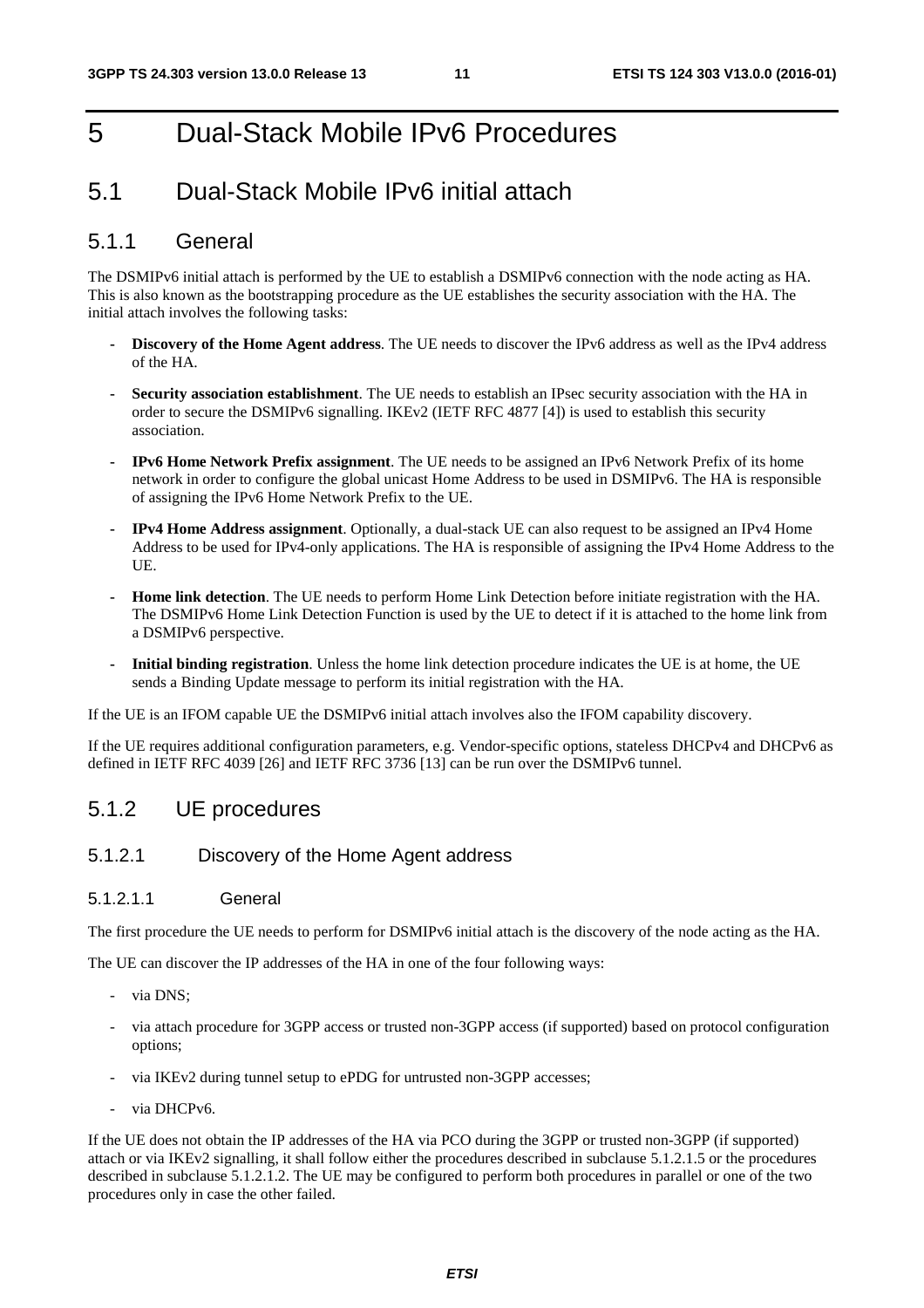#### 5.1.2.1.2 Home agent address discovery based on DNS

A UE performing Home Agent discovery based on DNS shall support the implementation of standard DNS mechanisms.

The UE shall perform DNS Lookup by Home Agent Name as specified in IETF RFC 5026 [10].The QNAME shall be set to the requested HA-APN. The HA-APN shall be constructed as specified in 3GPP TS 23.003 [17]. If a HA has both an IPv4 and an IPv6 address, the corresponding DNS record should be configured with both 'AAAA' and 'A' records. Accordingly the UE should perform one DNS lookup procedure to retrieve both 'AAAA' and 'A' records. The DNS server replies with one 'AAAA' and one 'A' record.

#### 5.1.2.1.3 Home agent address discovery based on protocol configuration options

The UE may request the IPv6 address and optionally the IPv4 address of the dual stack HA using the Protocol configuration options IE during the attach procedure for 3GPP or trusted non-3GPP access or the additional PDN connectivity procedure. The details of this procedure for the case of attach for 3GPP access are described in 3GPP TS 24.301 [15]. The details of this procedure for the case of attach for trusted non-3GPP access are described in 3GPP TS 24.302 [21].

#### 5.1.2.1.4 Home agent address discovery based on IKEv2 signalling

The UE may request the IPv6 and optionally the IPv4 address of the HA during the tunnel establishment procedure with the ePDG. The details of this procedure are described in 3GPP TS 24.302 [21].

#### 5.1.2.1.5 Home agent address discovery based on DHCPv6

The HA address discovery via DHCPv6 is possible in the following cases:

- in 3GPP access, or
- in trusted non-3GPP access, when a DHCPv6 relay exists in the trusted non-3GPP access and the PDN GW is the DHCPv6 server, or
- in trusted non-3GPP access, when the DHCPv6 server is in the trusted non-3GPP access and it has the HA addresse information from static configuration, or received via STa reference point as specified in 3GPP TS 29.273 [20].

A UE performing HA discovery based on DHCPv6 shall support the implementation of stateless DHCPv6 as specified in IETF RFC 3736 [13] and the DHCPv6 options as specified in IETF RFC 6610 [12].

In order to discover the address of the HA the UE shall send an Information-Request message including the "MIP6 Home Network ID FQDN Option" as described in IETF RFC 6610 [12].

In order to connect to a HA for a specific target PDN, the UE shall include the desired HA-APN in the Home Network Identification FQDN field contained in the "MIP6 Home Network ID FQDN Option" as described in IETF RFC 6610 [12].

NOTE: The new options described in IETF RFC 6610 [12] are applicable to DSMIPv6.

The HA information is provided to the UE as described in IETF RFC 6610 [12] in the sub-option contained in the "MIP6 Identified Home Network Information Option". The sub-option can be:

- a "MIP6 Home Agent Address Network Information Option" (the IPv6 address and if available, the IPv4 address of the HA); or
- a "MIP6 Home Agent FQDN Network Information Option" (the HA FQDN) as described in IETF RFC 6610 [12].

In the latter case the UE shall perform a DNS Lookup by Home Agent Name as specified in IETF RFC 5026 [10]. The QNAME shall be set to the received HA FQDN.

If a HA has both an IPv4 and an IPv6 address, the corresponding DNS record should be configured with both 'AAAA' and 'A' records. Accordingly the UE should perform one DNS lookup procedure to retrieve both 'AAAA' and 'A' records. The DNS server replies with one 'AAAA' and one 'A' record.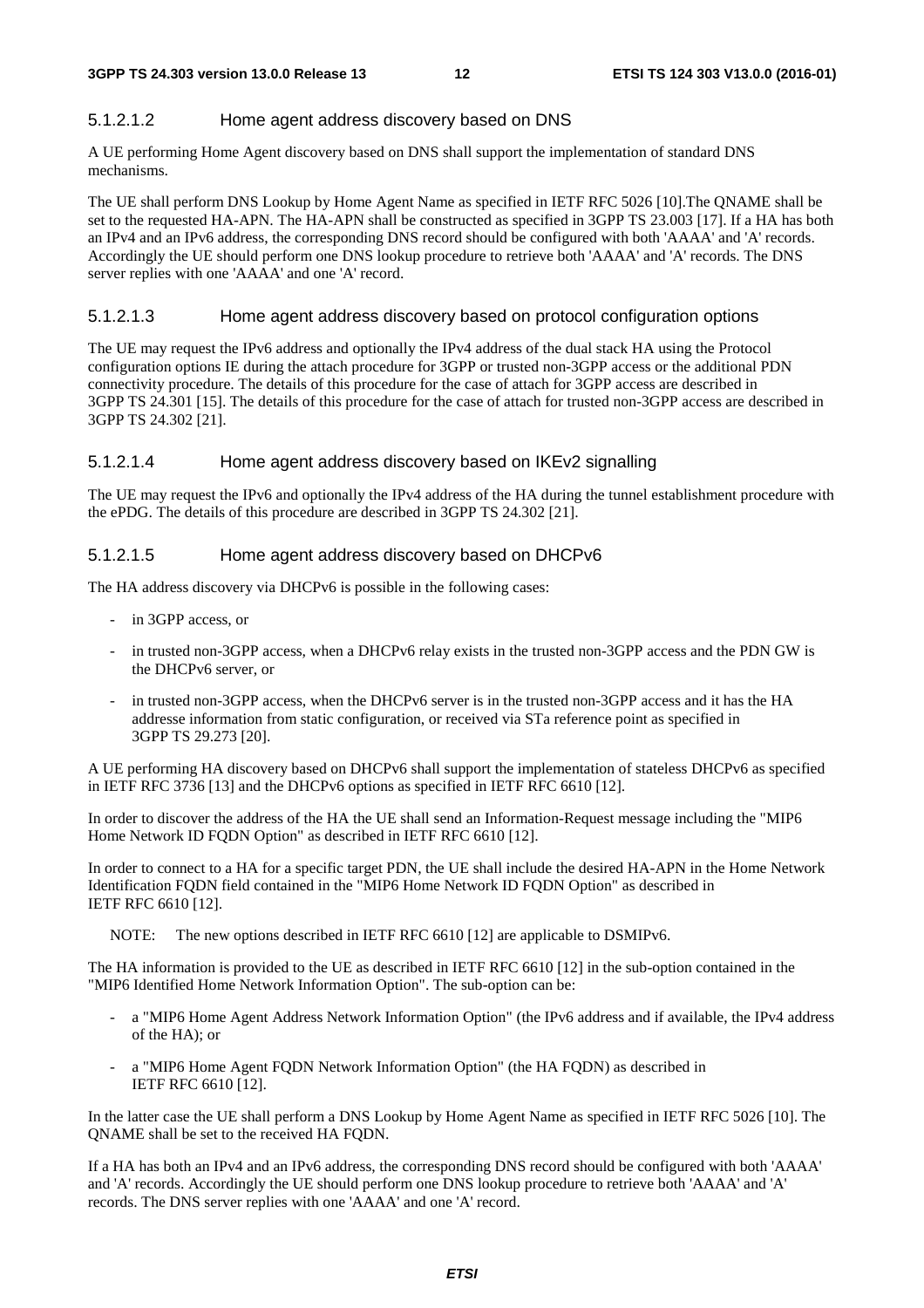#### 5.1.2.1a IFOM capability discovery

An IFOM capable UE shall perform HA IFOM capability discovery, i.e. an IFOM capable UE shall discover whether the HA supports IFOM or not. The HA IFOM capability can be performed using the following methods:

- as part of attach procedure for 3GPP access based on protocol configuration options;
- as part of a IKEv2 tunnel setup procedure with the HA; or
- using the information received from ANDSF.

The IFOM capable UE shall support HA IFOM capability discovery performed through IKEv2 tunnel setup procedure. The HA IFOM capability discovery performed within IKEv2 tunnel setup procedure with the HA is described in subclause 5.1.2.2.

If the IFOM capable UE supports IPv6 Home Network Prefix assignment via PCO, the IFOM capable UE shall support HA IFOM capability discovery via PCO.

The IFOM capable UE may use inter system routing policies (see 3GPP TS 24.302 [21] and 3GPP TS 24.312 [36]) to perform the HA IFOM capability discovery for a specific APN. If the IFOM capable UE uses inter system routing policies to perform HA IFOM capability discovery, the UE may skip performing the HA IFOM capability discovery via PCO or the HA IFOM capability discovery via IKEv2.

#### 5.1.2.2 Security association establishment and IPv6 Home Network Prefix assignment

The UE shall support the IKEv2 protocol (see IETF RFC 5996 [14]) for negotiating the IPsec security association to secure DSMIPv6 signalling and shall support EAP over IKEv2 as described in IETF RFC 5996 [14] to perform authentication with an AAA server. In a case an additional authentication and authorization of the IPSec security association is needed with an external AAA server, then the additional authentication steps during the IKEv2 exchange shall be supported as specified in IETF RFC 4739 [23] and the UE shall follow the WLAN UE procedure described in 3GPP TS 33.234 [24].

The UE shall support IPsec ESP (see IETF RFC 4303 [11]) in order to provide authentication of Binding Update and Binding Acknowledgement messages as specified in IETF RFC 4877 [4]. The UE shall support multiple authentication exchanges in the IKEv2 protocol as specified in IETF RFC 4739 [23] in order to support authentication with an external AAA server. The UE shall support the redirect mechanism as defined in IETF RFC 5685 [30].

The UE shall initiate the security association establishment procedure by sending the IKE\_SA\_INIT request message defined in IETF RFC 5996 [14] to the HA. The UE shall indicate support for the HA reallocation by including a REDIRECT\_SUPPORTED payload in the IKE\_SA\_INIT request as specified in IETF RFC 5685[30]. On receipt of an IKE\_SA\_INIT response, the UE shall send an IKE\_AUTH request message including the MN-NAI in the IDi payload and the Access Point Name (APN) of the target PDN the UE wants to connect to in the IDr payload. The APN shall be formatted as defined in 3GPP TS 23.003 [17]. The username part of the MN-NAI included in "IDi" payload may be an IMSI, pseudonym or re-authentication ID. The UE shall include in the IDi payload the same MN-NAI it includes in the EAP-Response/Identity within the EAP-AKA exchange.

In the very first EAP-Response/Identity within the IKEv2 exchange the UE shall include a NAI whose username is derived from IMSI. In subsequent exchanges the UE should use pseudonyms and re-authentication identities provided by the 3GPP AAA server as specified in IETF RFC 4187 [28].

NOTE: Fast re-authentication mechanism is optional, and therefore is an implementation option in the UE and operator configuration issue (i.e. it also depends on whether the AAA server sent a re-authentication ID during previous EAP authentication) whether to use it during security association establishment.

EAP-AKA over IKEv2 shall be used to authenticate UE in the IKE\_AUTH exchange, while public key signature based authentication with certificates shall be used to authenticate the HA.

During the IKEv2 exchange, the HA may trigger the UE to perform the HA reallocation procedure. If the UE receives as part of the IKE\_AUTH response message a REDIRECT payload containing the IP address of a target HA as specified in subclause 5.1.3.1, the UE shall initiate a new IKEv2 security association with the target HA. The UE shall terminate the IKEv2 security association with the initial HA by sending an IKEv2 Informational message with a DELETE payload as specified in IETF RFC 5996 [14].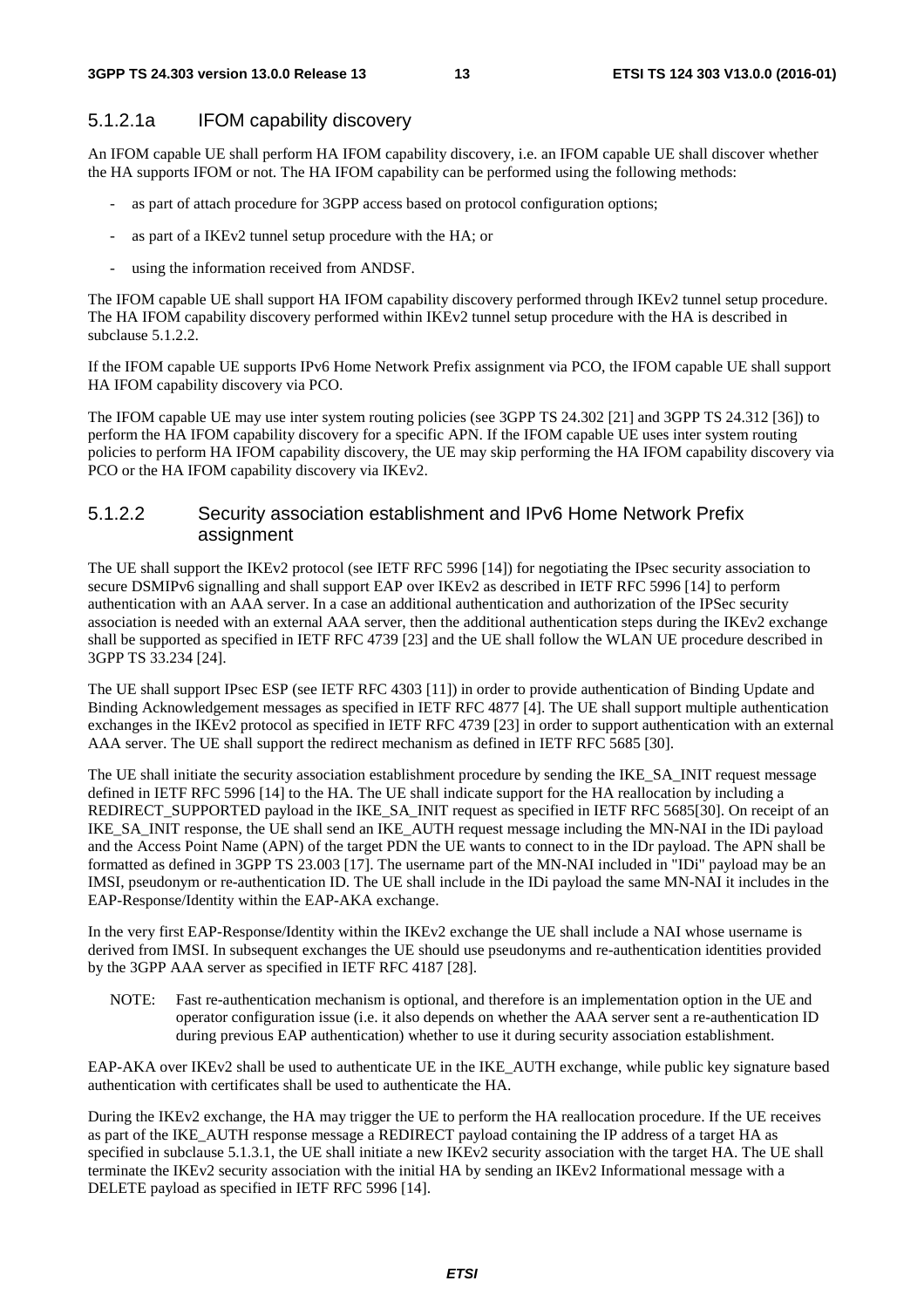During the IKEv2 exchange, the UE shall request the allocation of an IPv6 home prefix through the Configuration Payload in the IKE\_AUTH request message. Since in EPS a unique IPv6 prefix is assigned to the UE, the UE shall include a MIP6\_HOME\_PREFIX attribute in the CFG\_REQUEST payload of the IKE\_AUTH request message as described in IETF RFC 5026 [10]. In addition the UE may include the INTERNAL\_IP6\_DNS attribute in the CFG\_REQUEST as described in IETF RFC 5996 [14] to request the DNS server IPv6 address of the PLMN it is connecting to via DSMIPv6. In the same way the UE may include the INTERNAL\_IP4\_DNS attribute in the CFG\_REQUEST payload to request the IPv4 address of the DNS server.

During the IKEv2 exchange, if the UE receives an IKE\_AUTH response message containing a Notify Payload with a Private Notify Message Type MAX\_CONNECTION\_REACHED as specified in 3GPP TS 24.302 [21], the UE shall close the related IKEv2 security association states. As long as none of existing IKEv2 security association is released, the UE shall not attempt to establish any additional IKEv2 security association.

The UE shall then auto-configure a Home Address from the IPv6 prefix received from the HA and shall run a CREATE\_CHILD\_SA exchange to create the security association for the new Home Address. In the CREATE\_CHILD\_SA exchange the UE shall include the Home Address and the appropriate selectors in the TSi (Traffic Selector-initiator) payload to negotiate the IPsec security association for protecting the Binding Update and Binding Acknowledgement messages as specified in IETF RFC 4877 [4].

If the UE knows the IPv6 Home Network Prefix of a PDN connection for which the security association is to be setup, the UE shall insert a PDN Identifier notify payload, as defined in annex B, in the IKE\_AUTH request message. The PDN Identifier notify payload shall contain the IPv6 Home Network Prefix of the PDN connection for which the security association is being set up. If the UE does not know the IPv6 Home Network Prefix of the PDN connection for which the security association is to be set up, the UE shall not include the PDN Identifier notify payload in the IKE\_AUTH request message.

If an IFOM capable UE performs HA IFOM capability discovery via IKEv2 procedure, the IFOM capable UE shall include the IFOM Capability notify payload (as specified in the Annex B.2) in the IKE\_SA\_INIT request message to perform HA IFOM capability discovery. If the IFOM capable UE receives in the IKE\_SA\_INIT response message the IFOM Capability notify payload, the IFOM capable UE shall behave as an IFOM capable UE configured for IFOM as the received payload indicates that the HA supports IFOM. If the IFOM capable UE does not receive in the IKE\_SA\_INIT response message the IFOM Capability notify payload, the IFOM capable UE shall behave as a UE which is not IFOM capable as the received payload indicates that the HA does not support IFOM.

#### 5.1.2.3 Home Link Detection

The DSMIPv6 Home Link Detection Function is used by the UE to detect if an access interface is on the home link for a PDN connection from a DSMIPv6 perspective. The Home Link Detection function shall be performed before sending DSMIPv6 Binding Update via the same access interface.

To perform the Home Link Detection procedure, the UE shall compare the assigned Home Network Prefix for a PDN connection with the IPv6 prefix or prefixes included in the Prefix Information Option in the Router Advertisements received on the local link. The Home Network Prefix can be assigned in a 3GPP access via PCO, as specified in 3GPP TS 24.301 [15], or via IKEv2 as specified in subclause 5.1.2.2. If there is a match between the Home Network Prefix and one of the local prefixes, the UE is attached on the home link over the respective access interface and shall not send a Binding Update to the HA unless the UE currently has a valid DSMIPv6 Binding Update list entry. If the UE has a valid DSMIPv6 Binding Update list entry, the UE shall proceed to perform the action specified in subclause 5.2.2.4. If there is not any match, the UE shall proceed as specified in subclause 5.1.2.4.

NOTE: The UE does not need to run IKEv2 for home link detection if the Home Network prefix is dynamically received in a PCO Information Element.

If the IFOM capable UE performs the Home Network Prefix assignment via Protocol Configuration Option, the IFOM capable UE shall perform in the PDN CONNECTIVITY REQUEST message both Home Network Prefix assignment and the IFOM capability discovery.

#### 5.1.2.4 Initial binding registration and IPv4 Home Address assignment

After establishing the security association and obtaining the IPv6 Home Address, the UE shall send a Binding Update message as specified in IETF RFC 6275 [27] and IETF RFC 5555 [2] in order to register its Home Address and Care-of Address at the HA, if it detects it is in the foreign network.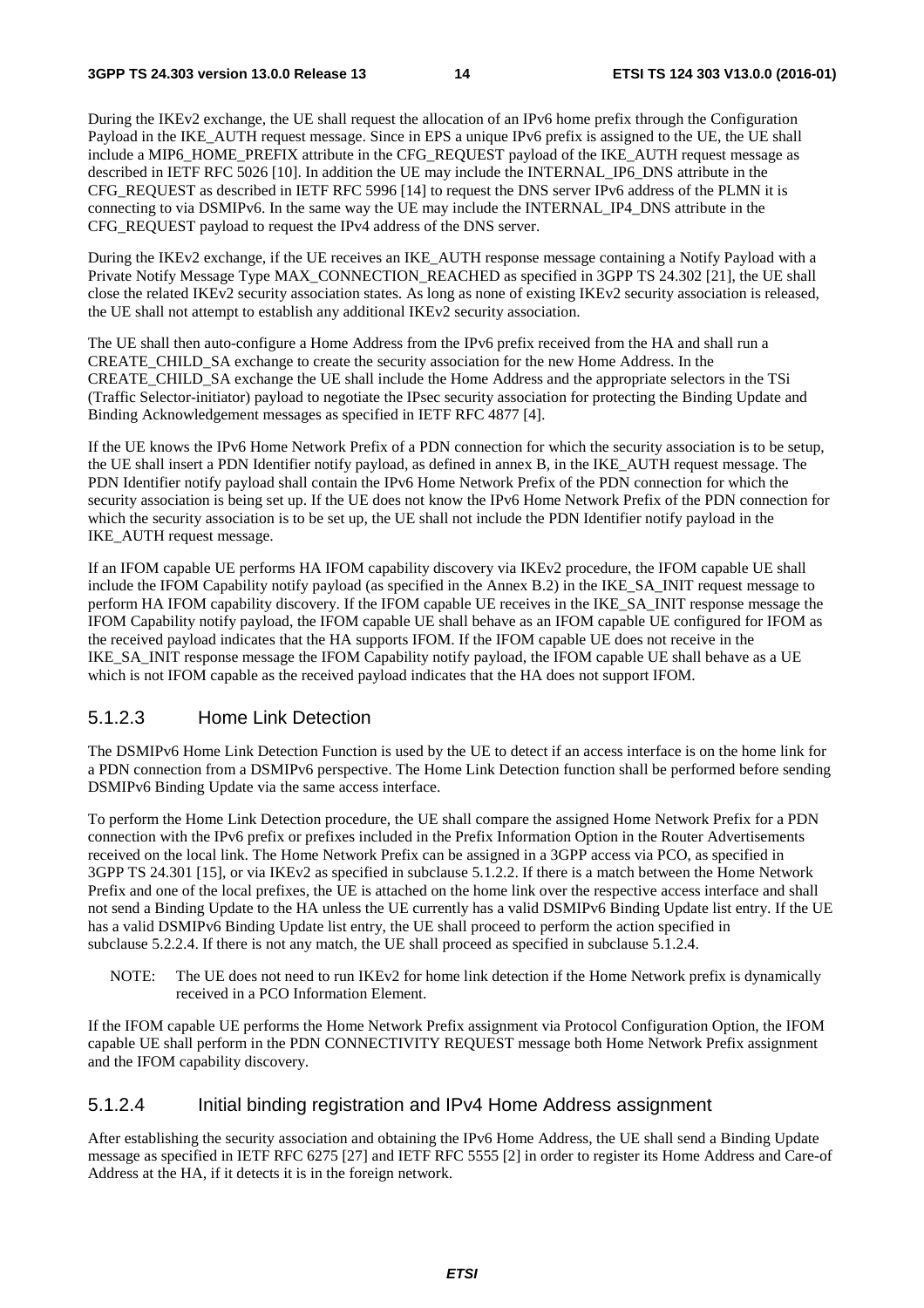If both IPv4 and IPv6 Care-of Address are received at the foreign network, the UE shall first attempt to use the IPv6 Care-of Address for its binding registration.

If IPv6 Care-of Address is used for initial binding registration, the UE shall send the Binding Update message to the IPv6 address of the HA. In this Binding Update message the H (home registration) and A (acknowledge) bits shall be set. If the UE needs an IPv4 Home Address, the UE shall include the 0.0.0.0 address in the IPv4 Home Address option to request a dynamic IPv4 Home Address.

When IPv6 Care-of Address is used for initial binding registration, the Alternate Care-of Address option shall be used by the UE to carry the Care-of Address inside a Mobility Header which is protected by ESP. If this option is present, the address included in this option is the same address present in the source address of the IPv6 packet. The Alternate Careof Address option shall not be included if a BID mobility option is added in the same Binding Update message.

If IPv4 Care-of Address is used for initial binding registration, the UE shall send the Binding Update as follows (see IETF RFC 5555 [2]):

- The IPv6 packet, with the IPv6 Home Address as the Source Address field of the IPv6 header, shall be encapsulated in UDP.
- The UE shall include the IPv4 Care-of Address as the Source Address field of the IPv4 header and the HA IPv4 address as the Destination Address field of the IPv4 header.
- The UE shall include the IPv4 Care-of Address option containing the IPv4 Care-of Address. The IPv4 Care-of Address option shall not be included if a BID mobility option is added in the same Binding Update message.
- The UE shall set the H (home registration) and A (acknowledge) flags.
- The UE shall set the F (UDP encapsulation required) flag to 0.
- The UE shall set the R (Mobile Router Flag) flag to 1.
- If the UE needs an IPv4 Home Address, the UE shall include an IPv4 Home Address option with the 0.0.0.0 address in the Binding Update message, as defined in IETF RFC 5555 [2].

If the UE is an IFOM capable UE configured for IFOM, the UE extends the Binding Update with the following options:

- a) The UE shall set the O (Overwrite) flag to "1";
- b) The UE shall include a BID identifier mobility option in the Binding Update as specified in IETF RFC 5648 [31];
	- The UE shall set the BID-PRI field to assign the priority to the BID as indicated in IETF RFC 6089 [32]; and
- c) The UE may create one or more routing rules with the HA. For each routing rule that the UE wants to register with the HA, the UE shall include a FID mobility option containing one traffic selector as specified in IETF RFC 6089 [32].
	- The FID field shall be set to an arbitrary value;
	- The FID-PRI field shall be set to the assigned priority of the FID as indicated in IETF RFC 6089 [32];
	- A Binding Reference suboption shall be included as defined in IETF RFC 6089 [32]. As indicated in IETF RFC 6089 [32] the value assigned to the BID is the same included in the BID mobility option included in the Binding Update; and
	- Traffic selector suboption shall be set as specified in IETF RFC 6089 [32] and IETF RFC 6088 [33]. The parameters described in the traffic selector suboption represent the routing filter that corresponds to the routing rule that the UE wants to register with the HA.

According to IETF RFC 6089 [32], traffic selector suboption contains parameters identifying downlink traffic, hence routing rules registered with the HA bind either a Care-of Address or a Home Address to the downlink traffic. The same bound IP address shall be used by the IFOM capable UE configured for IFOM to route the corresponding uplink traffic (i.e. asymmetrical routing is not allowed in this version of the specification).

When the UE receives the Binding Acknowledgement from the HA, it shall validate it based on the rules described in IETF RFC 6275 [27] and IETF RFC 5555 [2]. If the Binding Acknowledgement contains the successful status code 0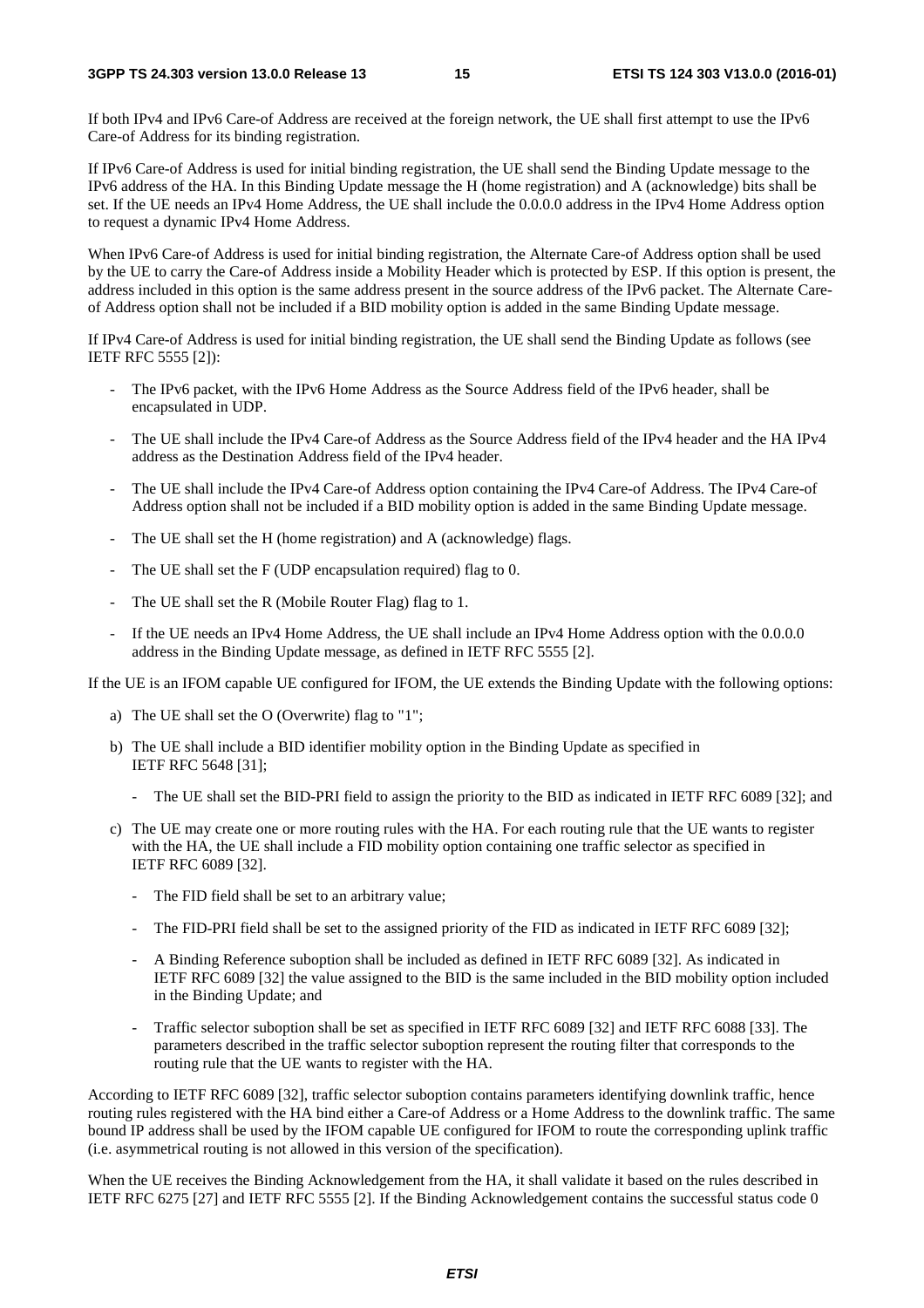("Binding Update Accepted"), the UE shall create an entry for the registered Home Address in its Binding Update List and may start sending packets containing its IPv6 Home Address or other IPv6 addresses auto-configured from the assigned home network prefix.

If the Binding Acknowledgement contains a value of 128, the UE may re-send the BU as specified in IETF RFC 6275 [27]. If the Binding Acknowledgement contains a value from 129 to 133 as specified in IETF RFC 6275 [27] or a value from 140 to 143 as specified in IETF RFC 3963 [29], the UE shall not send the BU to the HA and should discover another HA.

If the Binding Acknowledgment contains an IPv4 Address Acknowledgement option with status code value from 0 to 127 (indicating success), the UE shall create two entries in its Binding Update List, one for the IPv6 Home Address and another for the IPv4 Home Address. If the Binding Acknowledgement contains an IPv4 Address Acknowledgment option with status code indicating error (i.e. 128 or higher), the UE shall create an entry only for the IPv6 HoA in its binding update list. Moreover, if the status code is 129 ("Administratively prohibited") or 132 ("Dynamic IPv4 home address assignment not available"), the UE shall not re-send the Binding Update and it shall use only the IPv6 HoA. If the Binding Acknowledgement contains an IPv4 Address Acknowledgement option with status 128 ("Failure, reason unspecified"), 130 ("Incorrect IPv4 home address"), 131 ("Invalid IPv4 address") or 133 ("Prefix allocation unauthorized") it shall re-send the Binding Update including the 0.0.0.0 address in the IPv4 Home Address option. If the Binding Acknowledgement does not contain an IPv4 Address Acknowledgment option, the UE shall create an entry only for the IPv6 HoA in its binding update list.

NOTE 1: The value to be used to identify the IPv4 address acknowledgement option in the mobility header is 30;

If the Binding Acknowledgment contains a BID mobility option, the UE shall process it as specified in IETF RFC 5648 [31]. If the Binding Acknowledgment contains one or more flow mobility options, the UE shall process it as specified in IETF RFC 6089 [32].

If the status field of the BID mobility option is set to zero, the IFOM capable UE configured for IFOM applies to every examined BID option the status code contained in the status field of the Binding Acknowledgement message as indicated in IETF RFC 5648 [31]. If the value of the status field assigned to a BID mobility option is equal to 4 ("MCOA NOTCOMPLETE"), 164 ("MCOA MALFORMED"), 165 ("MCOA NON-MCOA") or 167 ("MCOA UNKOWN COA"), the IFOM capable UE configured for IFOM performs the operations described in IETF RFC 5648 [31].

NOTE 2: the above error cases, e.g. 165 ("MCOA NON-MCOA BINDING EXISTS"), that do not apply to the case of initial attach can apply to other use cases (e.g. attach to additional access).

When processing a FID mobility option, if the value of the status field of the FID mobility option is 129 ("Flow binding rejected"), 130 ("Flow identification mobility option malformed"), 131 ("BID not found") or 132 ("FID not found"), the IFOM capable UE configured for IFOM performs the operations described in IETF RFC 6089 [32].

The UE may then send data traffic either with the IPv6 Home Address or with the IPv4 Home Address. If the UE is located on an IP6-enabled link, it shall send IPv6 packets as described in IETF RFC 6275 [27]; IPv4 traffic shall be encapsulated in IPv6 packets as described in IETF RFC 5555 [2]. If the UE is located on an IPv4-only link and the Binding Acknowledgement contains the NAT detection option with the F flag set, the UE shall send IPv6 and IPv4 packets following the vanilla UDP encapsulation rules specified in IETF RFC 5555 [2]. Otherwise the UE shall send IPv6 and IPv4 packets encapsulated in IPv4 as specified in IETF RFC 5555 [2].

Once the DSMIPv6 tunnel is established, the UE may build a DHCPv4 or DHCPv6 message as described in IETF RFC 4039 [26] or IETF RFC 3736 [13] respectively and send it via the DSMIPv6 tunnel as described in IETF RFC 6275 [27] in order to retrieve additional parameters, e.g. Vendor-specific options. The UE may also request additional IPv6 prefix(es) with length of /64 or shorter by using DHCPv6 Prefix Delegation as defined in IETF RFC 6276 [35].

#### 5.1.3 HA procedures

#### 5.1.3.1 Security association establishment and IPv6 Home Network Prefix assignment

The HA shall support the IKEv2 protocol (see IETF RFC 5996 [14]) for negotiating the IPsec security association to secure DSMIPv6 signalling and shall support EAP over IKEv2 as described in IETF RFC 5996 [14] to perform UE authentication with an AAA server. If an additional authentication and authorization of the IPSec security association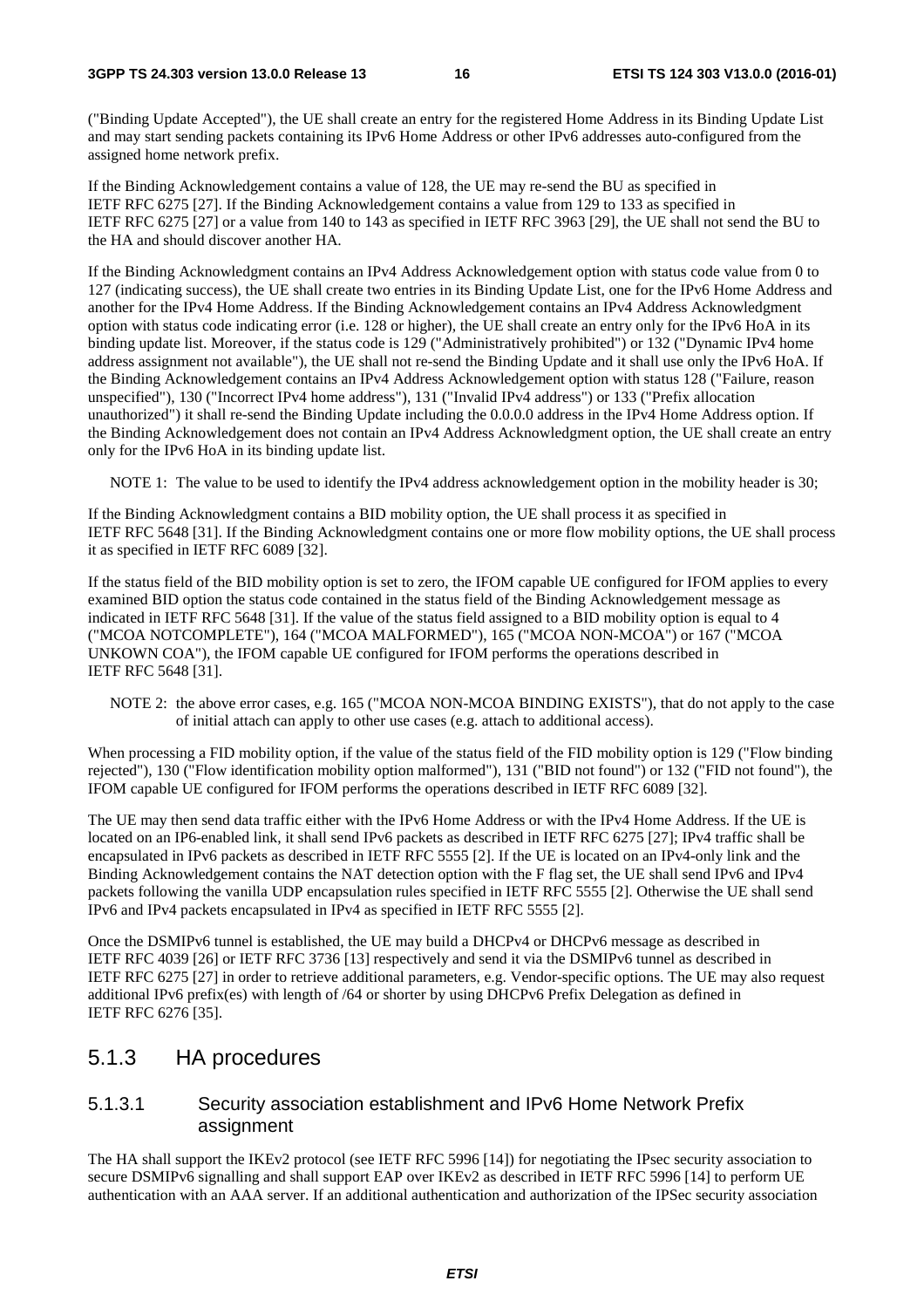were needed with an external AAA server, then the additional authentication steps during the IKEv2 exchange shall be supported as specified in IETF RFC 4739 [23] and the HA shall follow the PDG procedure defined in 3GPP TS 33.234 [24].

The HA shall support IPsec ESP (see IETF RFC 4303 [11]) in order to provide authentication of Binding Update and Binding Acknowledgement messages as specified in IETF RFC 4877 [4]. The HA shall support multiple authentication exchanges in the IKEv2 protocol as specified in IETF RFC 4739 [23] in order to support authentication with an external AAA server.

The HA shall complete the IKE\_SA\_INIT exchange as specified in IETF RFC 5996 [14]. The HA shall include in the IDr the same value included by the UE in the IDr payload of the request.

Upon successful authorization and authentication, the HA shall accept the security association establishment request by sending the IKE\_AUTH response message with the CFG\_REPLY payload including the IPv6 Home Network Prefix allocated to the UE in the MIP6\_HOME\_PREFIX attribute. This prefix information shall include the prefix length as specified in IETF RFC 5026 [10]. If the UE included the INTERNAL IP6 DNS or the INTERNAL IP4 DNS in the CFG\_REQUEST payload, the HA shall include the same attribute in the CFG\_REPLY payload including zero or more DNS server addresses as specified in IETF RFC 5996 [14].

If the HA needs to reject a IKEv2 security association establishment due to the network policies or capabilities to indicate that no more IKEv2 security association establishment request with any APN can be accepted for the UE, the HA shall include in the IKE\_AUTH response message containing the IDr payload a Notify Payload with a Private Notify Message Type MAX\_CONNECTION\_REACHED as specified in 3GPP TS 24.302 [21].

If the UE included a PDN Identifier notify payload within the IKE\_AUTH request message, the HA may apply the following procedure:

- 1) Process the PDN Identifier notify payload according to IETF RFC 5996 [14]; and
- 2) Use the IPv6 prefix contained in the payload to identify the PDN connection for which the security association is being set up and
	- if the HA is able to identify the PDN connection for which the security association is being set up, the HA shall insert the previously assigned IPv6 Home Network Prefix in the MIP6\_HOME\_PREFIX attribute in the CFG\_REPLY payload; or
	- if the HA is not able to identify the PDN connection for which the security association is being set up, the HA shall ignore the content of the received PDN Identifier notify payload and allocate an IPv6 Home Network Prefix as described below.

When allocating an IPv6 Home Network Prefix, the HA shall apply one of the following procedures:

- If the IKEv2 message is received over an existing PDN connection, the assigned IPv6 network prefix of the PDN connection shall be sent to the UE as IPv6 Home Network Prefix in the MIP6\_HOME\_PREFIX attribute; or,
- If the IKEv2 message is not received over an existing PDN connection, and the UE has an existing PDN connection which has no IPSec security association established, the assigned IPv6 network prefix of the PDN connection shall be sent to the UE as IPv6 Home Network Prefix in the MIP6\_HOME\_PREFIX attribute; or,
- If the IKEv2 message is not received over an existing PDN connection, and the UE does not have an existing PDN connection which has no IPSec security association established, a new IPv6 network prefix shall be allocated and sent to the UE as IPv6 Home Network Prefix in the MIP6\_HOME\_PREFIX attribute.

An IFOM capable Home Agent shall implement the IFOM Capability notify payload. If the UE included the IFOM Capability notify payload within the IKE\_SA\_INIT request message, the HA shall perform the following procedures:

- process the IFOM Capability notify payload according to IETF RFC 5996 [14];
- if the HA is IFOM capable, the HA includes the IFOM Capability notify payload in the IKE\_SA\_INIT response message; and
- if the HA is not IFOM capable, the HA ignores the IFOM Capability notify payload received from the UE and in the IKE\_SA\_INIT response message will not include the IFOM Capability notify payload.

If the 3GPP AAA server triggers the HA to perform a HA reallocation procedure as specified in 3GPP TS 33.402 [18], the HA learns the IP address of the target HA as specified in 3GPP TS 29.273 [20]. The HA shall provide to the UE the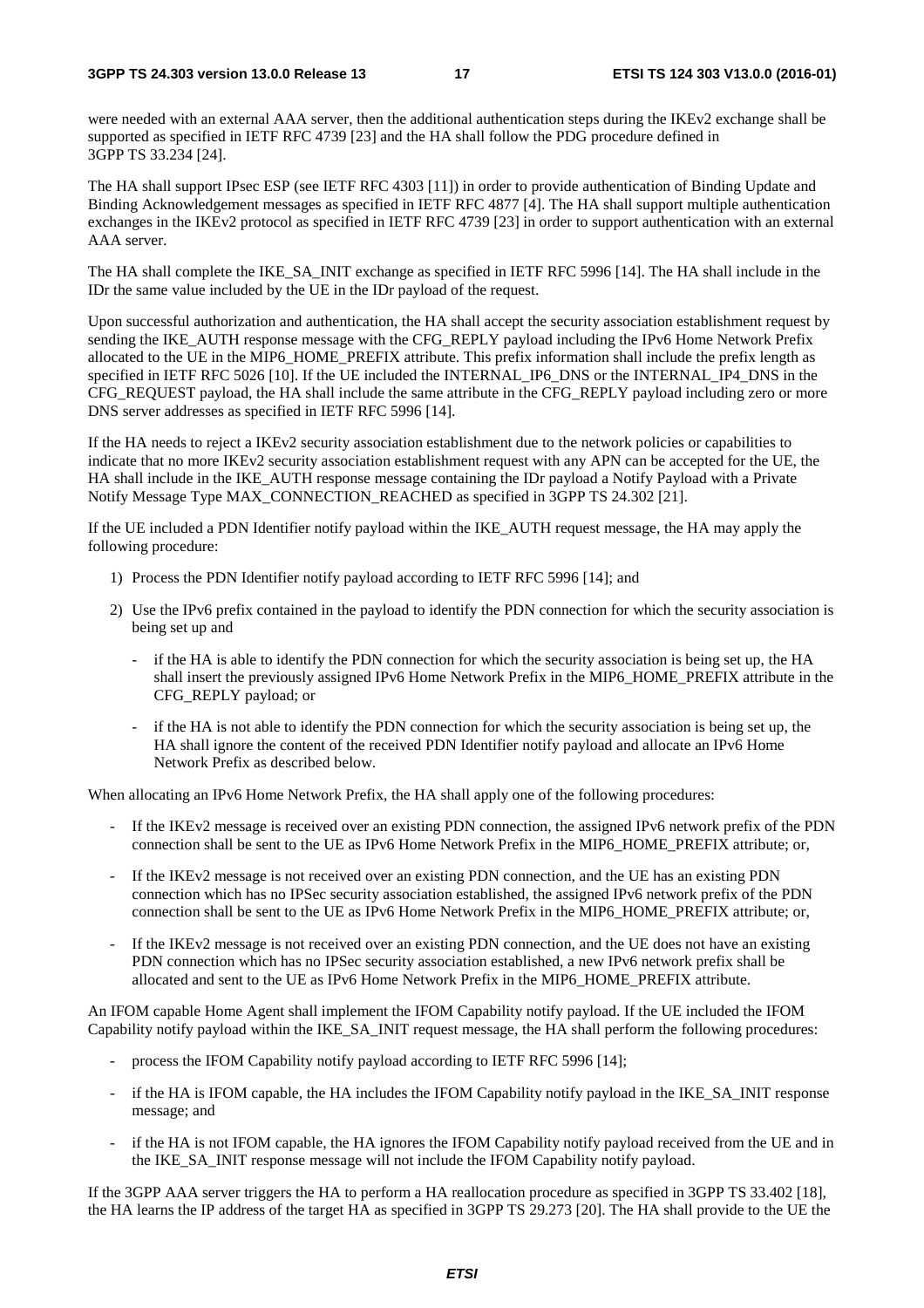target HA IP address in the REDIRECT payload during IKE\_AUTH exchange as specified in 3GPP TS 33.402 [18]. The encoding of the REDIRECT payload in the IKE\_AUTH response message is specified in IETF RFC 5685 [30]. The HA shall not assign an IPv6 prefix to the UE in the IKE\_AUTH exchange. The HA shall remove the states of the IKEv2 security association with the UE after receiving an IKEv2 Informational message with a DELETE payload from the UE.

#### 5.1.3.2 Initial binding registration and IPv4 Home Address assignment

When the HA receives a Binding Update message from the UE, it shall validate it as described in IETF RFC 6275 [27] and in IETF RFC 5555 [2]. If the Alternate Care-of Address option is present, the HA shall verify the correctness of the Alternate Care-of Address option. If the Care-of Address specified in the Alternate Care-of Address option and in the Source Address field of the IPv6 header of the Binding Update packet are different, the HA shall reject the request by returning a Binding Acknowledgement with status code 128. If the HA accepts the Binding Update message, it shall create a new entry in its binding cache for UE, marking it as a home registration. The lifetime of this binding cache entry is set based on operator's policies. The HA shall not perform a Duplicate Address Detection on the IPv6 Home Address of the UE because of the uniqueness of the IPv6 prefix assigned by the HA to the UE. Then the HA shall send a Binding Acknowledgement with R bit set to "1" as specified in IETF RFC 6275 [27] and IETF RFC 3963 [29]. The HA may include the Binding Refresh Advice mobility option following rules defined in IETF RFC 6275 [27] to indicate the remaining time until the UE should send a new home binding update.

If the Binding Update contains an IPv4 Home Address option with the 0.0.0.0 IPv4 address, the HA shall assign an IPv4 Home Address to the UE, including an IPv4 Address Acknowledgement option in the Binding Acknowledgement message, as specified in IETF RFC 5555 [2]. If no IPv4 addresses are available at the HA, the HA shall send a Binding Acknowledgement with status code 132 in the IPv4 address acknowledgement option.

If in the received Binding Update the IPv4 Care-of Address in the IPv4 Care-of Address option is not the same as the IPv4 address in the Source Address in the outer IPv4 header then a NAT was in the path. This information shall be included in the Binding Acknowledgement within a NAT Detection option with the F flag set and the Binding Acknowledgement shall be encapsulated based on the vanilla UDP encapsulation specified in IETF RFC 5555 [2].

If a NAT was not detected, the HA shall send the Binding Acknowledgement without any UDP encapsulation; the message shall be encapsulated in an IPv4 header if the Care-of Address is IPv4 or in an IPv6 header if the Care-of Address is IPv6 as specified in IETF RFC 5555 [2].

If the Binding Update contains a BID mobility option, the HA shall process it as specified in IETF RFC 5648 [31]. If one or more FID mobility options are included in the received Binding Update, the HA shall process it as specified in IETF RFC 6089 [32] and IETF RFC 6088 [33]. If binding update is accepted and IP flow mobility is supported, the HA shall insert the BID mobility option into the Binding Acknowledgement message as specified in IETF RFC 5648 [31]. In addition, if the received Binding Update contains FID mobility option, the HA shall create the flow bindings accordingly and insert the FID mobility option into the Binding Acknowledgement message as specified in IETF RFC 6089 [32].

If the binding update is accepted for both IPv4 and IPv6 home addresses, the HA creates two bindings, one for each home address as specified in IETF RFC 5555 [2]. The HA shall link the IPv4 home address binding to the IPv6 home address binding.

NOTE: How the linkage between the two bindings (e.g. separate or single binding cache entry) is performed is implementation specific.

When the binding cache entry is created for the UE, the HA shall tunnel all packets destined to the IPv6 Home Address, the home network prefix and all packets destined to the IPv4 Home Address (if present) to the UE's Care-of Address. If a NAT was detected, packets shall be encapsulated in UDP and IPv4 based on vanilla UDP encapsulation specified in IETF RFC 5555 [2]. If the Care-of Address is an IPv6 address, IPv4 and IPv6 packets shall be encapsulated in an IPv6 header as specified in IETF RFC 6275 [27] and in IETF RFC 5555 [2]; otherwise, if the Care-of Address is an IPv4 address, IPv4 and IPv6 packets shall be encapsulated in an IPv4 header as specified in IETF RFC 6275 [27] and in IETF RFC 5555 [2]. If the HA has multiple binding cache entries with flow bindings (see 3GPP TS 23.261 [34]), the HA shall route all packets destined to the IPv6 Home Address, the home network prefix, the IPv6 prefix(es) assigned through DHCP prefix delegation (if present) and all packets destined to the IPv4 Home Address (if present) as described in IETF RFC 6089 [32].

After the DSMIPv6 tunnel is established, if DHCPv6 Prefix Delegation request is received, the HA may assign additional IPv6 prefix(es) with length of /64 or shorter to the UE as defined in IETF RFC 6276 [35]. Once the DHCPv6 Prefix Delegation procedure has been completed, the HA shall add the assigned delegated prefix(es) into the binding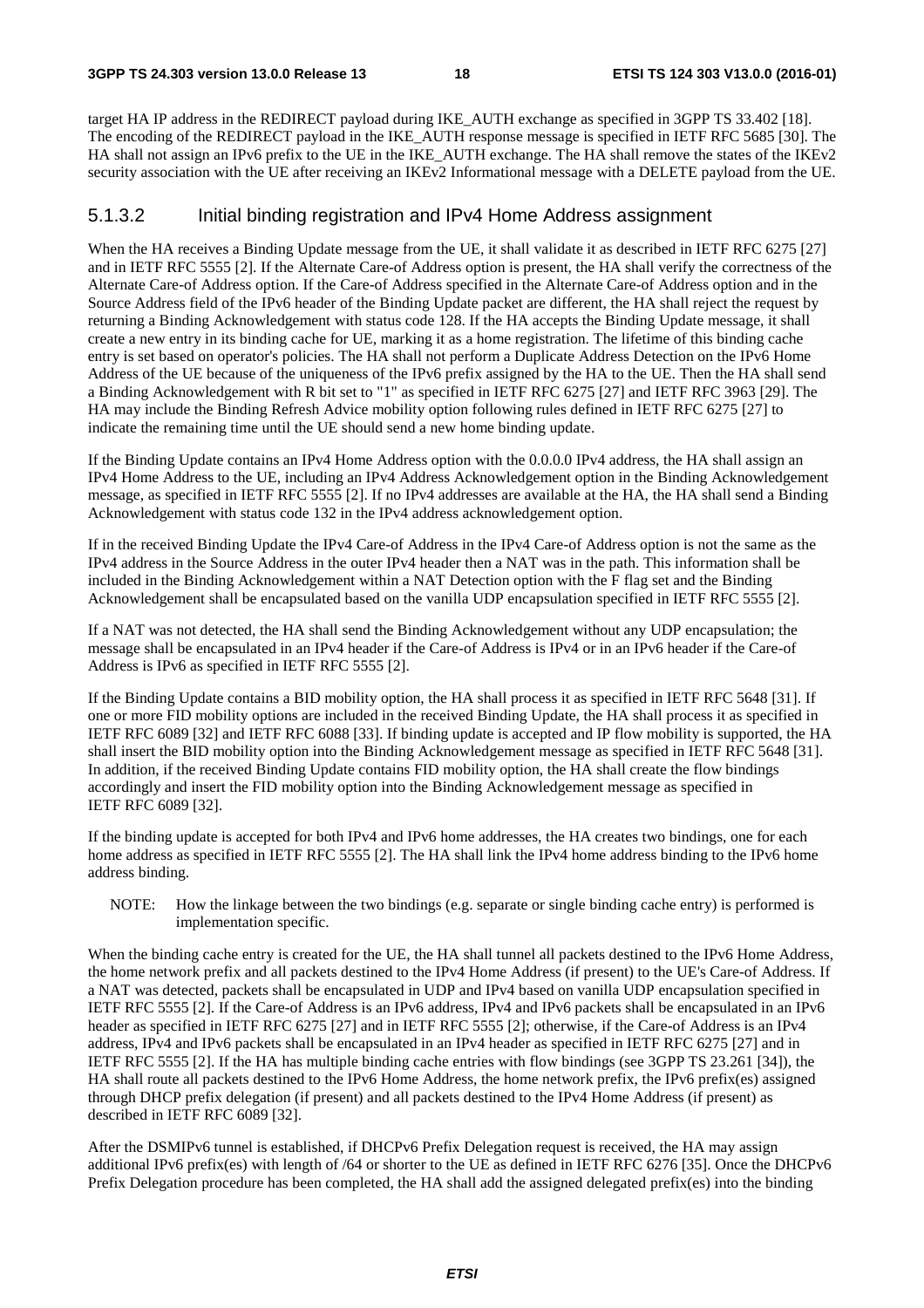cache entry as defined in IETF RFC 6276 [35]. When the delegated prefix(es) is included in the binding cache entry for UE, the HA shall tunnel all the packets destined to the delegated prefix(es) to the UE's Care-of Address.

#### 5.1.3.3 Binding Error message

When the HA receives a Binding Update and detects an unrecognized Mobility Header, the HA shall send a Binding Error message with status value 2 "Unrecognized MH Type value" as specified in IETF RFC 6275 [27]. The HA shall include the Home address that was contained in the Home Address destination option.

If NAT was not detected, the HA shall send the Binding Error without any UDP encapsulation; the message shall be encapsulated in an IPv4 header if the Care-of Address is IPv4 or in an IPv6 header if the Care-of Address is IPv6 in the same manner as the Binding Acknowledgement encapsulation specified in IETF RFC 5555 [2].

If NAT was detected, the HA shall send the Binding Error encapsulated in UDP and IPv4 based on vanilla UDP encapsulation specified in IETF RFC 5555 [2].

### 5.2 Dual-Stack Mobile IPv6 handover

#### 5.2.1 General

The DSMIPv6 handover procedure is performed by the UE to update its Care-of Address at the HA after a movement between two different accesses (e.g. a movement from a 3GPP to a non-3GPP access). The procedure is also used when the Care-of Address is changed for other reasons (e.g. re-allocation of a local IP address or equivalent). When this procedure takes place, the UE has already a valid registration at the HA, which implies that the HA has an entry in its binding cache for that UE and a security association to secure DSMIPv6 signalling is in place between the UE and the HA.

The procedure involves performing the Home Link Detection, setup a security association with the HA if there is no security association existing, and the exchange of a Binding Update and a Binding Acknowledgement between the UE and the HA. For the handover procedure, at the previous access the UE shall already perform discovery of the HA address, and may set up a security association with it, as these steps are part of the initial attach procedure described in subclause 5.1.2.

There are different handover scenarios:

- handover from home link to a foreign link;
- handover from a foreign link to another foreign link; and
- handover from a foreign link to a home link.

#### 5.2.2 UE procedures

#### 5.2.2.1 General

Following a change of access, the UE configures an IP address on the target access system. The details of IP address configuration can be access specific. The handling of the received Binding Acknowledgement is the same as specified in subclause 5.1.2.4.

#### 5.2.2.2 Handover from home link to a foreign link

If the access network supports IPv6, as soon as the UE has received via a Router Advertisement at least an IPv6 prefix which is not present in its Prefix List, the UE shall perform the Home Link detection as specified in subclause 5.1.2.3.

If the UE detects that it is moving from home link to foreign link, and if there is no security association existing with the HA, the UE shall perform the Security association establishment and Home Address assignment procedure with the HA as specified in subclause 5.1.2.2.

Then the UE shall perform the initial binding registration and IPv4 Home Address assignment as specified in subclause 5.1.2.4. In order to maintain IP address preservation for the IPv4 address used in the home link, the UE shall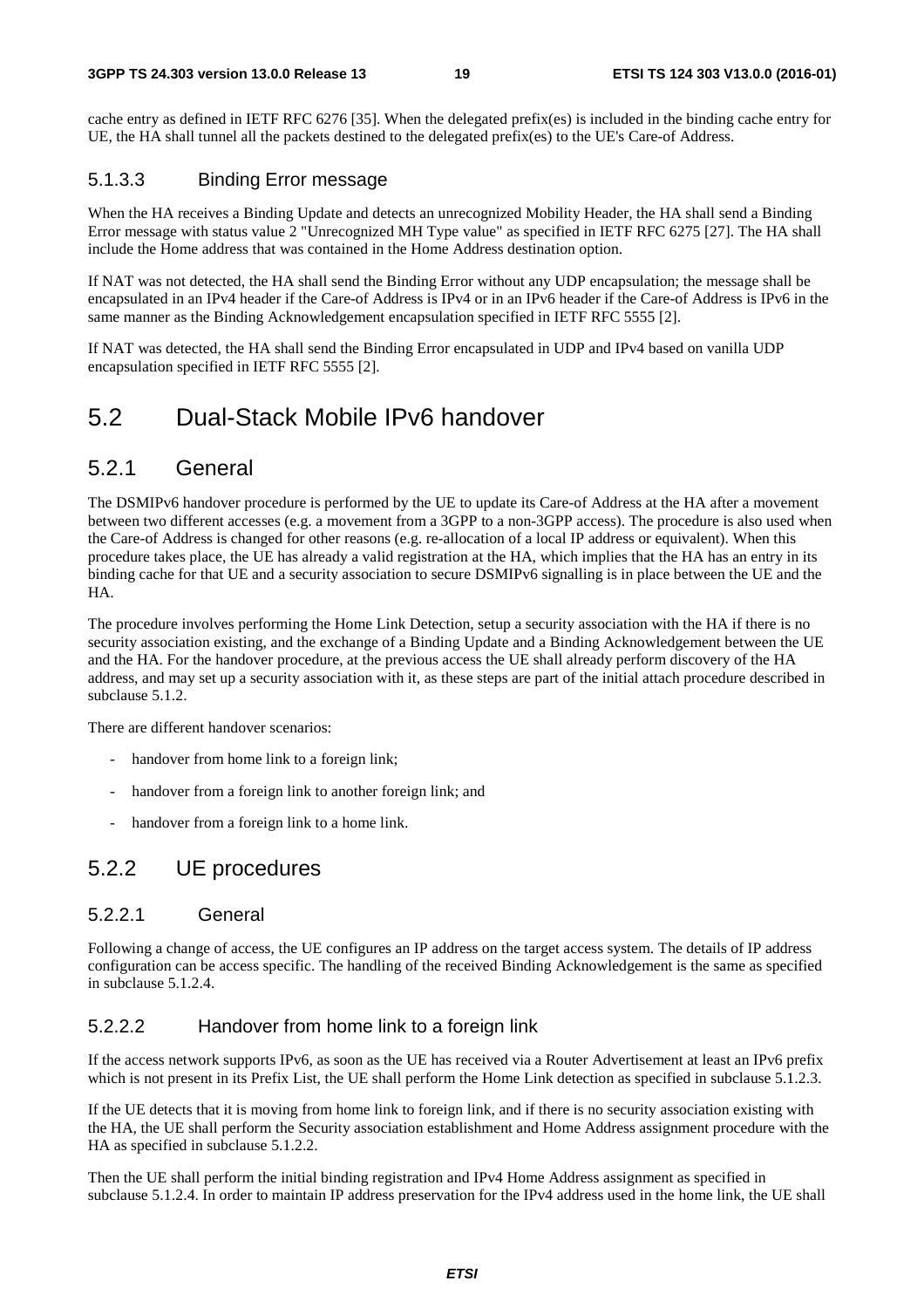include the IPv4 address used on the home link in an IPv4 Home Address option in the same Binding Update message. The IFOM capable UE configured for IFOM shall extend the Binding Update message as described in subclause 5.1.2.4.

If the UE does not have an IPv4 Home Address but wants to configure one, the UE shall include the IPv4 Home Address option with the 0.0.0.0 address as specified in subclause 5.1.2.4.

If the access network supports only IPv4, as soon as the UE has configured an IPv4 Care-of Address, the UE shall send a Binding Update tunnelled in UDP as specified in IETF RFC 5555 [2]. The UE shall set the F flag to "0". The UE shall set the R flag to "1".

Independent of an IPv6 or IPv4 access network the UE shall set the Key Management Capability (K) bit in the Binding Update message.

If the UE receives, as response to an outstanding binding registration, a binding acknowledgment having a status code equal to 135 ("Sequence number out of window") and a sequence number different from the one used in the outstanding binding registration, the UE shall accept the binding acknowledgment and process it as specified in IETF RFC 6275 [27].

#### 5.2.2.3 Handover from a foreign link to another foreign link

If the access network supports IPv6, as soon as the UE has received via a Router Advertisement at least an IPv6 prefix which is not present in its Prefix List, the UE shall perform the Home Link detection as specified in subclause 5.1.2.3.

If the UE detects it is not attached to the home link, the UE shall send a Binding Update to the HA including the newly configured IP address as the Care-of Address in the Source IP address of the packet and optionally in the Alternate Care-of Address Option IETF RFC 6275 [27]. The UE build the Binding Update message as specified in IETF RFC 6275 [27].

If the UE has been assigned also an IPv4 Home Address and wants to update also the binding for it, the UE shall include the IPv4 Home Address option including the assigned IPv4 Home Address in the same Binding Update message.

If the UE has been assigned also an IPv4 Home Address and wants to release it, the UE shall not include any IPv4 Home Address option in the same Binding Update.

If the UE does not have an IPv4 Home Address but wants to configure one, the UE shall include the IPv4 Home Address option with the 0.0.0.0 address as specified in subclause 5.1.2.4.

If the access network supports only IPv4, as soon as the UE has configured an IPv4 Care-of Address which is different from the previous Care-of Address, the UE shall send a Binding Update tunnelled in UDP as specified in IETF RFC 5555 [2]. The UE shall set the F flag to "0". The UE shall set the R flag to "1".

Independent of an IPv6 or IPv4 access network the UE shall set the Key Management Capability (K) bit in the Binding Update message.

If the UE is an IFOM capable UE configured for IFOM, the UE extends the Binding Update with the following options:

- a) the UE shall set the O (Overwrite) flag to "0";
- b) the UE shall include a BID identifier mobility option in the Binding Update as specified in IETF RFC 5648 [31];
	- the UE shall set the BID field to the value registered with the Home Agent;
	- the UE shall set the BID-PRI field to assign the priority to the BID as indicated in IETF RFC 6089 [32];
	- if the newly configured IP address used as Care-of Address is an IPv6 address, the UE shall not insert any Alternate Care-of Address option in the Binding Update message;
	- if the newly configured IP address used as Care-of Address is an IPv4 address, the UE shall not insert any IPv4 Care-of Address option in the Binding Update message; and
	- the UE shall insert the newly configured IP address used as Care-of Address in the Care-of Address field of the BID identifier mobility option insertd in the Binding Update message;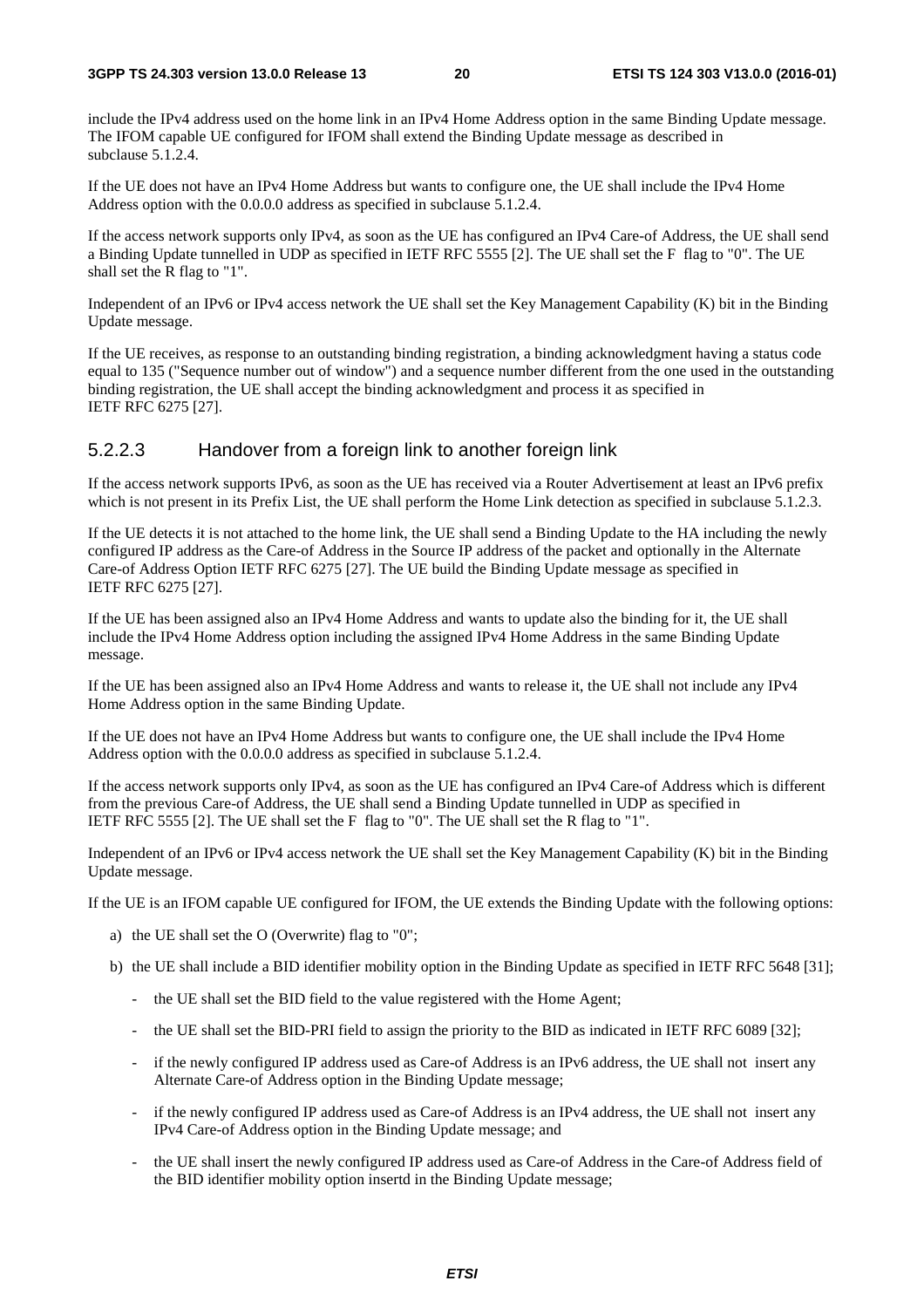- c) the UE may create one or more routing rules. For each routing rule that the UE wants to register with the HA, the UE shall include a FID mobility option containing one traffic selector as specified in IETF RFC 6089 [32]. Traffic selectors are defined in IETF RFC 6088 [33]:
	- the UE shall set the FID field to an arbitrary value;
	- the UE shall set the FID-PRI field to assign the priority to the routing filter as indicated in IETF RFC 6089 [32];
	- the UE shall include a Binding Reference suboption as indicated in IETF RFC 6089 [32]. The value assigned to the BID identifies the routing address that the UE wants to use to exchange the packets matching the routing filters; and
	- traffic selector suboption shall be set as specified in IETF RFC 6089 [32] and IETF RFC 6088 [33]. The parameters described in the traffic selector suboption represent the routing filter that corresponds to the routing rule that the UE wants to register with the HA;
- d) The UE may insert a flow summary mobility option (as described in IETF RFC 6089 [32]).
	- If the UE wants to keep some routing rules previously registered unmodified, i.e. no flow handover, the UE lists the values of the FIDs identifying the routing rules that the UE wants to keep unmodified in the flow summary mobility option; and
	- If the UE wants to remove one or more previously registered routing rules, the UE does not include in the flow summary mobility option the FIDs identifying the routing rules that the UE wants to remove; and
- e) the UE may modify one or more routing rules with the HA. For each routing rule that the UE wants to modify, the UE shall include a FID mobility option as specified in IETF RFC 6089 [32].
	- the UE shall set the FID field to the value identifying the routing filter the UE wants to handover;
	- the UE shall set the FID-PRI field to assign the priority to the BID as indicated in IETF RFC 6089 [32]; and
	- the UE shall include a Binding Reference suboption as indicated in IETF RFC 6089 [32]. The value assigned to the BID identifies the routing address that the UE wants to use to exchange the packets matching the routing filters.

The UE shall process the binding acknowledge message as described in subclause 5.1.2.4.

#### 5.2.2.4 Handover from a foreign link to a home link

If the access network supports IPv6, as soon as the UE has received via a Router Advertisement message at least an IPv6 prefix which is not present in its Prefix List, the UE shall perform the Home Link detection as specified in subclause 5.1.2.3 to detect if the UE is attaching to the home link. If the UE detects it is attached to the home link and there is a valid DSMIPv6 Binding Update list entry at the UE, the UE shall send a Binding Update with the Lifetime field set to "0" in order to remove the binding at the HA, as specified in IETF RFC 6275 [27]. If an IPv4 home address was assigned to the UE, as an optimization the UE may not include the IPv4 home address option as the binding for the IPv4 home address will be removed by the HA. Independent of an IPv6 or IPv4 access network the UE shall set the Key Management Capability (K) bit in the de-registration Binding Update message. The UE may preserve the IKEv2 session in order to avoid re-establishing the session when the next handover occurs. If there is not a safe assumption that the UE will remain in the home link (e.g. switching off the non-3GPP radio interface in case of a dual radio terminal), the UE should preserve the IKEv2 session.

If the UE receives a Binding Revocation Indication message from the HA while there is an outstanding unacknowledged Binding Update with Lifetime field set to "0" message, the UE need not send a Binding Revocation Acknowledgement as specified in subclause 5.4.2.1.

### 5.2.3 HA procedures

#### 5.2.3.1 Handover from home link to a foreign link

In case of UE handover from home link to foreign link, the HA shall support the initial registrstion procedure as specified in subclause 5.1.3.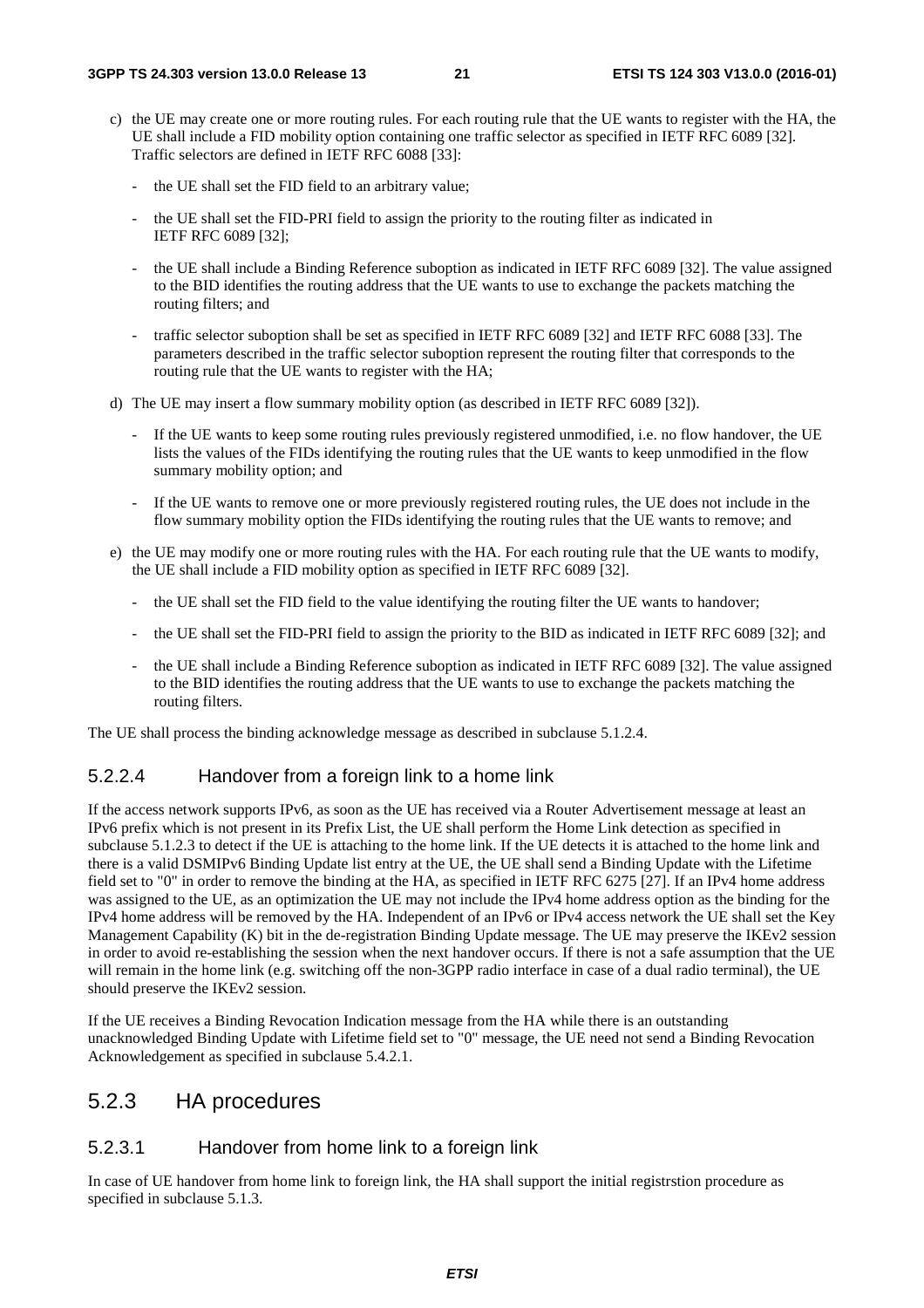The error codes used in the Binding Acknowledgement are the same as specified in subclause 5.1.3.2.

#### 5.2.3.2 Handover from a foreign link to another foreign link

When the HA receives a Binding Update from the UE, the HA shall validate it as described in IETF RFC 6275 [27] and in IETF RFC 5555 [2]. If the validation is successful, the HA shall update the binding cache entry related to the Home Address included in the Binding Update.

If the Binding Update is an IPv6 packet, with the Alternate Care-of Address option present, the HA shall verify the correctness of the Alternate Care-of Address option. If the Care-of Address specified in the Alternate Care-of Address option and in the Source Address field of the IPv6 header of the Binding Update packet are different, the HA shall reject the request by returning a Binding Acknowledgement with status code 128. If the option is valid, the HA shall update the binding cache entry with the Care-of Address in the Source Address of the IPv6 header.

If the Binding Update outer header is an IPv4 header and the IPv4 Care-of Address in the IPv4 Care-of Address option is the same as the IPv4 address in the Source Address in the outer IPv4 header, the HA shall update the binding cache entry with the Care-of Address in the IPv4 Care-of Address option and shall send a Binding Acknowledgment encapsulated in IPv4 as specified in IETF RFC 5555 [2].

If in the received Binding Update the IPv4 Care-of Address in the IPv4 Care-of Address option is not the same as the IPv4 address in the Source Address in the outer IPv4 header then a NAT was in the path. This information shall be included in the Binding Acknowledgement within a NAT Detection option with the F bit set. The Binding Acknowledgment shall be encapsulated in UDP and the binding cache updated as specified in IETF RFC 5555 [2].

If the Binding Update contains an IPv4 Home Address option with an IPv4 Home Address previously assigned, the HA shall update also the binding cache entry related to the IPv4 Home Address to the UE. If the Binding Update contains no IPv4 Home Address option, the HA shall remove the binding cache entry related to the IPv4 Home Address of the UE if present.

If the Binding Update contains an IPv4 Home Address option with the 0.0.0.0 IPv4 address, the HA shall assign an IPv4 Home Address to the UE, including an IPv4 Address Acknowledgement option in the Binding Acknowledgement message.

The error codes used in the Binding Acknowledgement are the same as specified in subclause 5.1.3.2.

If the Binding Update contains a BID mobility option and (optionally) a Flow summary mobility option, the HA shall process the received Binding Update message and send a Binding Acknowledgement message as described in subclause 5.1.3.2.

If the Key Management Mobility Capability (K) bit is set in the Binding Update and the HA supports the feature, the HA updates its IKEv2 security associations to include the UE"s Care-of Address as the peer address and the Binding Acknowledgement is returned with the K bit set.

The HA shall set the R bit to "1" in the Binding Acknowledgement.

#### 5.2.3.3 Handover from a foreign link to a home link

When a UE hands over from a foreign link to its home link, a network based mobility protocol (PMIPv6 or GTP) in the home link creates a binding cache entry for the UE. The DSMIPv6 binding cache entry that was created by the UE on the foreign link shall not be overwritten. The downlink UE packets shall be processed by the HA based on the DSMIPv6 binding cache entry before the DSMIPv6 binding cache entry is removed.

The DSMIPv6 binding cache entry shall be removed when a Binding Update with lifetime field set to "0" is received by the HA from the UE. The HA shall process the message as per IETF RFC 5555 [2] and IETF RFC 6275 [27], removing the associated binding cache entry and sending the Binding Acknowledge message with the Status field set to "0" (Binding Update accepted). If an IPv4 home address was assigned to the UE, the HA shall also remove the binding for the IPv4 home address tied to the IPv6 home address included in the Binding Update.

If the HA decides to remove the DSMIPv6 binding cache entry of the UE, prior to receiving a binding update with lifetime set to "0" from the UE , the HA shall send a Binding Revocation Indication message as specified in subclause 5.4.3.1.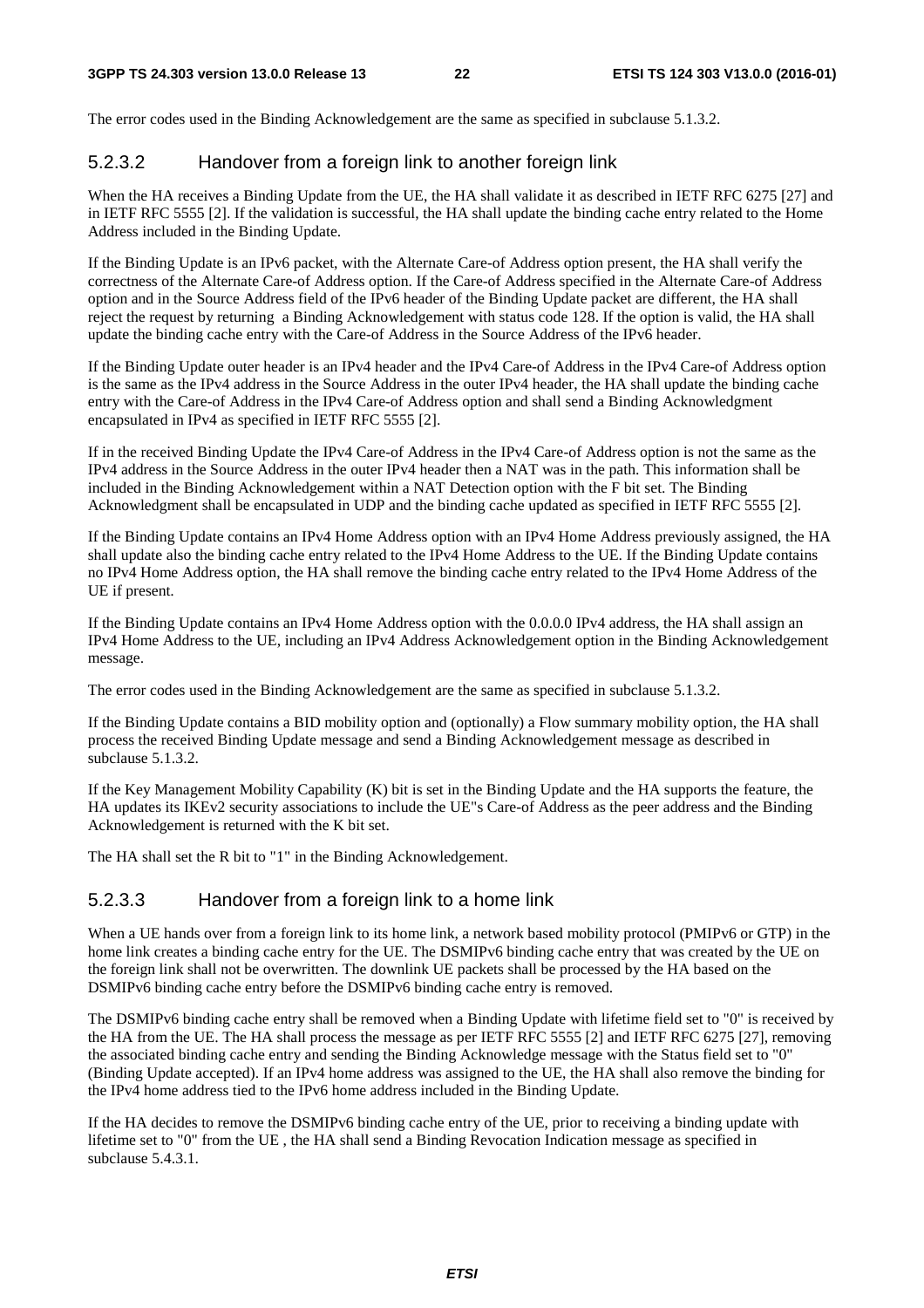NOTE: As described above, if the HA receives a Binding Update with Lifetime field set to "0", the HA removes the associated binding cache entry, but additionally the HA can store some data of the binding cache entry for a certain time in order to allow the HA to identify a delayed Binding Update registration message arriving at the HA after the Binding Update de-registration.

### 5.3 Dual Stack Mobile IPv6 Re-Registration

#### 5.3.1 General

The DSMIPv6 Re-Registration procedure can occur at any time when the UE is already registered at the HA. The procedure is initiated by the UE when it wishes to extend the lifetime of an existing registration, e.g. in case the lifetime is expiring. The procedure can also be initiated by the UE when it wishes to request an IPv4 home address or to release the IPv4 binding while maintaining the IPv6 binding. The procedure may also be initiated by the UE as a mechanism to refresh the NAT bindings in order to be reachable from the HA.

NOTE: The usage of BU messages for keepalive purposes can have impacts to the battery life of the UE. The UE can be configured to rate limiting or avoid NAT keepalive as specified in IETF RFC 5555 [2].

### 5.3.2 UE procedures

As specified in IETF RFC 6275 [27], if the UE wants to extend the validity of an existing binding at the HA, the UE shall send a new Binding Update to the HA before the expiration of the lifetime indicated in the received Binding Acknowledgement, even if it is not changing its primary Care-of Address. This Binding Update is usually referred as periodic Binding Update.

The UE shall follow the rules described in IETF RFC 6275 [27], IETF RFC 5555 [2] and in subclause 5.1.2.4 to send a periodic Binding Update and handle the associated Binding Acknowledgement. As the UE has not performed any handover, the UE shall confirm the already registered Care of Address and shall indicate the desired lifetime value. In a periodic Binding Update the UE may request an IPv4 Home Address.

If a NAT was detected and the UE is not exchanging data traffic, the UE may send a re-registration Binding Update in order to refresh the NAT binding. The Binding Update shall be sent with the interval contained in the Refresh Time field of the NAT detection option received when the NAT was detected. If the Refresh Time field was set to all 1s, the UE shall use the Binding Acknowledge lifetime as reference interval to send NAT keepalives Binding Updates.

The UE may also send a re-registration Binding Update with the purpose of requesting an IPv4 Home Address.

The UE may also send a re-registration Binding Update for the purpose of releasing the IPv4 Home Address previoulsy assigned. For this purpose, the UE shall follow the rules described in IETF RFC 5555 [2] sending a re-registration Binding Update containing no IPv4 Home Address option.

If the UE is an IFOM capable UE configured for IFOM, the UE extends the Binding Update with the following options:

- a) the UE shall set the O (Overwrite) flag to "0";
- b) the UE shall include a BID identifier mobility option in the Binding Update as specified in IETF RFC 5648 [31];
	- the UE shall set the BID field to the value identifying the Binding it wants to re-register;
	- the UE shall set the BID-PRI field to assign the priority to the BID as indicated in IETF RFC 6089 [32]; and
- c) if the UE previously registered in the HA one or more routing filters, the UE shall include a flow summary mobility option as specified in IETF RFC 6089 [32] listing the values of the FIDs identifying the registered routing filter.

#### 5.3.3 HA procedures

When the HA receives a periodic Binding Update message from the UE, it shall validate it as described in subclause 5.1.3.2, in IETF RFC 6275 [27], IETF RFC 5555 [2] and IETF RFC 5648[31].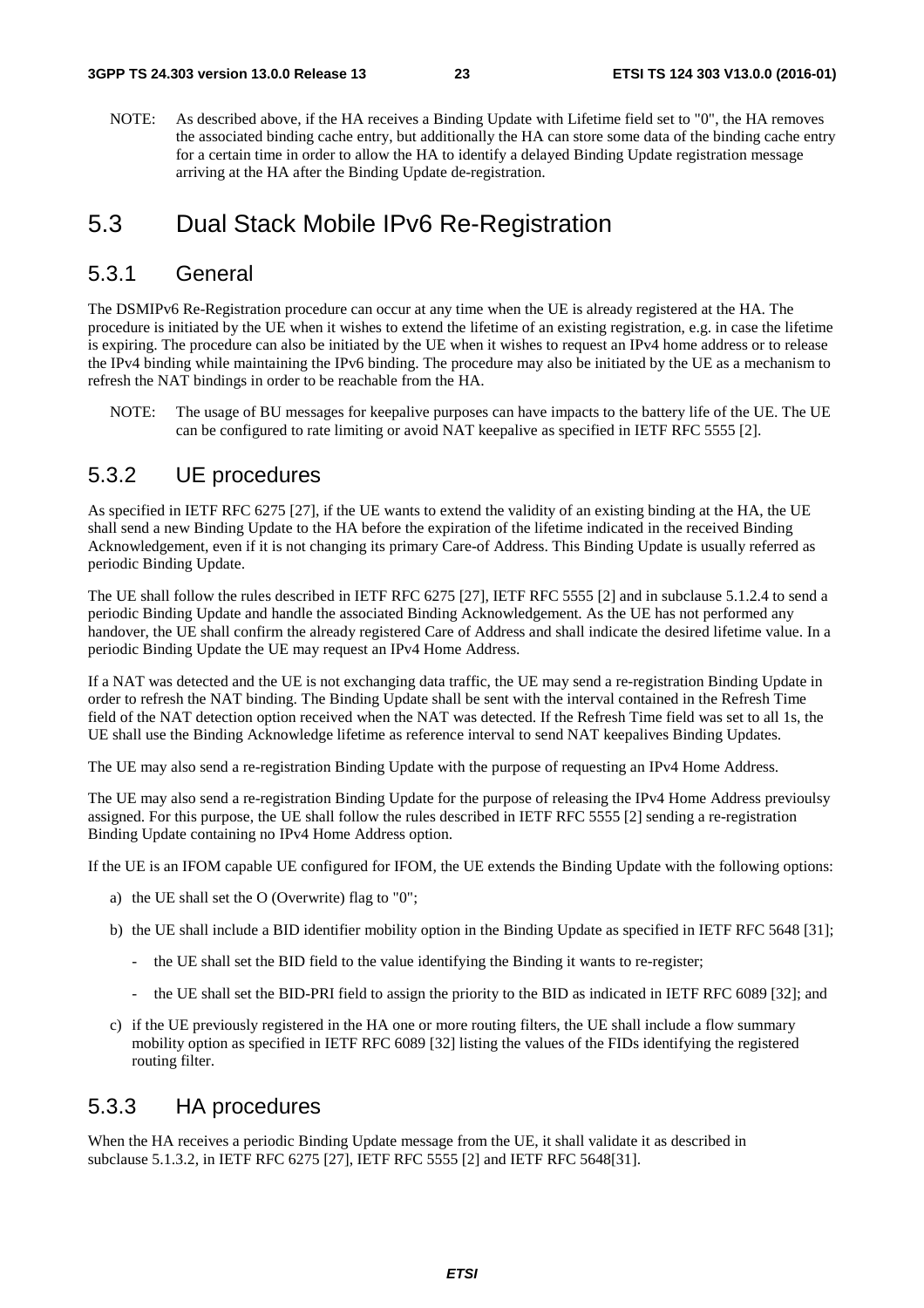In processing a periodic Binding Update the HA shall follow the rules described in subclause 5.1.3.2. In addition if the Binding Update does not include the IPv4 home address option the HA shall remove any associated IPv4 binding cache entry and continue to maintain the IPv6 binding.

If the HA accepts the Binding Update message, it shall update the lifetime and sequence number of the existing entry in its binding cache for the Home Address. If the Binding Update contains a BID mobility option, the HA shall process it as specified in IETF RFC 5648 [31] and IETF RFC 6089 [32]. If binding update is accepted, the HA shall insert the BID mobility option into the Binding Acknowledgement message as specified in IETF RFC 5648 [31]. The Care-of Address is not updated as the periodic Binding Update is not used to update the Care-of Address.

### 5.4 Dual-Stack Mobile IPv6 detach

#### 5.4.1 General

The DSMIPv6 detach is performed by the UE to close the DSMIPv6 session and the respective IKEv2 session or by the network to inform the UE that it does not have access to a specific PDN through DSMIPv6 any longer. After the DSMIPv6 detach procedure, the UE still has IP connectivity provided by the access network.

There are two explicit detach procedures:

- UE-initiated detach procedure: in this case the UE performs a DSMIPv6 de-registration with the HA and closes the IKEv2 session.
- HA-initiated detach procedure: in this case the HA informs the UE that the DSMIPv6 binding is no more valid. The UE shall then perform the network-initiated detach procedure.

### 5.4.2 UE procedures

#### 5.4.2.1 Network-initiated detach

Upon receiving a Binding Revocation Indication (BRI) message according to IETF RFC 5846 [19] from the HA, the UE first shall perform the required validity checks on the BRI according to IETF RFC 5846 [19].

The UE shall send a Binding Revocation Acknowledgement (BRA) as specified in IETF RFC 5846 [19]. In this message the UE shall set the status field to "Success" to reflect that it has received the BRI message. The BRA message may be tunnelled in UDP or IPv4 as specified in subclause 5.1.2.4 for Binding Update messages.

The UE then shall remove the entry identified in the BRI as deregistered from its binding update list and shall use the procedures defined in IETF RFC 5996 [14] to remove the IPsec security associations associated with the DSMIPv6 registration as described in subclause 5.4.2.2.

#### 5.4.2.2 UE-initiated detach

To detach from a specific PDN to which it is connected through a DSMIPv6 session, the UE shall send a Binding Update with the Lifetime field set to 0 as specified in IETF RFC 6275 [27].

The UE shall use the procedures defined in the IKEv2 protocol in IETF RFC 5996 [14] to remove the IPsec security associations associated with the DSMIPv6 registration. The UE shall close the security associations associated with the DSMIPv6 registration and instruct the HA to do the same by sending the INFORMATIONAL request message including a DELETE payload. The Protocol ID in the DELETE payload shall be set to "1" (IKE) to indicate that all IPsec ESP security associations that were negotiated within the IKEv2 exchange shall be deleted.

### 5.4.3 HA procedures

#### 5.4.3.1 Network-initiated detach

As soon as it receives a trigger for network-initiated detach procedure (see 3GPP TS 29.273 [20]) the HA shall send a Binding Revocation Indication (BRI) message according to IETF RFC 5846 [19] to the UE. The message shall contain the Home Address, corresponding to the PDN connection which shall be removed. The HA shall set the P (Proxy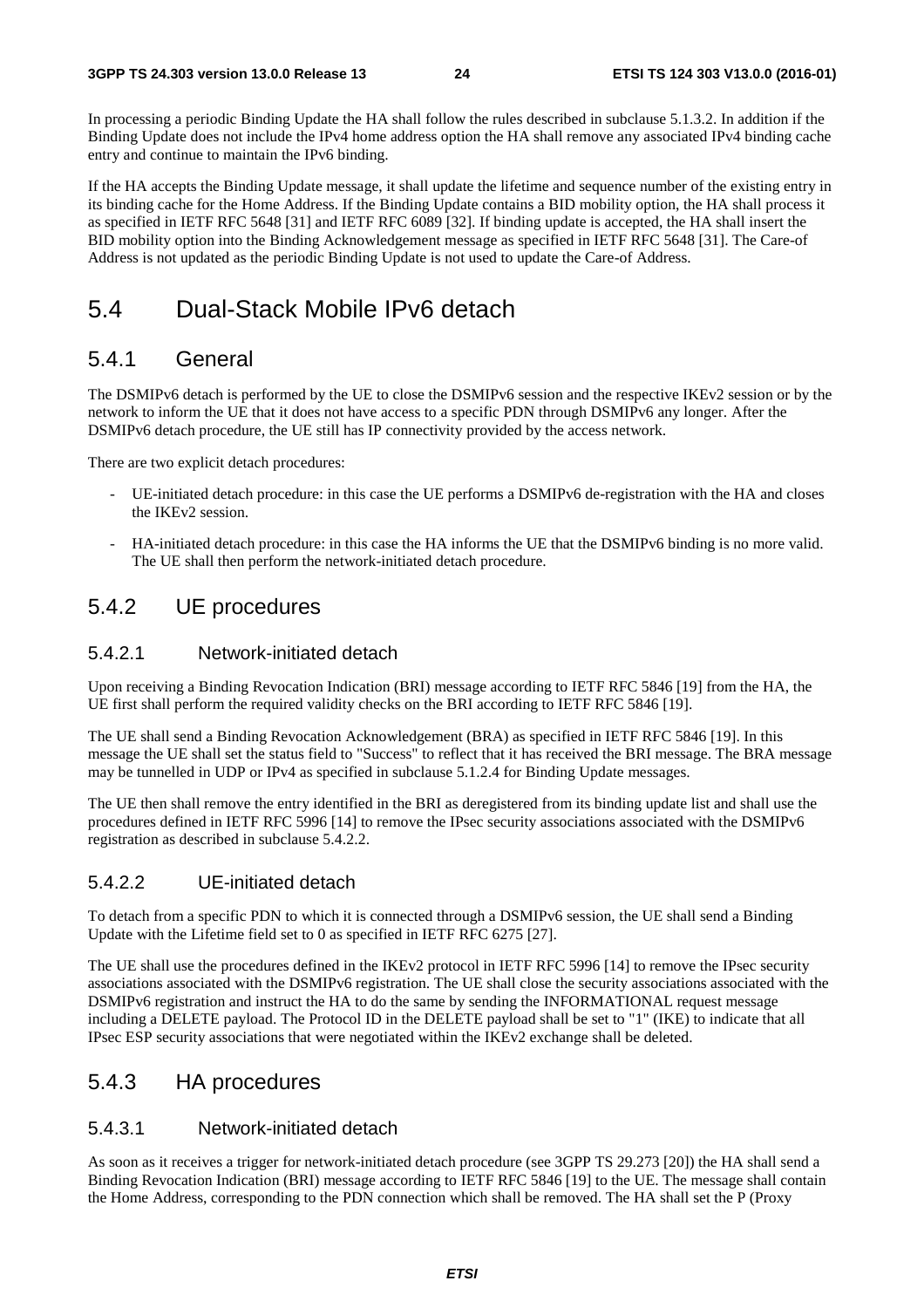Binding) bit to 0 (Not Proxy MIPv6 binding), G bit (Global) to 0 (only the PDN Connection specified by the HoA is removed) and V bit (IPv4 HoA Binding Only) to 0 (Not to terminate the IPv4 Home Address binding only). The revocation trigger value shall be set to 1 (Unspecified). The HA shall include the UE home address in the Type 2 routing header as per IETF RFC 5846 [19] and shall not include any mobility option. The HA shall not include a BID option in the BRI message. The BRI message may be tunnelled in UDP or IPv4 as specified in subclause 5.1.3.2 for Binding Acknowledgement messages.

The HA shall follow procedures according to IETF RFC 5846 [19] to await the receipt of a Binding Revocation Acknowledgment (BRA) message from the UE. These procedures are based on the timer MINDelayBRIs defined in IETF RFC 5846 [19]. The HA shall not remove the entry from its binding cache before receiving the BRA.

If the HA receives a Binding Update with Lifetime set to 0 after initiating the network-initiated detach procedure, the HA should treat the BU as acknowledgement to the BRI for the purposes of completing the revocation procedures that are defined in IETF RFC 5846 [19]; in this case, the HA shall remove the respective entry in its binding cache, deleting the timer MINDelayBRIs and respond with a Binding Acknowledgement according to IETF RFC 5555 [2] and IETF RFC 6275 [27].

#### 5.4.3.2 UE-initiated detach

When the HA receives a Binding Update with the Lifetime field set to 0, it shall delete any existing entry for the Home Address included in the Binding Update. Then the HA shall send a Binding Acknowledgement as specified in IETF RFC 5555 [2] and IETF RFC 6275 [27].

On receipt of the INFORMATIONAL request message including a DELETE payload indicating that the UE is deleting the IPsec security associations associated with the DSMIPv6 registration, the HA shall close the IKE security association, and all IPsec ESP security associations that were negotiated within it towards the UE.

### 5.5 Void

### 5.5A Protection of data traffic

#### 5.5A.1 General

UE and HA can use the IKEv2 CREATE\_CHILD\_SA exchange procedure to create a child security association to be used to provide integrity protection, confidentiality protection or both, to all data traffic exchanged within the DSMIPv6 tunnel. The procedure can be initiated by the HA or by the UE at any time after the security association between UE and HA has been set up. If both UE and HA independently decide to initiate the child security association establishment, the procedure described in IETF RFC 5996 [14] applies. The profiles for tunnel mode IPsec ESP are defined in 3GPP TS 33.402 [18].

### 5.5A.2 UE procedures

After establishing the IPsec security association with the HA as described in subclause 5.1.2.2, the UE may initiate the creation of child security association pair to provide integrity protection, confidentiality protection or both. If the UE determines that the trust relationship of the non-3GPP access network is "untrusted" (see 3GPP TS 24.302 [21]), the UE shall not initiate the creation of child security association. If the UE initiates the creation of child security association pair, the UE shall send to the HA a CREATE\_CHILD\_SA request as described in IETF RFC 4877 [4] and IETF RFC 5996 [14] with the following additions:

- a) the content of the Security Association payload is set accordingly for integrity protection, confidentiality protection or both as indicated in IETF RFC 5996 [14] using the IPsec profiles defined in 3GPP TS 33.402 [18]; and
- b) the TSi shall contain all the Home Network Prefix assigned to the UE. If prefix delegation is used, the TSi shall also contain all the prefix(es) provided to the UE. If the UE received an IPv4 Home Address, the TSi shall also contain the IPv4 Home Address.

When the UE receives a CREATE\_CHILD\_SA request from the HA with selectors indicating the DSMIPv6 tunnel traffic, if the UE supports integrity protection, confidentiality protection or both, the UE shall reply with a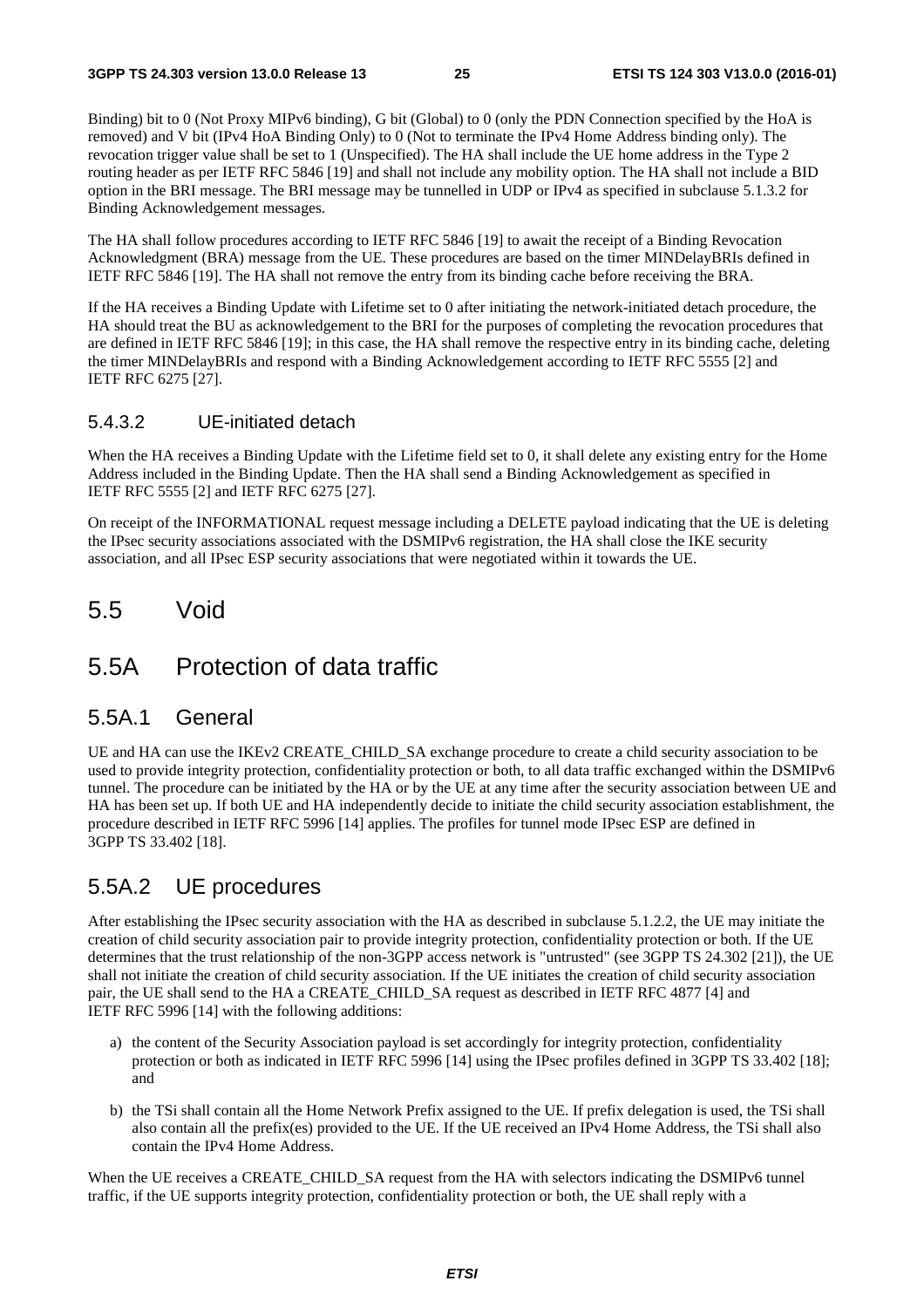CREATE\_CHILD\_SA response selecting the preferred transform proposed by the HA as specified in IETF RFC 5996 [14].

If the child SA is created successfully, the UE shall start encapsulating all the uplink packets in the DSMIPv6 tunnel in an IPsec ESP tunnel as negotiated with the HA during the CREATE\_CHILD\_SA procedure.

The UE can stop using integrity protection, confidentiality protection or both, for the DSMIPv6 tunnel traffic. In order to do that, the UE shall delete the respective child security association by sending an INFORMATIONAL request message including the DELETE payload as specified in IETF RFC 5996 [14].

### 5.5A.3 HA procedures

After establishing the IPsec security association with the UE as described in subclause 5.1.3.1, the HA may initiate the creation of child security association pair to provide integrity protection, confidentiality protection or both. If the HA receives the trust relationship indication as "untrusted" from the 3GPP AAA server during the authentication and authorization procedure or the authorization procedure (see 3GPP TS 29.273 [20]), the HA shall not initiate the creation of child security association procedure. If the trust relationship indication is not received, the initiation of the creation of the child security association is implementation dependent (e.g. based on configuration). If the HA initiates the creation of child security association pair, the HA shall send to the UE a CREATE\_CHILD\_SA request as described in IETF RFC 4877 [4] and IETF RFC 5996 [14] with the following additions:

- a) the content of the Security Association payload is set accordingly for integrity protection, confidentiality protection or both as indicated in IETF RFC 5996 [14] using the IPsec profiles defined in 3GPP TS 33.402 [18]; and
- b) the TSi shall contain all the Home Network Prefix assigned to the UE. If prefix delegation is used, the TSi shall also contain all the prefix(es) provided to the UE. If the UE received an IPv4 Home Address, the TSi shall also contain the IPv4 Home Address.

When the HA receives a CREATE\_CHILD\_SA request from the UE with selectors indicating the DSMIPv6 tunnel traffic, if the HA supports integrity protection, confidentiality protection or both, the HA shall check whether the child security association establishment can be accepted or not. If the HA receives the trust relationship indication set to "untrusted" indication from the 3GPP AAA server (see 3GPP TS 29.273 [20]), the HA shall reject the child security association establishment by using the NOTIFY payload of type "NO\_ADDITIONAL\_SAS" in the CREATE\_CHILD\_SA response. If HA does not receive the trust relationship indication, whether to accept or reject the child security association is implementation dependent. Otherwise, the HA shall reply with a CREATE\_CHILD\_SA response selecting the preferred transform proposed by the HA as specified in IETF RFC 5996 [14].

If the child SA is created successfully, the HA shall start encapsulating, all the uplink packets in the DSMIPv6 tunnel in an IPsec ESP tunnel as negotiated with the UE during the CREATE\_CHILD\_SA procedure.

The HA can stop using integrity protection, confidentiality protection or both, for the DSMIPv6 tunnel traffic. In order to do that, the HA shall delete the respective child security association by sending an INFORMATIONAL request message including the DELETE payload as specified in IETF RFC 5996 [14].

### 5.6 Attach to additional access network

#### 5.6.1 General

The operations defined within subclause 5.6 apply to an IFOM capable UE configured for IFOMand a HA supporting IFOM.

The attach to additional access network procedure is performed by a UE supporting IFOM that has already established a PDN connection through an access network and decides to extend the PDN connection to another access network.

There can be two possible scenarios:

- the existing access network is a home link and the added access network is a foreign link; or
- the existing access network is a foreign link and the added access network is a home link.

The attach to additional access network procedure involves performing the following: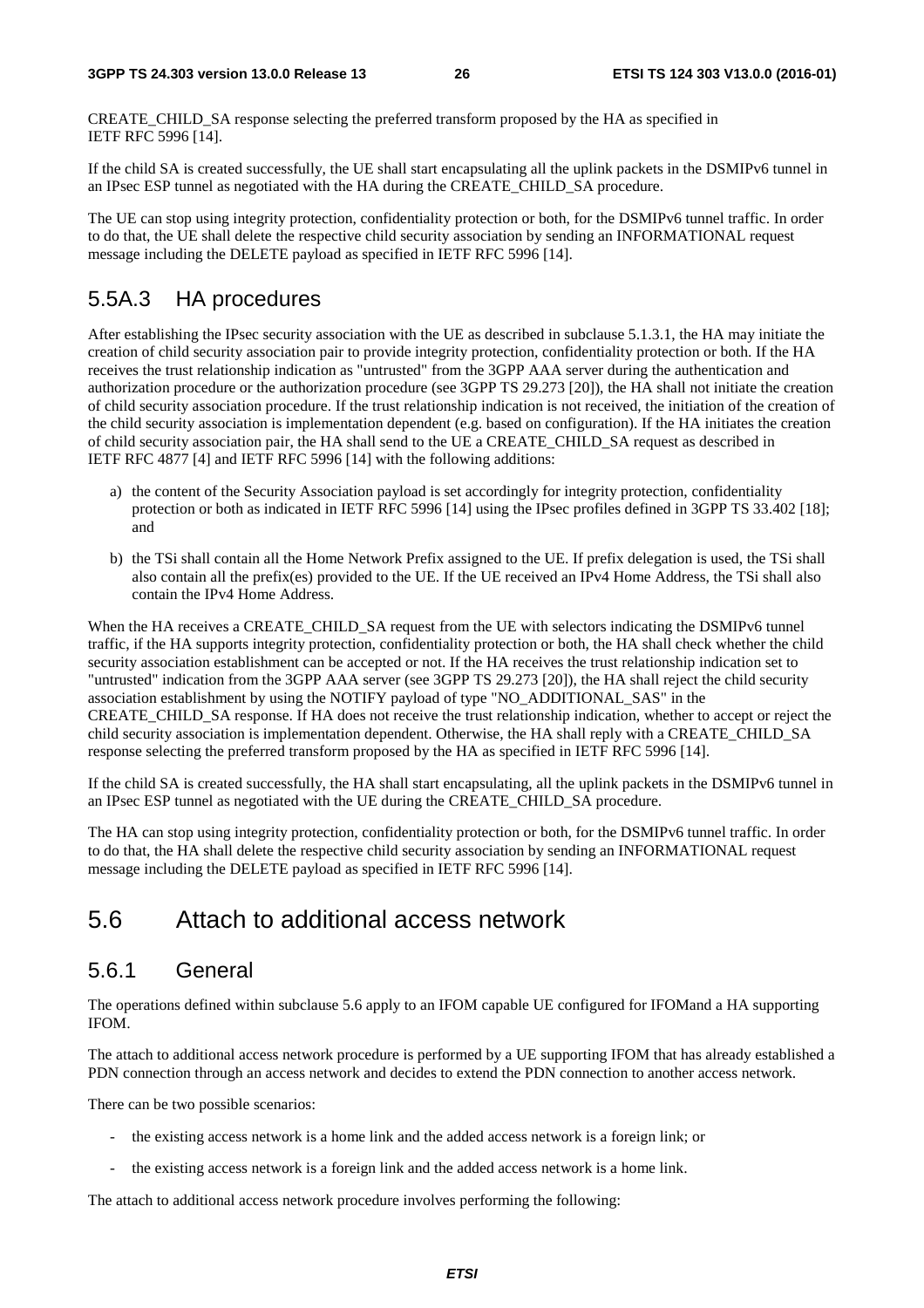- access specific procedure to connect and configure an IP address for the added access network;
- discovery of a HA IP address if the UE has not obtained the IP address of the HA;
- home link detection:
- setting up a security association if there is no security existing association between the UE and HA; and
- exchange of Binding Update and Binding Acknowledgement with the BID mobility option and FID mobility option between the UE and HA.

#### 5.6.2 UE procedures

#### 5.6.2.1 General

For the attach to additional access network procedure, the UE is already attached to either a home link or foreign link and discovers a new link. The UE applies the DSMIPv6 Home Link Detection Function as specified in subclause 5.1.2.3 to determine if the new link will be a home link or a foreign link. If the new link is a home link, the UE follows the procedure as specified in subclause 5.6.2.2. If the new link is a foreign link, the UE follows the procedure as specified in subclause 5.6.2.3.

#### 5.6.2.2 Attach to additional access network acting as home link

The UE shall perform the DSMIPv6 Home Link Detection Function as specified in subclause 5.1.2.3.

In addition, the UE shall perform the initial binding registration and IPv4 Home Address assignment as specified in subclause 5.1.2.4 with the following additional rules:

- a) the UE shall send a Binding Update through the home link;
- b) the O (Overwrite) flag in the Binding Update shall be set to "0";
- c) the UE shall insert a BID mobility option in this Binding Update with:
	- the 'H' flag in the BID mobility option set to "1";
	- the Care-of Address field set to the IPv6 Home Address of the binding; and
	- the BID-PRI field set to assign the priority to the BID as indicated in IETF RFC 6089 [32];
- d) if routing filters were previously registered with the HA, the UE shall include a flow summary mobility option as specified in IETF RFC 6089 [32] listing the values of the FIDs identifying the routing filter that were previously registered; and
- e) if the UE creates one or more routing rules as specified in subclause 5.1.2.4, for each FID mobility option, the value of the BID field in the Binding Reference suboption identifies the routing address that the UE wants to use to exchange packets matching the routing filter.

When the UE receives the Binding Acknowledgment from the HA, the UE shall process the Binding Acknowledgment as specified in subclause 5.1.2.4.

#### 5.6.2.3 Attach to an additional access acting as foreign link

The UE shall perform the same procedures described in subclause 5.1.2.4. The UE shall send the Binding Update message through the added link. In addition, the UE shall register the binding for the home link by including a BID mobility option in the Binding Update message. The BID mobility option fields for the binding for the home link are those indicated in IETF RFC 5648 [31] for home binding with the following distinctions:

- (a) the H flag shall be set to "1";
- (b) the Care-of Address field shall be set to the IPv6 HoA of the binding; and
- (c) the BID-PRI field shall be set to the assigned priority of the BID as indicated in IETF RFC 6089 [32].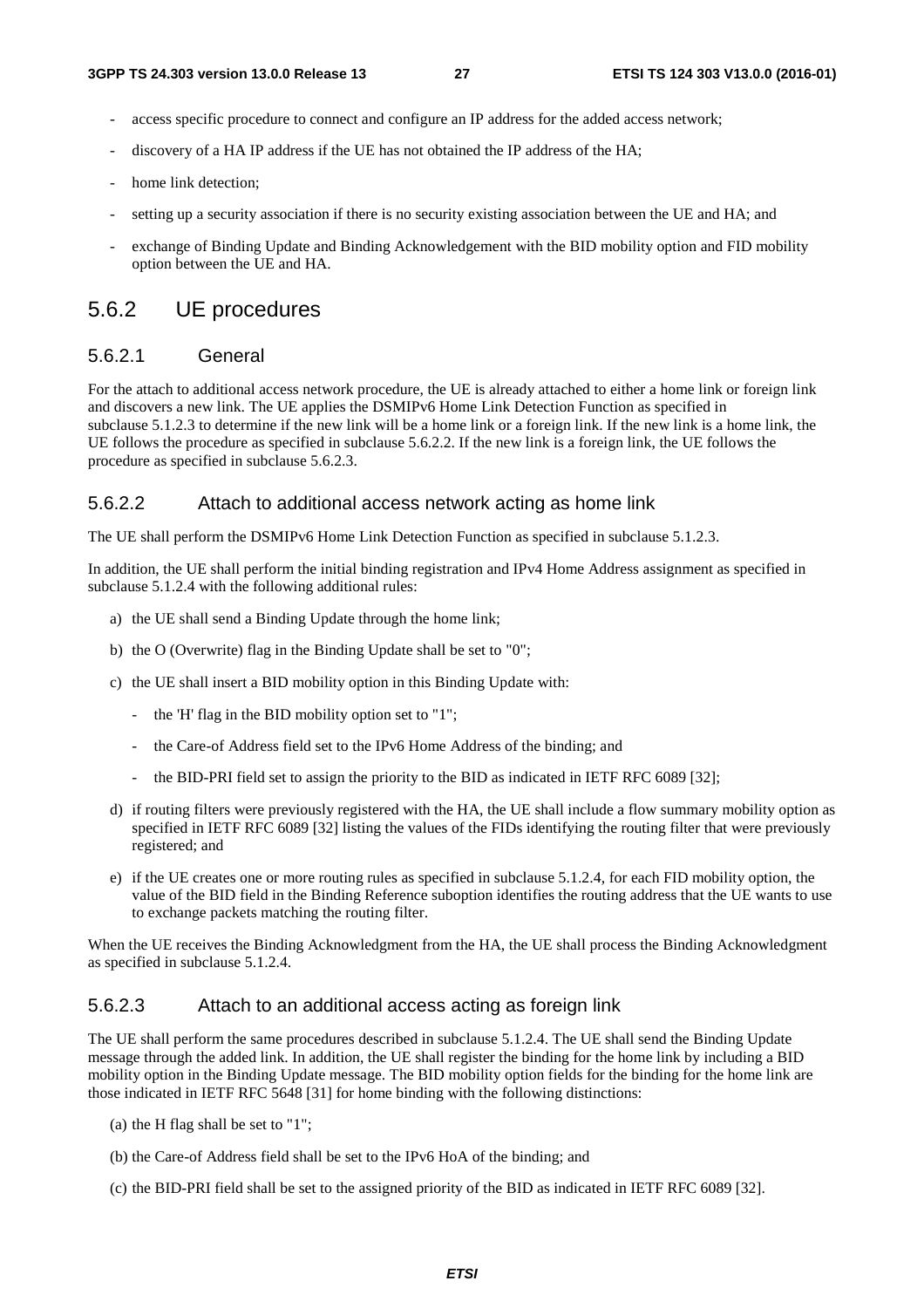The UE shall process the received Binding Acknowledgement as specified in subclause 5.1.2.4.

#### 5.6.3 HA procedures

#### 5.6.3.1 General

The following subclauses describe the detailed HA procedures for the case when a UE is attaching to an additional access network.

#### 5.6.3.2 Attach to an additional access network acting as home link

When receiving a Binding Update from the UE, the HA performs the same procedure as specified in subclause 5.2.3.2. In addition, the HA shall validate the Binding Update as described in IETF RFC 5648 [31], IETF RFC 6089 [32] and IETF RFC 6088 [33].

#### 5.6.3.3 Attach to additional access acting as foreign link

When receiving a Binding Update from the UE, the HA performs the same procedures described in subclause 5.2.3.2 and in addition the HA shall validate the Binding Update as described in IETF RFC 5648 [31], and IETF RFC 6089 [32] and IETF RFC 6088 [33]. As described in IETF RFC 5648 [31], the HA shall:

- process the IPv6 address contained in the BID option with the H flag set to 0 as the Care-of Address; and
- process the IPv4 address contained in the BID option with the H flag set to 0 in the same way as the HA process the address contained in the IPv4 Care-of Address option in subclause 5.2.3.2.

### 5.7 Inter-access flow mobility

#### 5.7.1 General

The operations defined within this sub-clause apply to an IFOM capable UE configured for IFOM and to HA supporting IFOM.

The inter-access flow mobility is performed by the UE supporting IFOM that already established a PDN connection and exchanges packets belonging to the PDN connection through multiple access networks. The UE has previously registered one or more routing rules with the HA.

In this procedure, the UE updates the HA by performing any of the following operations:

- assigning one or more routing filters to an access network different from the one those routing filters were previously assigned;
- adding one or more new routing rules to the HA; or
- removing one or more previously registered routing rules from the HA.

The procedure involves the exchange of a Binding Update and a Binding Acknowledgement with BID and FID options between the UE and the HA.

### 5.7.2 UE procedures

The UE performs the same procedures described in subclause 5.3.2 with the following exceptions:

- the UE shall set the  $O$  (Overwrite) flag to 0;
- the UE shall not include any Alternate Care-of Address option in the Binding Update message; and
- the UE shall not include any IPv4 Care-of Address option in the Binding Update message.

In addition, the UE shall extend the Binding Update message with the following options (see IETF RFC 5648 [31], IETF RFC 6089 [32] and IETF RFC 6088 [33]):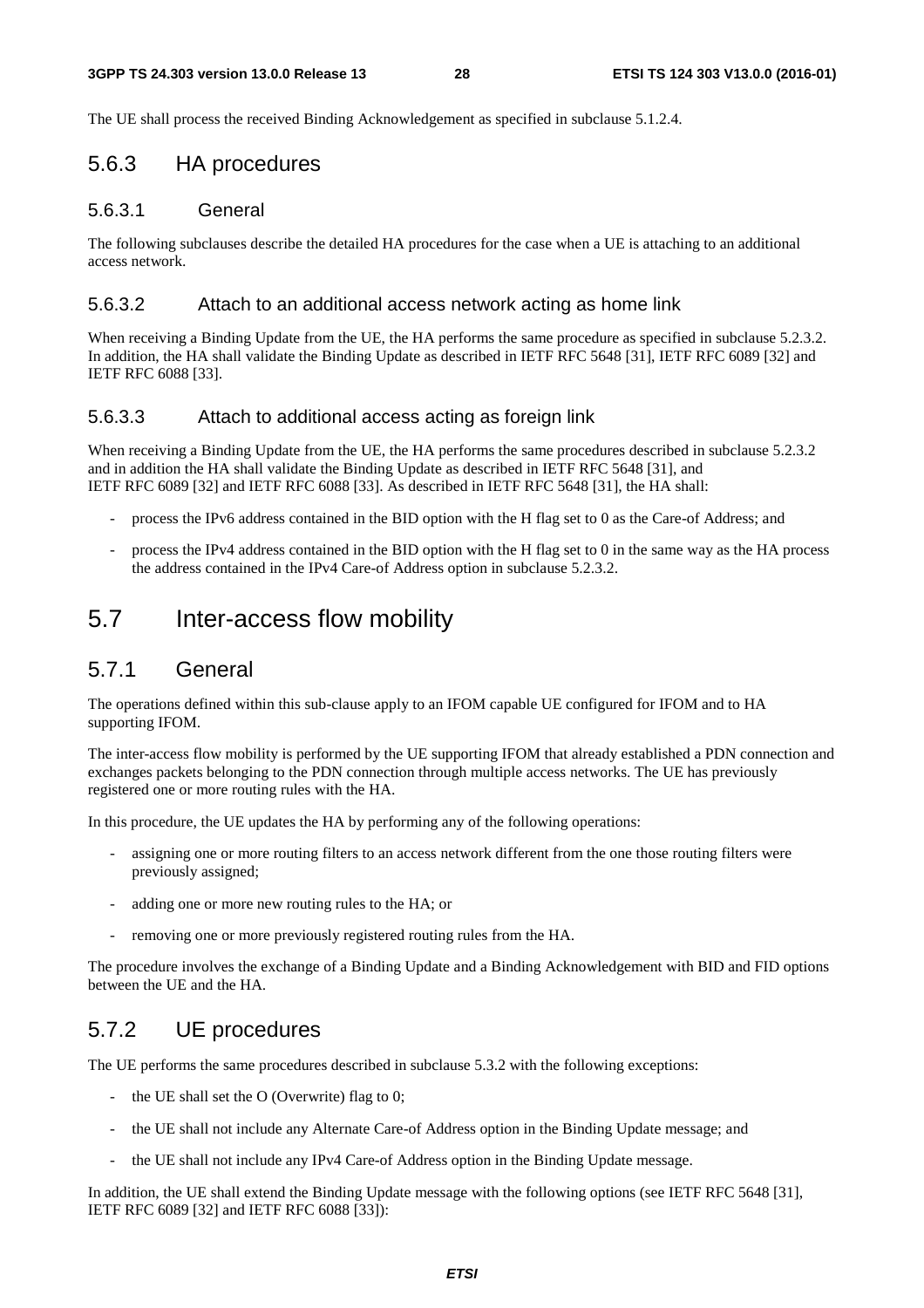- a) The UE shall include a BID identifier mobility option:
	- the BID field is set to the value identifying the routing address used as IP Source Address of the Binding Update message;
	- if the Binding Update message is sent over a home link, the "H" flag is set to 1;
	- if the Binding Update message is sent over a foreign link, the "H" flag is set to  $0$ ;
	- the BID-PRI priority field is set to the priority assigned to the BID as indicated in IETF RFC 6089 [32]; and
	- if the routing address is an IPv4 address, a NAT was detected and the UE is not exchanging data traffic, the UE may insert the routing address in the Care-of Address field of the BID mobility option;
- b) the UE may create one or more routing rules. For each routing rule that the UE wants to register with the HA, the UE shall include a FID mobility option containing one traffic selector as specified in IETF RFC 6089 [32]. Traffic selectors are defined in IETF RFC 6088 [33]:
	- the UE shall set the FID field to an arbitrary value;
	- the UE shall set the FID-PRI field to assign the priority to the routing filter as indicated in IETF RFC 6089 [32];
	- the UE shall include a Binding Reference suboption as indicated in IETF RFC 6089 [32]. The value assigned to the BID identifies the routing address that the UE wants to use to exchange the packets matching the routing filters; and
	- traffic selector suboption shall be set as specified in IETF RFC 6089 [32] and IETF RFC 6088 [33]. The parameters described in the traffic selector suboption represent the routing filter that corresponds to the routing rule that the UE wants to register with the HA;
- c) The UE may insert a flow summary mobility option (as described in IETF RFC 6089 [32]).
	- If the UE wants to keep some routing rules previously registered unmodified, i.e. no flow handover, the UE lists the values of the FIDs identifying the routing rules that the UE wants to keep unmodified in the flow summary mobility option; and
	- If the UE wants to remove one or more previously registered routing rules, the UE does not include in the flow summary mobility option the FIDs identifying the routing rules that the UE wants to remove; and
- d) the UE may modify one or more routing rules with the HA. For each routing rule that the UE wants to modify, the UE shall include a FID mobility option as specified in IETF RFC 6089 [32].
	- the UE shall set the FID field to the value identifying the routing filter the UE wants to handover;
	- the UE shall set the FID-PRI field to assign the priority to the BID as indicated in IETF RFC 6089 [32]; and
	- the UE shall include a Binding Reference suboption as indicated in IETF RFC 6089 [32]. The value assigned to the BID identifies the routing address that the UE wants to use to exchange the packets matching the routing filters.

The handling of the received Binding Acknowledgement message is the same as specified in subclause 5.1.2.4. In addition, the UE handles the FID and BID mobility options contained in the received Binding Acknowledgment message as specified in IETF RFC 5648 [31], IETF RFC 6089 [32] and IETF RFC 6088 [33].

#### 5.7.3 HA procedures

When receiving a Binding Update from the UE, the HA performs the same procedures described in subclause 5.3.3 and in addition the HA shall validate the Binding Update as described in IETF RFC 5648 [31], IETF RFC 6089 [32] and IETF RFC 6088 [33].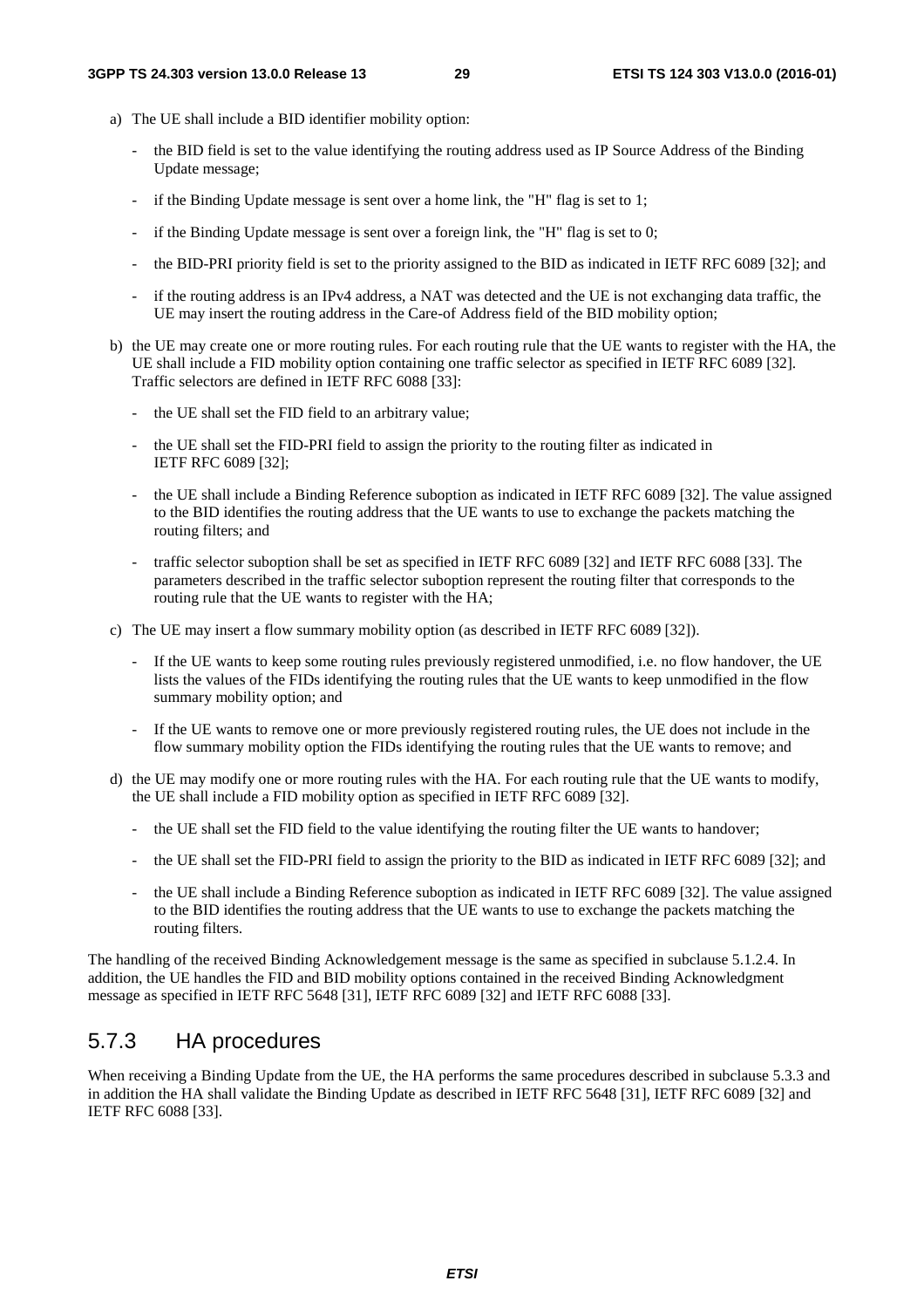### 5.8 UE-initiated removal of an access network from a PDN connection

### 5.8.1 General

The operations defined within this sub-clause apply to an IFOM capable UE configured for IFOM and to HA supporting IFOM.

The removal of an access network from a PDN connection procedure is initiated by a UE which has a PDN connection through multiple access networks. In this procedure, the UE stops using one of the access network for the PDN connection.

The procedure involves the exchange of a Binding Update and a Binding Acknowledgement between the UE and the HA.

There can be two possible scenarios:

- home link access network is removed and foreign link access network is maintained; or
- foreign link access network is removed and home link access network is maintained.

### 5.8.2 UE procedures

#### 5.8.2.1 General

The removal of an access network from a PDN connection is performed by a UE attached to multiple access networks. The UE sends a Binding Update message in order to update the HA binding cache removing the entry corresponding to the removed access network. If the removed access network is a home link, the UE follows the procedure as specified in subclause 5.8.2.2. If the removed access network is a foreign link, the UE follows the procedure as specified in subclause 5.8.2.3.

#### 5.8.2.2 Removal of Home link access

If the UE removes the home link from a specific PDN connection, the UE shall perform one of the following operations:

- (a) the UE sends a Binding Update with the Lifetime field set to 0 as specified in IETF RFC 5555 [2] and IETF RFC 6275 [27] and with a BID mobility option. The UE populates the BID mobility option as follows (see IETF RFC 5648 [31]):
	- the BID identifier field is set to the BID corresponding to the access network the UE wants to remove;
	- the H flag is set to 0; and
	- the Care-of Address field in the BID mobility option is omitted;

or:

(b) the UE sends a Binding Update message as indicated in subclause 5.1.2.4 with the following additions:

- the Binding Update message shall be exchanged through the maintained access network;
- the BID identifier field is set to the value identifying the maintained access network; and
- the Care-of Address field in the BID mobility option is omitted.

NOTE: The choice of the operation to follow is up to UE implementation.

#### 5.8.2.3 Removal of foreign link from a PDN connection

If the UE removes an access network acting as foreign link from a specific PDN connection and maintains the connection to the PDN through the home link, the UE shall send a Binding Update message with the Lifetime field set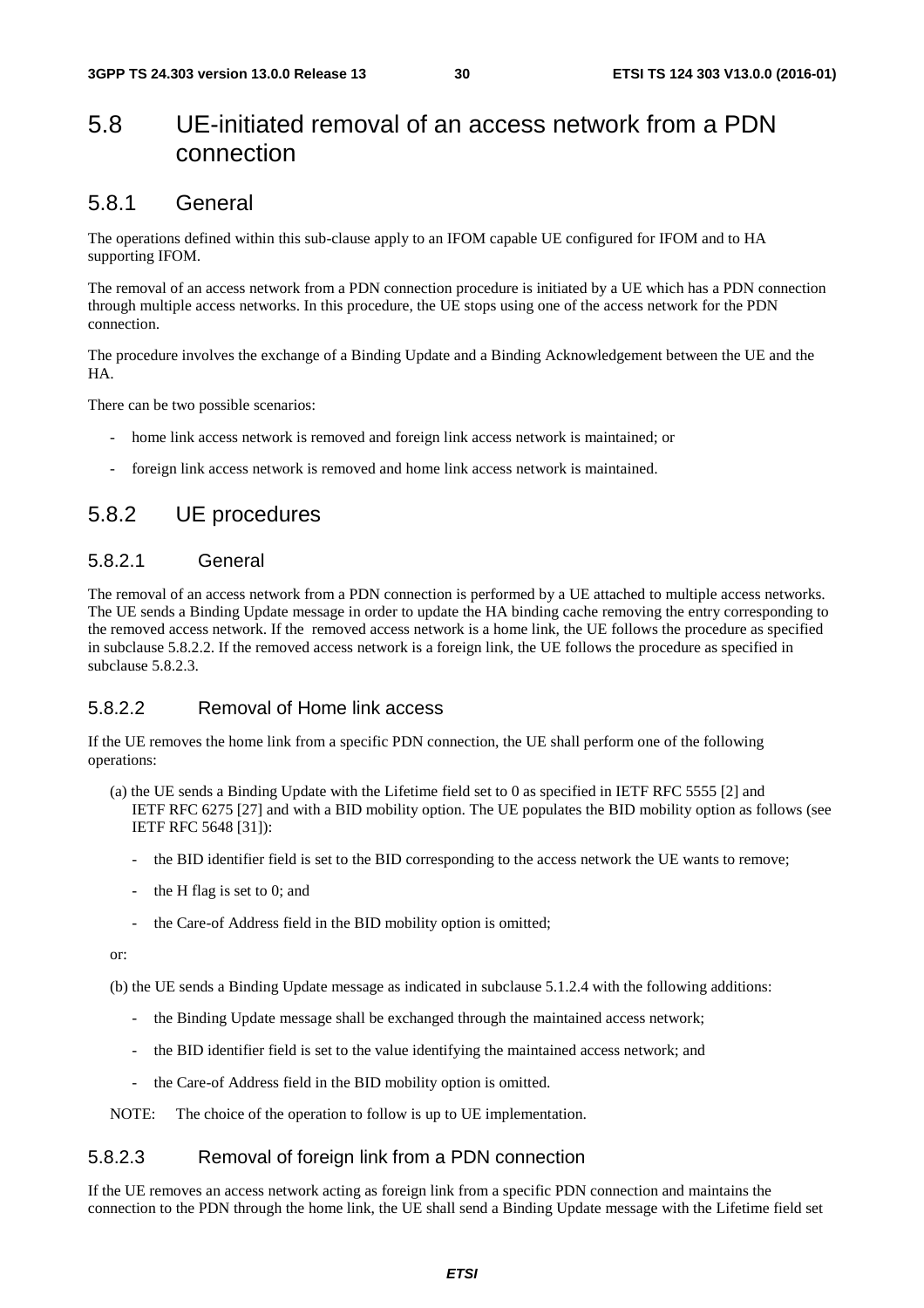to 0 as specified in subclause 5.4.2.2.If the UE decides to close the security association set up with the HA, the UE shall send the INFORMATIONAL request message including a DELETE payload as specified in subclause 5.4.2.2.

#### 5.8.3 HA procedures

#### 5.8.3.1 General

The following subclauses describe the detailed HA procedures for the case when a UE is removing an access network from a PDN connection.

#### 5.8.3.2 Removal of home link access from a PDN connection

In case of removal of a home link from a PDN connection executed by the UE, the HA shall perform the following operations:

- if the Lifetime field of the received Binding Update is set to 0, the HA processes the received Binding Update message as described in IETF RFC 5555 [2] and IETF RFC 6275 [27] and IETF RFC 5648 [31]; and
- if the Lifetime field of the received Binding Update is not set to 0, the HA shall perform the same procedures described in subclause 5.6.3.3.

#### 5.8.3.3 Removal of foreign link from a PDN connection

When the HA receives a Binding Update with the Lifetime field set to 0, the HA shall perform the same procedures described in subclause 5.4.3.2.

### 5.9 Network-initiated removal of an access network from a PDN connection

#### 5.9.1 General

The operations defined within this subclause apply to IFOM capable UE configured for IFOM and to HA supporting IFOM.

The removal of an access network from a PDN connection procedure is initiated by the HA for a UE that has an established PDN connection through multiple access networks with the HA. In this procedure, the HA informs the UE that an entry in the binding cache is no more valid over one of the access network for the PDN connection. The UE then performs the network-initiated removal of an access network from a PDN connection procedure.

The procedure involves the exchange of a Binding Revocation Indication (BRI) message and a Binding Revocation Acknowledgement (BRA) between the UE and the HA as specified in IETF RFC 5846 [19].

Once the procedure is completed, the UE uses the maintained access network for the PDN connection.

There can be two possible scenarios:

- home link access network is removed and foreign link access network is maintained; or
- foreign link access network is removed and home link access network is maintained.

### 5.9.2 UE procedures

#### 5.9.2.1 General

The following subclauses describe the detailed UE procedures for the case when the HA removes an access network from a PDN connection.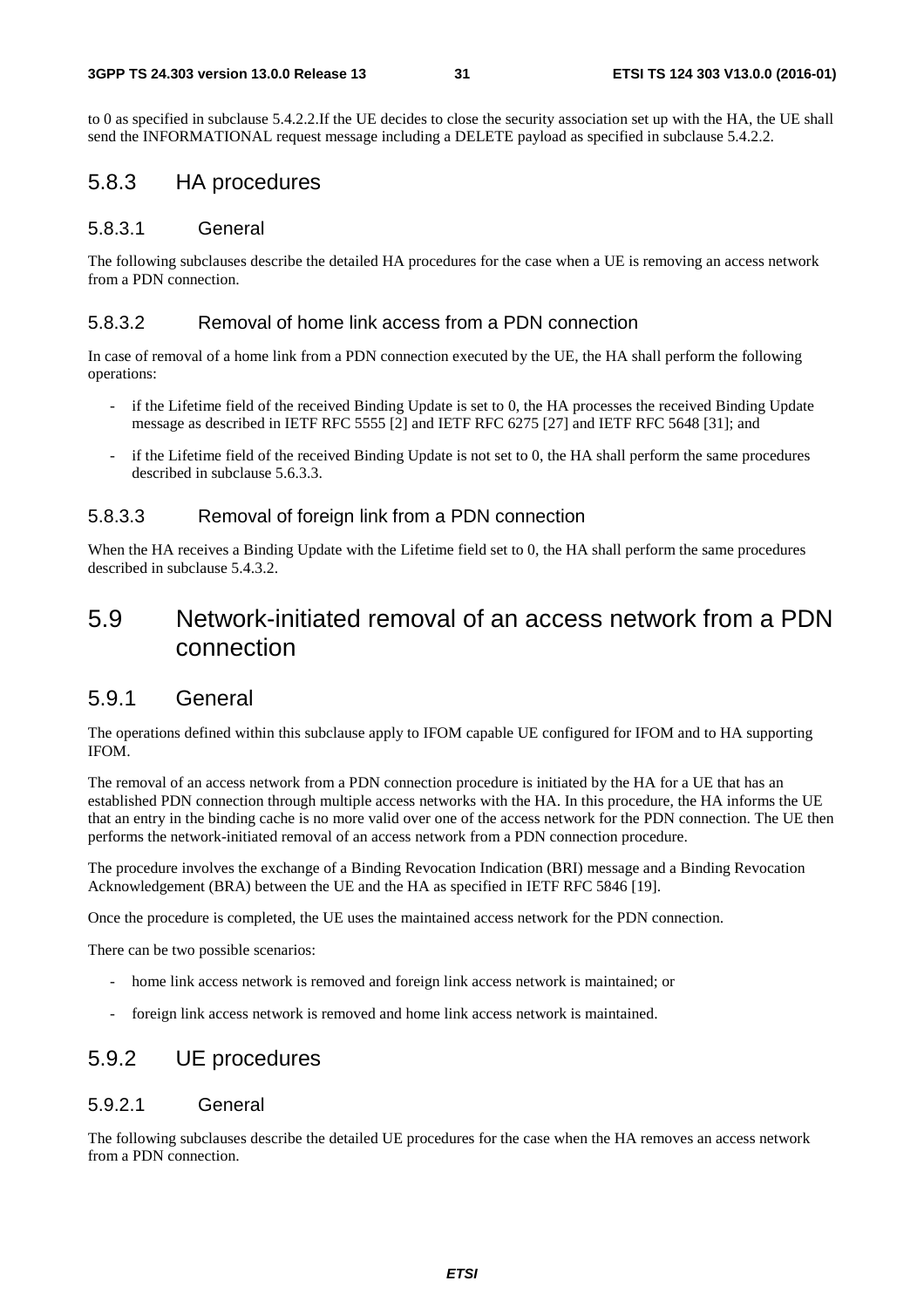#### 5.9.2.2 Removal of home link access from a PDN connection

Upon receiving a BRI message with a BID option, the UE shall perform the procedure as specified in subclause 5.4.2.1 with the following additions:

- the UE shall process the BID mobility option as specified in IETF RFC 5846 [19];
- the UE shall include the received BID mobility option in the BRA as specified in IETF RFC 5846 [19]; and
- the UE shall not close the security associations set up with the HA.

#### 5.9.2.3 Removal of foreign link from a PDN connection

Upon receiving a BRI message without a BID mobility option from the HA, the UE shall process the BRI message as specified in subclause 5.4.2.1. If the UE decides to close the security association set up with the HA, the UE shall send the INFORMATIONAL request message including a DELETE payload as specified in subclause 5.4.2.2.

#### 5.9.3 HA procedures

#### 5.9.3.1 General

The following subclauses describe the detailed HA procedures for the case when the HA removes an access network from a PDN connection.

#### 5.9.3.2 Removal of home link access from a PDN connection

In order to remove the home link access from a PDN connection, the HA shall perform the procedure as specified in subclause 5.4.3.1 with the following additions:

- the HA shall include a BID mobility option of the home link access in the BRI message sent to the UE; and
- the HA shall only remove the home binding of the the PDN connection from the HA binding update cache, when a BRA message with the same BID mobility option is received.

#### 5.9.3.3 Removal of foreign link from a PDN connection

In order to remove the foreign link access network from a PDN connection, the HA shall perform the network initiated detach procedure by sending a BRI message without a BID mobility option as described in subclause 5.4.3.1.

If an INFORMATIONAL request message including a DELETE payload is received, the HA shall perform the procedure as specified in subclause 5.4.3.2.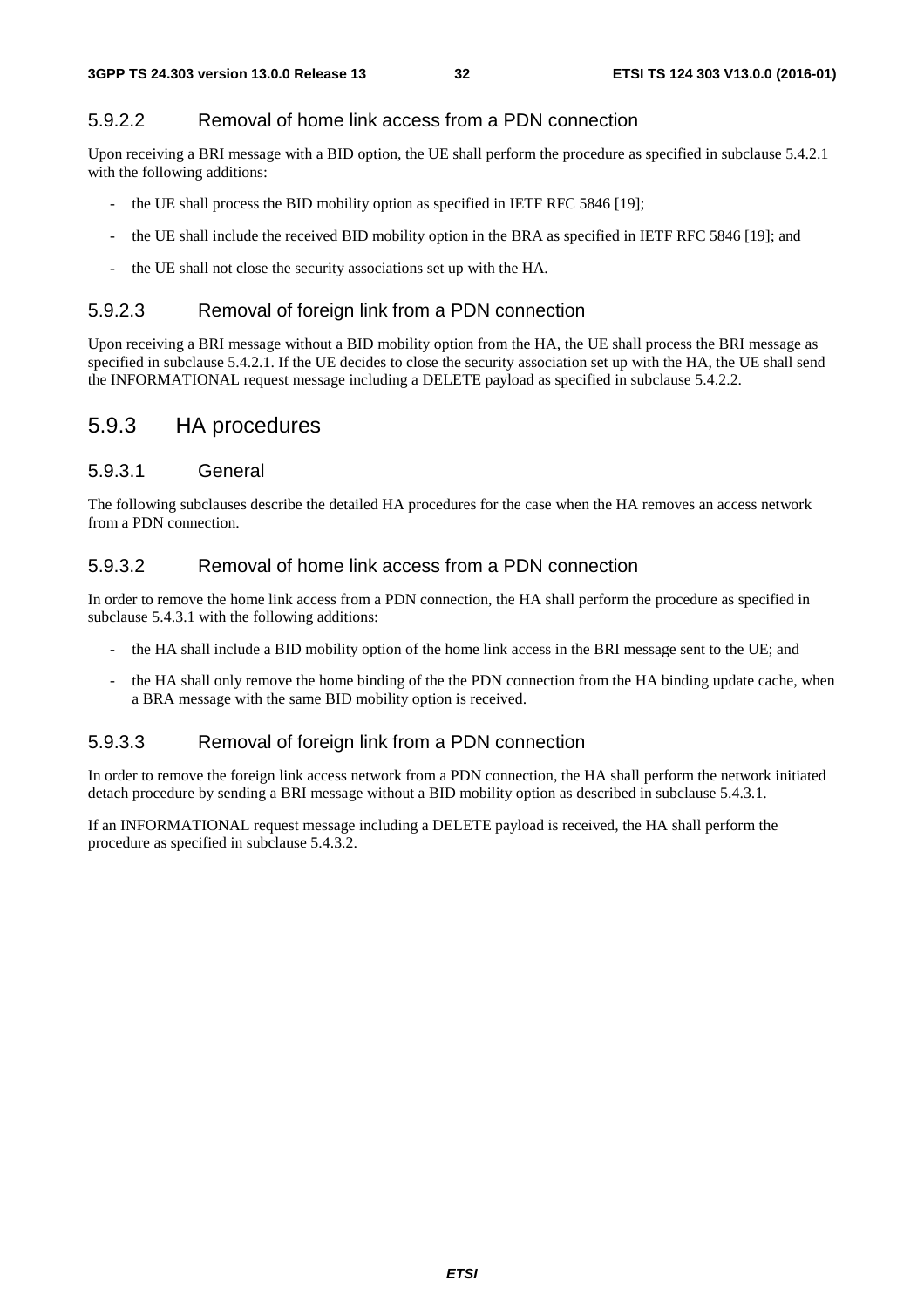## Annex A (normative): Message Details

## A.1 General

Only the message fields and the mobility options used in the DSMIPv6 procedures defined in this TS are present in this annex. Unspecified message fields and mobility options are not used by this specification.

The IP header, the home address destination option, and type 2 routing header option of the DSMIPv6 signalling messages are not included in this annex. They shall be set in the message as defined in the IETF RFC 6275 [27], IETF RFC 5555 [2] and IETF RFC 5846 [19].

Only the message fields and mobility options used for normal cases in this TS are present in this annex.

## A.2 Initial Binding Registration

### A.2.1 Binding Update

The fields of a BU message for the DSMIPv6 Initial Binding Registration procedure are depicted in Table A.2.1-1.

The Mobility Options in a BU message for the DSMIPv6 Initial Binding Registration procedure are depicted in Table A.2.1-2.

| <b>Fields</b>                               | <b>Fields Description</b>                                                                                                                                                                 | Reference                 |
|---------------------------------------------|-------------------------------------------------------------------------------------------------------------------------------------------------------------------------------------------|---------------------------|
| Sequence Number                             | Set to a monotonically increasing value.                                                                                                                                                  | IETF RFC 6275 [27]        |
| <b>Lifetime</b>                             | Set to the requested number of time in units of 4                                                                                                                                         | IETF RFC 6275 [27]        |
|                                             | seconds the binding shall remain valid.                                                                                                                                                   |                           |
| Home Registration (H)                       | Set to "1" to indicate receiving node should act as this<br>node"s HA                                                                                                                     | <b>IETF RFC 6275 [27]</b> |
| Link-local Address<br>Compatibility (L)     | The Link-Local Address Compatibility (L) bit is set<br>when the home address reported by the mobile node<br>has the same interface identifier as the mobile node's<br>link-local address. | IETF RFC 6275 [27]        |
| Key Management Mobility<br>Capability (K)   | Set to "1" to indicate IKEv2 SA ability to survive<br>mobility                                                                                                                            | <b>IETF RFC 6275 [27]</b> |
| Acknowledge (A)                             | Set to "1" to request an acknowledgement message.                                                                                                                                         | <b>IETF RFC 6275 [27]</b> |
| Force UDP encapsulation<br>request (F) Flag | Set to "0" to indicate no forced UDP encapsulation                                                                                                                                        | <b>IETF RFC 5555 [2]</b>  |
| Mobile Router Flag (R)                      | Set to "1" to indicate home network prefix preservation IETF RFC 3963 [29]<br>for the UE.                                                                                                 |                           |
| Overwrite Flag (O)                          | Set to "1" to indicate replacing all binding cache<br>entries at the HA with the entries listed in the Binding<br>Update.                                                                 | IETF RFC 5648 [31]        |

**Table A.2.1-1: Fields of a BU message for the DSMIPv6 Initial Binding Registration procedure**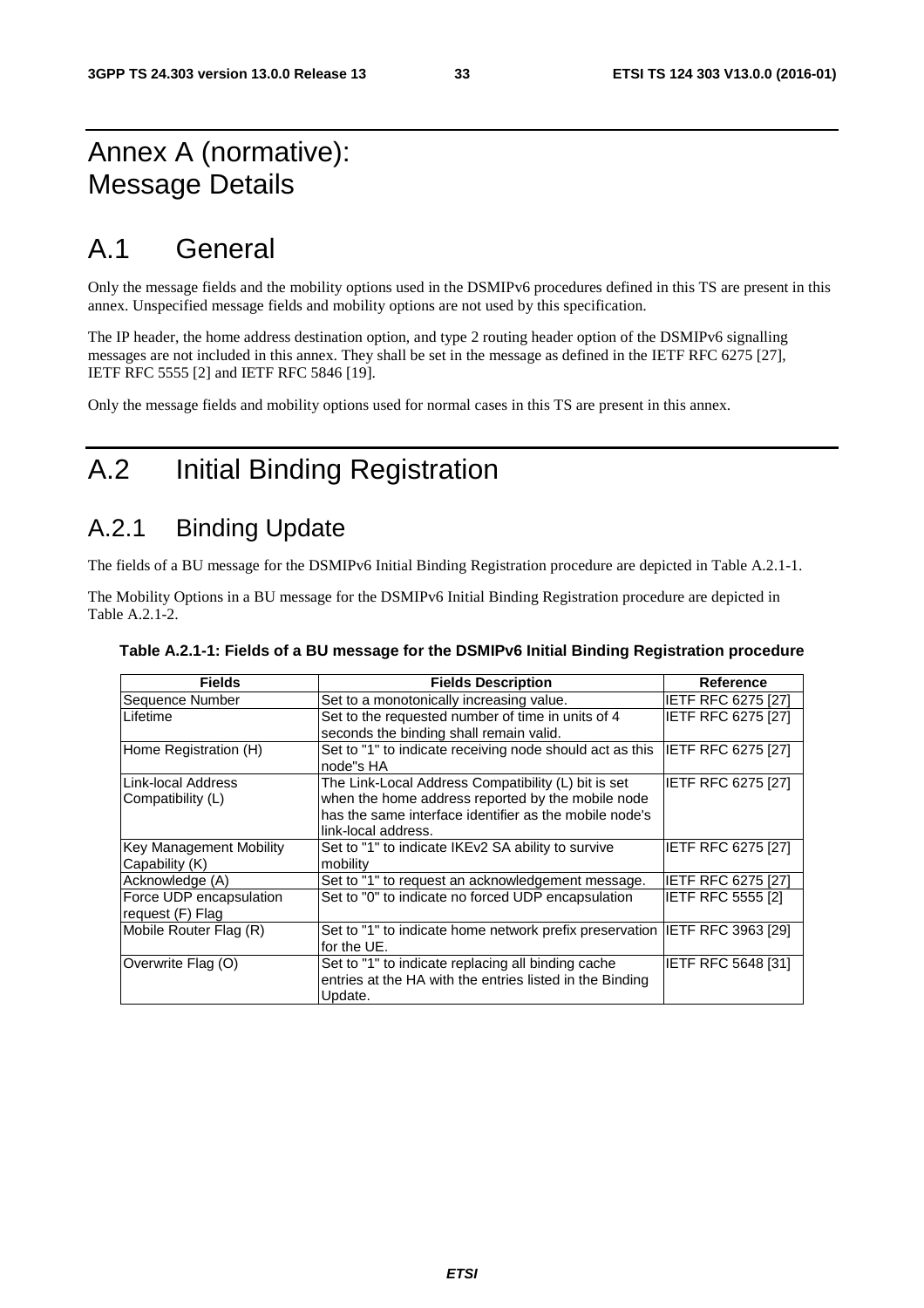| <b>Mobility Option</b>                        | Cat. | <b>Mobility Option Description</b>                                                                                                                                                                                                                                                                   | Reference                                 |
|-----------------------------------------------|------|------------------------------------------------------------------------------------------------------------------------------------------------------------------------------------------------------------------------------------------------------------------------------------------------------|-------------------------------------------|
| <b>IPv4 Home Address</b><br>option            | O    | Set to the value "0.0.0.0" to request allocation for the<br>UE. The "P" flag is set to '0'.<br>The Prefix Length is set to the requested prefix length<br>of '32'.                                                                                                                                   | <b>IETF RFC 5555 [2]</b>                  |
| <b>IPv 4 Care-of Address</b>                  | C    | Set to the IPv4 Care-of address when in an IPv4<br>Access Network.                                                                                                                                                                                                                                   | <b>IETF RFC 5555 [2]</b>                  |
| Alternate Care-of<br><b>Address</b>           | C    | Used (in addition to the Source address of the IPv6<br>packet) to carry the IPv6 care-of address when in an<br>IPv6 access network.                                                                                                                                                                  | <b>IETF RFC 6275 [27]</b>                 |
| Binding Identifier<br>mobility option         | O    | The BID and BID-PRI are set to an arbitrary value.<br>For registration of a home link, the "H" flag is set to "1"<br>and the value of the CoA field is the Home Address.<br>For registration of a foreign link, the "H" flag is set to "0"<br>and the value of the CoA field is the Care-of Address. | IETF RFC 5648 [31],<br>IETF RFC 6089 [32] |
| <b>Flow Identification</b><br>mobility option | O    | The FID and FID-PRI are set to an arbitrary value.<br>The Action field is set to indicate the action taken by<br>the receiver of the Binding Update.<br>The sub-option field conveys the Traffic Selector sub-<br>option.                                                                            | IETF RFC 6089 [32],<br>IETF RFC 6088 [33] |
| <b>Flow Summary</b><br>mobility option        | O    | Contain one or more FIDs present in the binding<br>update list to refresh the respective flow bindings.                                                                                                                                                                                              | <b>IETF RFC 6089 [32]</b>                 |

#### **Table A.2.1-2: Mobility Options in a BU message for the DSMIPv6 Initial Binding Registration procedure**

## A.2.2 Binding Acknowledgement

The fields of a BA message for the DSMIPv6 Initial Binding Registration procedure are depicted in Table A.2.2-1.

The Mobility Options in a BA message for the DSMIPv6 Initial Binding Registration procedure are depicted in Table A.2.2-2.

| Table A.2.2-1: Fields of a BA message for the DSMIPv6 Initial Binding Registration procedure |  |  |
|----------------------------------------------------------------------------------------------|--|--|
|                                                                                              |  |  |

| <b>Fields</b>           | <b>Fields Description</b>                                                               | Reference                 |
|-------------------------|-----------------------------------------------------------------------------------------|---------------------------|
| <b>Status</b>           | Set to indicate the result.                                                             | <b>IETF RFC 6275 [27]</b> |
| Key Management Mobility | Set as per HA ability to support the feature of updating IETF RFC 6275 [27],            |                           |
| Capability (K)          | the IKE SA based on Binding Update processing                                           | <b>IETF RFC 5555 [2]</b>  |
|                         |                                                                                         |                           |
| Mobile Router Flag (R)  | Set to "1"                                                                              | <b>IETF RFC 3963 [29]</b> |
| Sequence Number         | Set to the value received in the corresponding Binding IETF RFC 6275 [27]               |                           |
|                         | Update.                                                                                 |                           |
| Lifetime                | Set to the granted number of time units of 4 seconds<br>the binding shall remain valid. | <b>IETF RFC 6275 [27]</b> |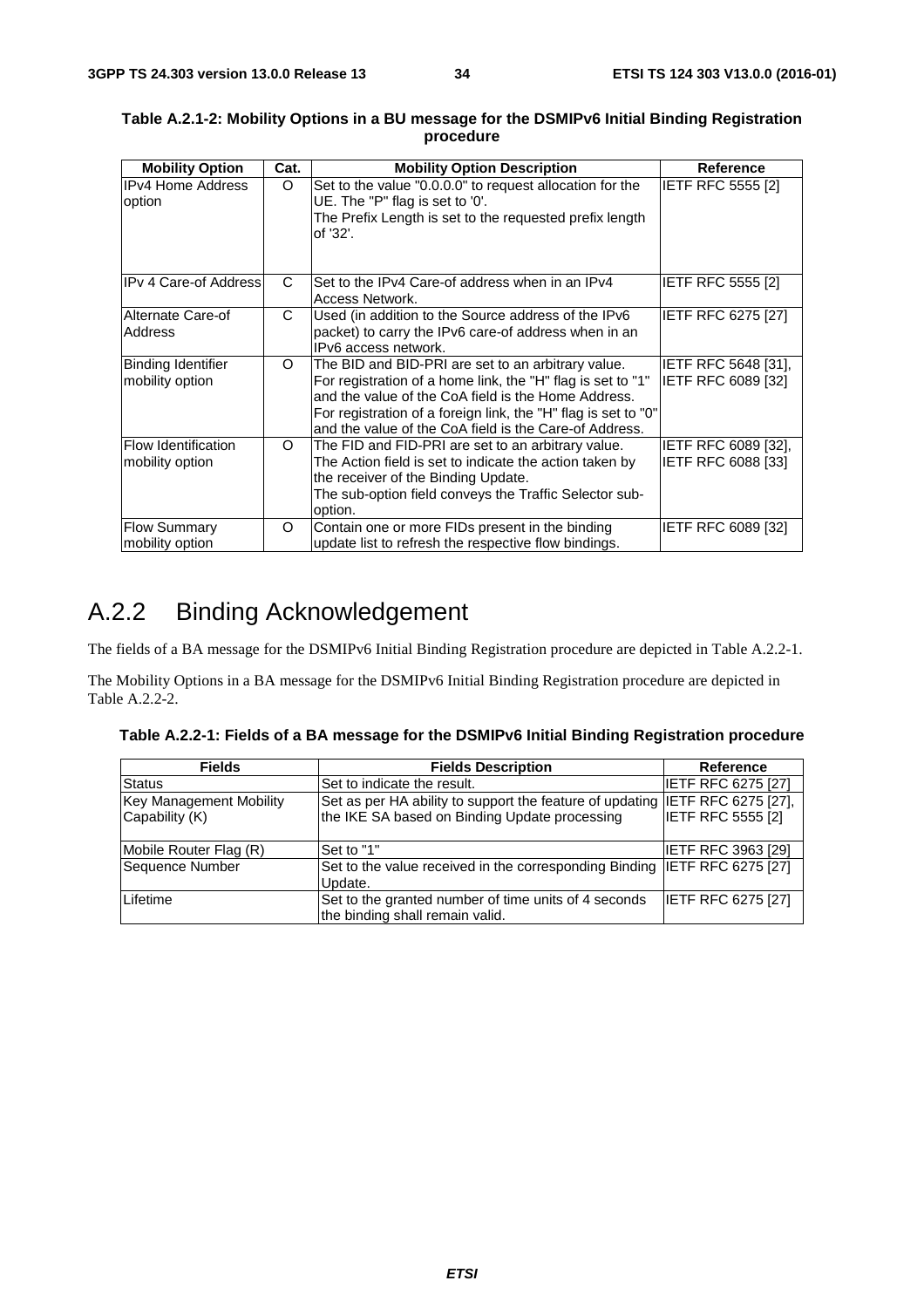| <b>Mobility Option</b>                          | Cat. | <b>Mobility Option Description</b>                                                                                                                                                                                                                                                                    | Reference                                 |
|-------------------------------------------------|------|-------------------------------------------------------------------------------------------------------------------------------------------------------------------------------------------------------------------------------------------------------------------------------------------------------|-------------------------------------------|
| <b>IPv4 Address</b><br>Acknowledgment<br>option | C    | If IPv4 Home Address option is present in the<br>corresponding BU, IPv4 Home Address is set to the<br>IPv4 Home Address allocated for the UE. The<br>supporting Status field is set accordingly. Pref-len field<br>is set to "32".                                                                    | <b>IETF RFC 5555 [2]</b>                  |
| NAT Detection Option                            | C    | When present the option contains the F Flag which<br>indicates to the UE that UDP encapsulation is required.<br>Option contains an optionally Refresh Time for the UE<br>to refresh the NAT binding.                                                                                                  | <b>IETF RFC 5555 [2]</b>                  |
| <b>Binding Refresh</b><br>Advice                | O    | Contains a Refresh Interval in units of 4 seconds<br>indicating the remaining time until the UE should send<br>a new home registration to the HA.                                                                                                                                                     | IETF RFC 6275 [27]                        |
| Binding Identifier<br>mobility option           | C    | The option is present if the UE sent a Binding Identifier<br>mobility option in the corresponding BU.<br>The Status field is set accordingly.<br>The BID, BID-PRI and "H" flag are set to the value<br>indicated in the BID mobility option of the received<br>Binding Update.                        | IETF RFC 5648 [31],<br>IETF RFC 6089 [32] |
| <b>Flow Identification</b><br>mobility option   | C    | The option is present if the UE sent a Flow<br>Identification mobility option in the corresponding BU.<br>The Status field is set accordingly.<br>The FID, FID-PRI, Action field and sub-option field are<br>set to the value indicated in the FID mobility option of<br>the received Binding Update. | IETF RFC 6089 [32],<br>IETF RFC 6088 [33] |

#### **Table A.2.2-2: Mobility Options in a BA message for the DSMIPv6 Initial Binding Registration procedure**

## A.2.3 Binding Error

The fields of a BE message for the DSMIPv6 Initial Binding Registration procedure are depicted in Table A.2.3-1.

|  | Table A.2.3-1: Fields of a BE message for the DSMIPv6 Initial Binding Registration procedure |
|--|----------------------------------------------------------------------------------------------|
|--|----------------------------------------------------------------------------------------------|

| <b>Fields</b> | <b>Fields Description</b>                                                      | Reference                 |
|---------------|--------------------------------------------------------------------------------|---------------------------|
| <b>Status</b> | Set to indicate the result.                                                    | <b>IETF RFC 6275 [27]</b> |
| Home Address  | IThe home address that was contained in the Home<br>Address destination option | <b>IETF RFC 6275 [27]</b> |

## A.3 Re-Registration

### A.3.1 Binding Update

The fields of a BU message for the DSMIPv6 Re-Registration procedure are depicted in Table A.3.1-1.

The Mobility Options in a BU message for the DSMIPv6 Re-Registration procedure are depicted in Table A.3.1-2.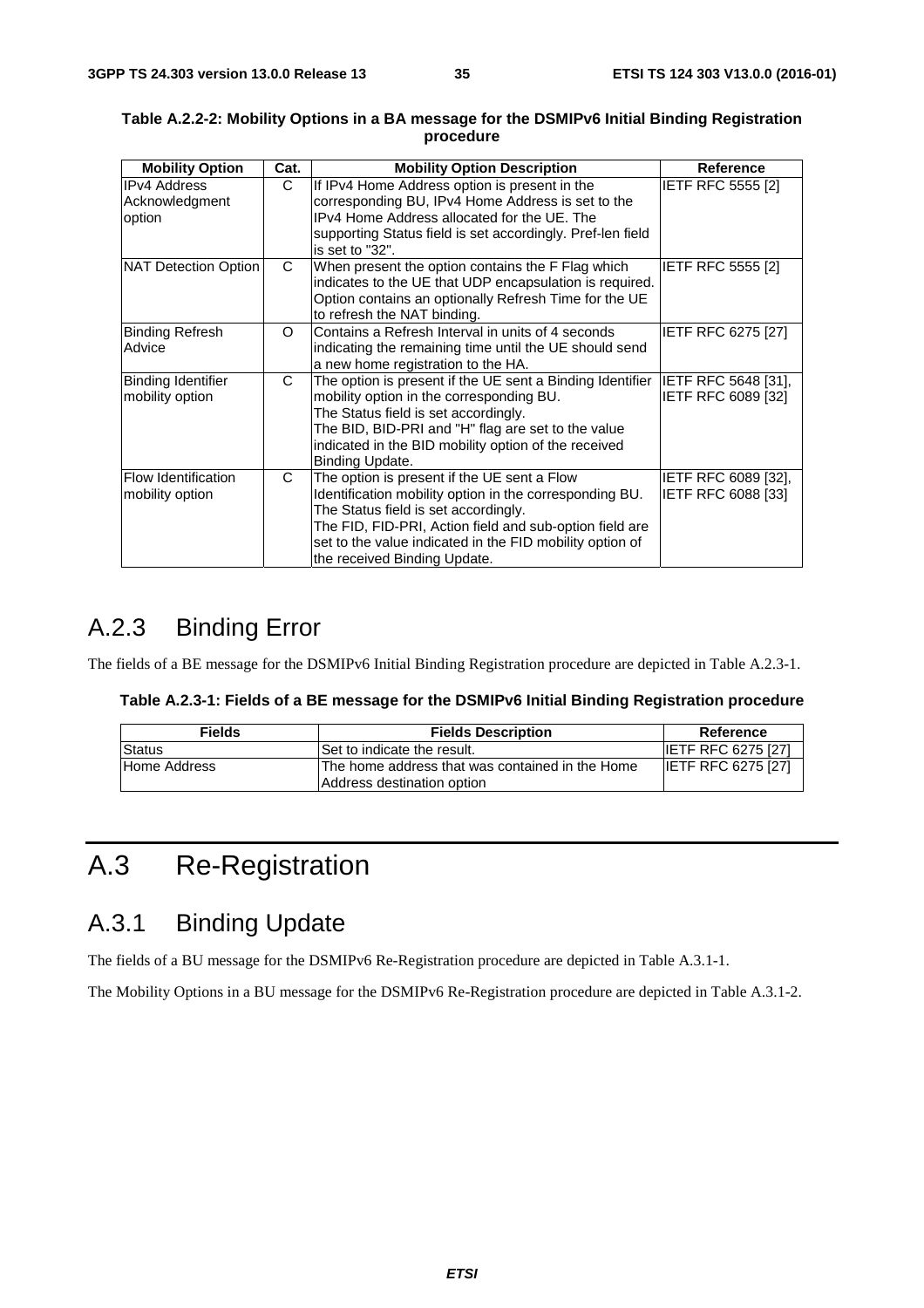| <b>Fields</b>           | <b>Fields Description</b>                                                                | Reference                |
|-------------------------|------------------------------------------------------------------------------------------|--------------------------|
| Sequence Number         | Set to a monotonically increasing value.                                                 | IETF RFC 6275 [27]       |
| Lifetime                | Set to the requested number of time units the binding                                    | IETF RFC 6275 [27]       |
|                         | shall remain valid.                                                                      |                          |
| Home Registration (H)   | Set to "1" to indicate receiving node should act as this IETF RFC 6275 [27]<br>node"s HA |                          |
| Link-local Address      | The Link-Local Address Compatibility (L) bit is set                                      | IETF RFC 6275 [27]       |
| Compatibility (L)       | when the home address reported by the mobile node                                        |                          |
|                         | has the same interface identifier as the mobile node's                                   |                          |
|                         | link-local address.                                                                      |                          |
| Key Management Mobility | Set to "1" to indicate IKEv2 SA ability to survive                                       | IETF RFC 6275 [27]       |
| Capability (K)          | mobility                                                                                 |                          |
| Acknowledge (A)         | Set to "1" to request an acknowledgement message.                                        | IETF RFC 6275 [27]       |
| Force UDP encapsulation | Set to "0" to indicate no forced UDP encapsulation                                       | <b>IETF RFC 5555 [2]</b> |
| request (F) Flag        |                                                                                          |                          |
| Mobile Router Flag (R)  | Set to "1" to indicate home network prefix preservation  IETF RFC 3963 [29]              |                          |
|                         | for the UE.                                                                              |                          |
| Overwrite Flag (O)      | Set to "0" to maintain all binding cache entries at the                                  | IETF RFC 5648 [31]       |
|                         | HA previously registered.                                                                |                          |

**Table A.3.1-1: Fields of a BU message for the DSMIPv6 Re-Registration procedure** 

#### **Table A.3.1-2: Mobility Options in a BU message for the DSMIPv6 Re-Registration procedure**

| <b>Mobility Option</b>                       | Cat.         | <b>Mobility Option Description</b>                                                                                                                                                                                                                                                           | <b>Reference</b>         |
|----------------------------------------------|--------------|----------------------------------------------------------------------------------------------------------------------------------------------------------------------------------------------------------------------------------------------------------------------------------------------|--------------------------|
| IPv4 Home Address<br>option                  | C.           | If the UE has previously registered IPv4 home address<br>and wants to keep it, it is included in the option. The "P"<br>flag is not set. The Prefix Length is set to the requested                                                                                                           | <b>IETF RFC 5555 [2]</b> |
|                                              |              | prefix length of 32.<br>If the UE has previously registered IPv4 home address                                                                                                                                                                                                                |                          |
|                                              |              | and wants to release it, it is not included in the BU.<br>If the UE has no IPv4 Home address it may set the                                                                                                                                                                                  |                          |
|                                              |              | value "0.0.0.0" to request allocation for the UE. In this<br>case the "P" flag is set to "0".                                                                                                                                                                                                |                          |
|                                              |              | The Prefix Length is set to the requested prefix length<br>of 32.                                                                                                                                                                                                                            |                          |
| <b>IPv 4 Care-of Address</b>                 | C            | Set to the IPv4 Care-of address (same value as was<br>set in the Initial BU) when in an IPv4 Access Network                                                                                                                                                                                  | <b>IETF RFC 5555 [2]</b> |
| Alternate Care-of<br>Address                 | $\mathsf{C}$ | Used (in addition to the Source address of the IPv6<br>packet) to carry the IPv6 care-of address when in an<br>IPv6 access network.                                                                                                                                                          | IETF RFC 6275 [27]       |
| <b>Binding Identifier</b><br>mobility option | C            | The option is present if the UE included a Binding<br>Identifier mobility option in the BU previously sent to the IETF RFC 6089 [32]<br>Home Agent.<br>The BID and BID-PRI are set to an arbitrary value.                                                                                    | IETF RFC 5648 [31],      |
|                                              |              | For registration of a home link, the "H" flag is set to "1"<br>and the value of the CoA field is the Home Address.<br>For registration of a foreign link, the "H" flag is set to "0"<br>and the value of the CoA field is the Care-of Address.                                               |                          |
| <b>Flow Summary</b><br>mobility option       | C            | The option is present if the UE included a Flow<br>Summary mobility option or at least one Flow<br>Identification mobility option in the BU previously sent<br>to the Home Agent.<br>Contain one or more FIDs present in the binding<br>update list to refresh the respective flow bindings. | IETF RFC 6089 [32]       |

## A.3.2 Binding Acknowledgement

The fields of a BA message for the DSMIPv6 Re-Registration procedure are depicted in Table A.3.2-1.

The Mobility Options in a BA message for the DSMIPv6 Re-Registration procedure are depicted in Table A.3.2-2.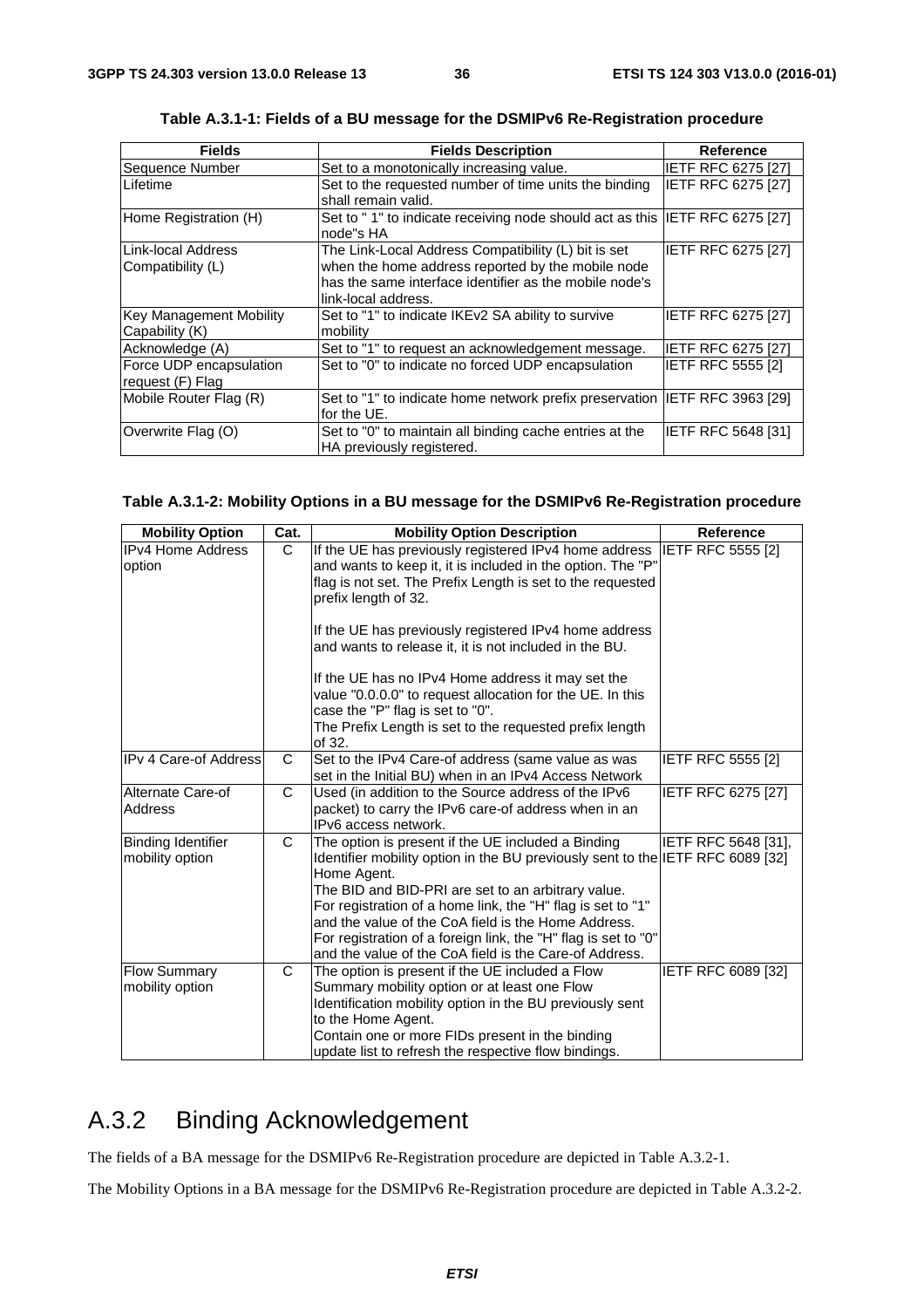| <b>Fields</b>                  | <b>Fields Description</b>                                                                                                                                          | <b>Reference</b>          |
|--------------------------------|--------------------------------------------------------------------------------------------------------------------------------------------------------------------|---------------------------|
| Status                         | Set to indicate the result.                                                                                                                                        | <b>IETF RFC 6275 [27]</b> |
| <b>Key Management Mobility</b> | Set as per HA ability to support the feature of updating IETF RFC 6275 [27],                                                                                       |                           |
| Capability (K)                 | the IKE SA based on Binding Update processing                                                                                                                      | <b>IETF RFC 5555 [2]</b>  |
| Mobile Router Flag (R)         | Set to "1"                                                                                                                                                         | <b>IETF RFC 3963 [29]</b> |
| Sequence Number                | Set to the value received in the corresponding Binding<br>Update or the last accepted sequence number in the<br>case of Status 135 ("Sequence Number out of window | <b>IETF RFC 6275 [27]</b> |
| Lifetime                       | Set to the granted number of time units of 4 seconds<br>the binding shall remain valid.                                                                            | IETF RFC 6275 [27]        |

**Table A.3.2-1: Fields of a BA message for the DSMIPv6 Re-Registration procedure** 

#### **Table A.3.2-2: Mobility Options in a BA message for the DSMIPv6 Re-Registration procedure**

| <b>Mobility Option</b>                          | Cat.     | <b>Mobility Option Description</b>                                                                                                                                                                                                                                                                                                                                   | <b>Reference</b>                                        |
|-------------------------------------------------|----------|----------------------------------------------------------------------------------------------------------------------------------------------------------------------------------------------------------------------------------------------------------------------------------------------------------------------------------------------------------------------|---------------------------------------------------------|
| <b>IPv4 Address</b><br>Acknowledgment<br>option | C        | If IPv4 Home Address option is present in the<br>corresponding BU, IPv4 Home Address is set to the<br>IPv4 Home Address previously allocated for the UE or<br>to a dynamically allocated value if the UE had no<br>previous IPv4 home address and requested one at with<br>the BU. The supporting Status field is set accordingly.<br>Pref-len field is set to "32". | <b>IETF RFC 5555 [2]</b>                                |
| NAT Detection Option                            | C        | When present the option contains the F Flag which<br>indicates to the UE that UDP encapsulation is required.<br>Option contains an optionally Refresh Time for the UE<br>to refresh the NAT binding.                                                                                                                                                                 | <b>IETF RFC 5555 [2]</b>                                |
| <b>Binding Refresh</b><br>Advice                | $\Omega$ | Contains a Refresh Interval in units of 4 seconds<br>indicating the remaining time until the UE should send<br>a new home registration to the HA.                                                                                                                                                                                                                    | IETF RFC 6275 [27]                                      |
| <b>Binding Identifier</b><br>mobility option    | C        | The option is present if the UE sent a Binding Identifier  IETF RFC 5648 [31],<br>mobility option in the corresponding BU.<br>The Status field is set accordingly.<br>The BID, BID-PRI and "H" flag are set to the value<br>indicated in the BID mobility option of the received<br>Binding Update.                                                                  | IETF RFC 6089 [32]                                      |
| Flow Identification<br>mobility option          | O        | The Status field is set accordingly.<br>The FID, FID-PRI, Action field and sub-option field are<br>set to the value indicated in the Flow Summary mobility<br>option of the received Binding Update.                                                                                                                                                                 | <b>IETF RFC 6089 [32].</b><br><b>IETF RFC 6088 [33]</b> |

## A.4 Handover

## A.4.1 Binding Update

The fields of a BU message for the DSMIPv6 Handover procedure are depicted in Table A.4.1-1.

The Mobility Options in a BU message for the DSMIPv6 Handover procedure are depicted in Table A.4.1-2.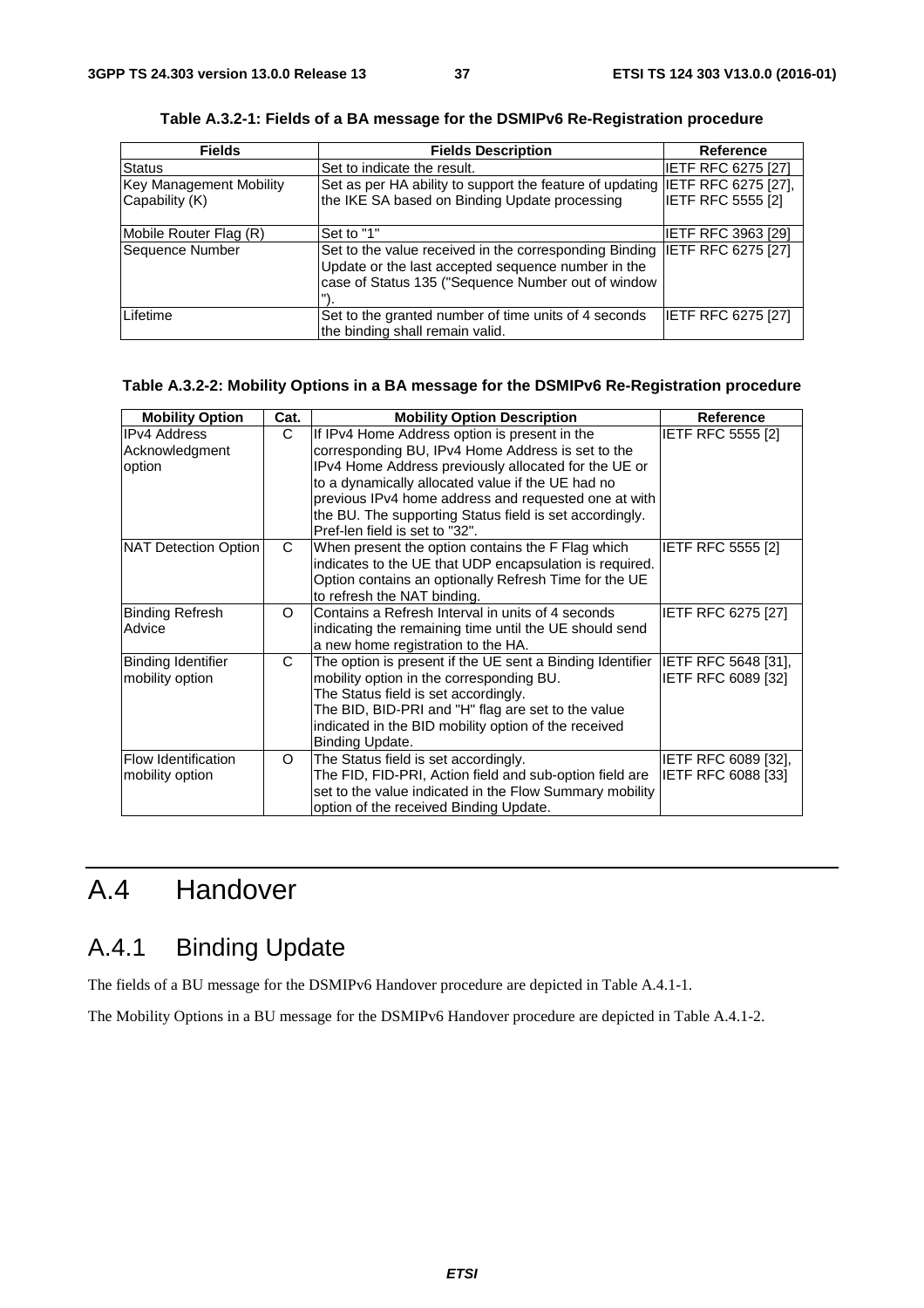| <b>Fields</b>                  | <b>Fields Description</b>                                                   | Reference                 |
|--------------------------------|-----------------------------------------------------------------------------|---------------------------|
| Sequence Number                | Set to a monotonically increasing value.                                    | <b>IETF RFC 6275 [27]</b> |
| Lifetime                       | Set to the requested number of time units the binding                       | IETF RFC 6275 [27]        |
|                                | shall remain valid.                                                         |                           |
| Home Registration (H)          | Set to "1" to indicate receiving node should act as this                    | <b>IETF RFC 6275 [27]</b> |
|                                | node"s HA                                                                   |                           |
| ILink-local Address            | The Link-Local Address Compatibility (L) bit is set                         | IETF RFC 6275 [27]        |
| Compatibility (L)              | when the home address reported by the mobile node                           |                           |
|                                | has the same interface identifier as the mobile node's                      |                           |
|                                | link-local address.                                                         |                           |
| <b>Key Management Mobility</b> | Set to "1" to indicate IKEv2 SA ability to survive                          | <b>IETF RFC 6275 [27]</b> |
| Capability (K)                 | mobility.                                                                   |                           |
| Acknowledge (A)                | Set to "1" to request an acknowledgement message.                           | <b>IETF RFC 6275 [27]</b> |
| Force UDP encapsulation        | Set to "0" to indicate no forced UDP encapsulation                          | <b>IETF RFC 5555 [2]</b>  |
| request (F) Flag               |                                                                             |                           |
| Mobile Router Flag (R)         | Set to "1" to indicate home network prefix preservation  IETF RFC 3963 [29] |                           |
|                                | for the UE.                                                                 |                           |
| Overwrite Flag (O)             | Set accordingly if the BID mobility option is present in                    | <b>IETF RFC 5648 [31]</b> |
|                                | the Binding Update. The purpose is to indicate                              |                           |
|                                | replacing all binding cache entries at the HA with the                      |                           |
|                                | entries listed in the Binding Update.                                       |                           |

**Table A.4.1-1: Fields of a BU message for the DSMIPv6 Handover procedure** 

#### **Table A.4.1-2: Mobility Options in a BU message for the DSMIPv6 Handover procedure**

| <b>Mobility Option</b>                       | Cat. | <b>Mobility Option Description</b>                                                                                                                                                                                                                                                                                                                                                                                                                          | <b>Reference</b>         |
|----------------------------------------------|------|-------------------------------------------------------------------------------------------------------------------------------------------------------------------------------------------------------------------------------------------------------------------------------------------------------------------------------------------------------------------------------------------------------------------------------------------------------------|--------------------------|
| <b>IPv4 Home Address</b><br>option           | C    | For dynamic allocation, set to the value "0.0.0.0" to<br>request allocation for the UE. In this case the "P" flag<br>is set to "0".<br>The Prefix Length is set to the requested prefix length<br>of "32".<br>If the UE already has an IPv4 Home Address and<br>wants to keep on using it, the IPv4 home address is set                                                                                                                                     | IETF RFC 5555 [2]        |
|                                              |      | to the previously allocated value. The "P" flag is not set.<br>The Prefix Length is set to "32".<br>If the UE already has an IPv4 Home Address and<br>wants to release it, the option is not inserted in the BU,                                                                                                                                                                                                                                            |                          |
| IIPv 4 Care-of Address                       | C    | Set to the IPv4 Care-of address when in an IPv4<br>Access Network.                                                                                                                                                                                                                                                                                                                                                                                          | <b>IETF RFC 5555 [2]</b> |
| Alternate Care-of<br>Address                 | C    | Used (in addition to the Source address of the IPv6<br>packet) to carry the IPv6 care-of address when in an<br>IPv6 access network.                                                                                                                                                                                                                                                                                                                         | IETF RFC 6275 [27]       |
| <b>Binding Identifier</b><br>mobility option | C.   | The option is present if the UE included a Binding<br>Identifier mobility option in the BU previously sent to the IETF RFC 6089 [32]<br>Home Agent.<br>The BID and BID-PRI are set to an arbitrary value.<br>For registration of a home link, the "H" flag is set to "1"<br>and the value of the CoA field is the Home Address.<br>For registration of a foreign link, the "H" flag is set to "0"<br>and the value of the CoA field is the Care-of Address. | IETF RFC 5648 [31],      |
| <b>Flow Summary</b><br>mobility option       | C    | The option is present if the UE included a Flow<br>Summary mobility option or at least one Flow<br>Identification mobility option in the BU previously sent<br>to the Home Agent.<br>Contain one or more FIDs present in the binding<br>update list to refresh the respective flow bindings.                                                                                                                                                                | IETF RFC 6089 [32]       |

## A.4.2 Binding Acknowledgement

The fields of a BA message for the DSMIPv6 Handover procedure are depicted in Table A.4.2-1.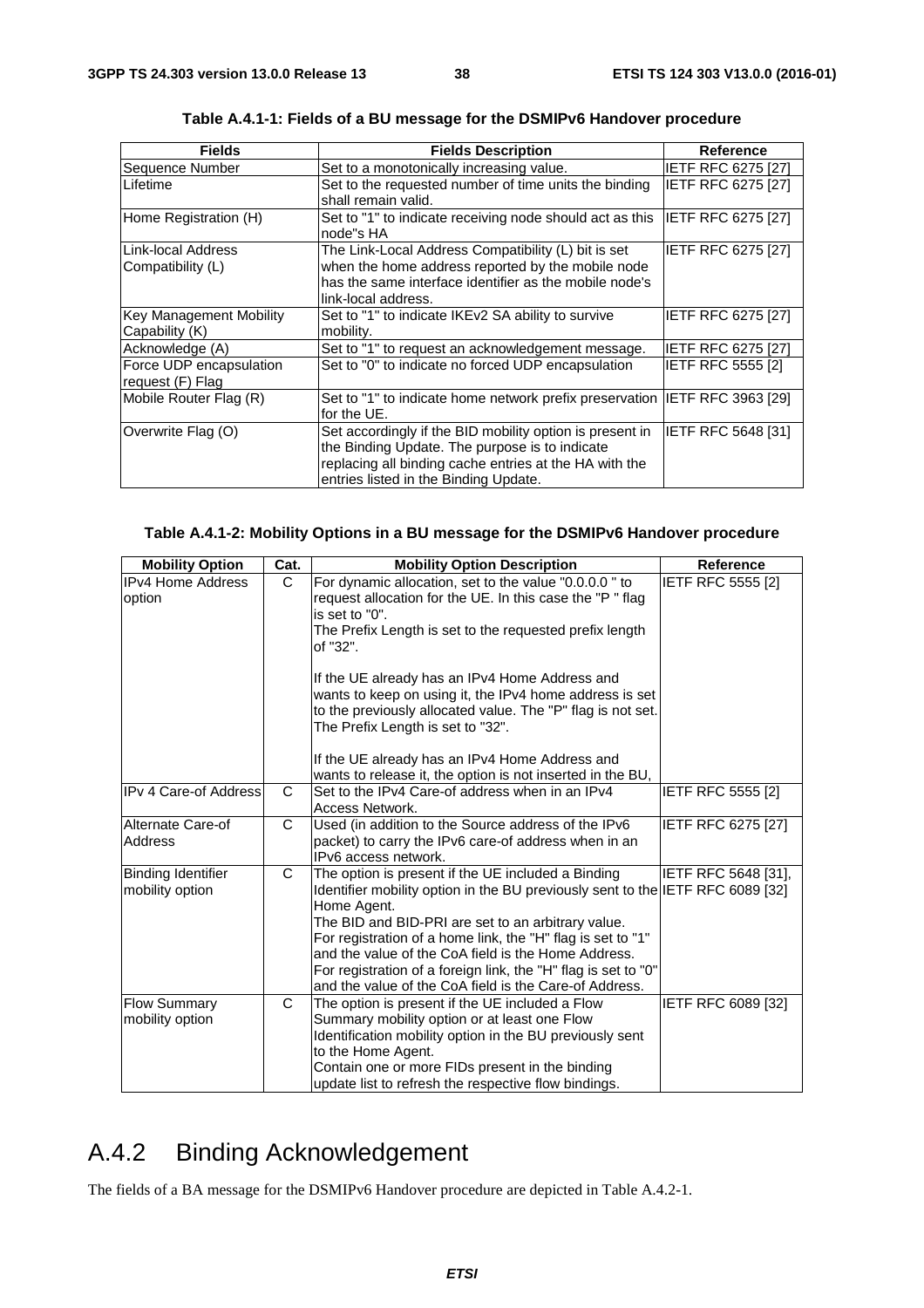The Mobility Options in a BA message for the DSMIPv6 Handover procedure are depicted in Table A.4.2-2.

| <b>Fields</b>                  | <b>Fields Description</b>                                                                                                                                                 | <b>Reference</b>          |
|--------------------------------|---------------------------------------------------------------------------------------------------------------------------------------------------------------------------|---------------------------|
| <b>Status</b>                  | Set to indicate the result.                                                                                                                                               | <b>IETF RFC 6275 [27]</b> |
| <b>Key Management Mobility</b> | Set as per HA ability to support the feature of updating IETF RFC 6275 [27],                                                                                              |                           |
| Capability (K)                 | the IKE SA based on Binding Update processing                                                                                                                             | <b>IETF RFC 5555 [2]</b>  |
| Mobile Router Flag (R)         | Set to "1"                                                                                                                                                                | IETF RFC 3963 [29]        |
| Sequence Number                | Set to the value received in the corresponding Binding<br>Update or the last accepted sequence number in the<br>case of Status 135 (" Sequence Number out of<br>window"). | <b>IETF RFC 6275 [27]</b> |
| Lifetime                       | Set to the granted number of time units of 4 seconds<br>the binding shall remain valid.                                                                                   | <b>IETF RFC 6275 [27]</b> |

**Table A.4.2-1: Fields of a BA message for the DSMIPv6 Handover procedure** 

#### **Table A.4.2-2: Mobility Options in a BA message for the DSMIPv6 Handover procedure**

| <b>Mobility Option</b>     | Cat.     | <b>Mobility Option Description</b>                        | <b>Reference</b>          |
|----------------------------|----------|-----------------------------------------------------------|---------------------------|
| <b>IPv4 Address</b>        | C        | If IPv4 Home Address option is present in the             | <b>IETF RFC 5555 [2]</b>  |
| Acknowledgment             |          | corresponding BU, IPv4 Home Address is set to the         |                           |
| option                     |          | IPv4 Home Address either newly allocated for the UE       |                           |
|                            |          | or previously assigned prior to the Handover. The         |                           |
|                            |          | supporting Status field is set accordingly. The Pref-len  |                           |
|                            |          | is set to "32".                                           |                           |
| NAT Detection Option       | C        | When present the option contains the F Flag which         | <b>IETF RFC 5555 [2]</b>  |
|                            |          | indicates to the UE that UDP encapsulation is required.   |                           |
|                            |          | Option contains an optionally Refresh Time for the UE     |                           |
|                            |          | to refresh the NAT binding.                               |                           |
| <b>Binding Refresh</b>     | $\Omega$ | Contains a Refresh Interval in units of four seconds      | <b>IETF RFC 6275 [27]</b> |
| Advice                     |          | indicating the remaining time until the UE should send    |                           |
|                            |          | a new home registration to the HA.                        |                           |
| <b>Binding Identifier</b>  | C        | The option is present if the UE sent a Binding Identifier | IETF RFC 5648 [31],       |
| mobility option            |          | mobility option in the corresponding BU.                  | IETF RFC 6089 [32]        |
|                            |          | The Status field is set accordingly.                      |                           |
|                            |          | The BID, BID-PRI and "H" flag are set to the value        |                           |
|                            |          | indicated in the BID mobility option of the received      |                           |
|                            |          | Binding Update.                                           |                           |
| <b>Flow Identification</b> | O        | The Status field is set accordingly.                      | IETF RFC 6089 [32],       |
| mobility option            |          | The FID, FID-PRI, Action field and sub-option field are   | IETF RFC 6088 [33]        |
|                            |          | set to the value indicated in the Flow Summary mobility   |                           |
|                            |          | option of the received Binding Update.                    |                           |

## A.5 UE-initiated Detach

## A.5.1 Binding Update

The fields of a BU message for the DSMIPv6 UE-Initiated Detach are depicted in Table A.5.1-1.

The Mobility Options in a BU message for the DSMIPv6 UE-Initiated Detach are depicted in Table A.5.1-2.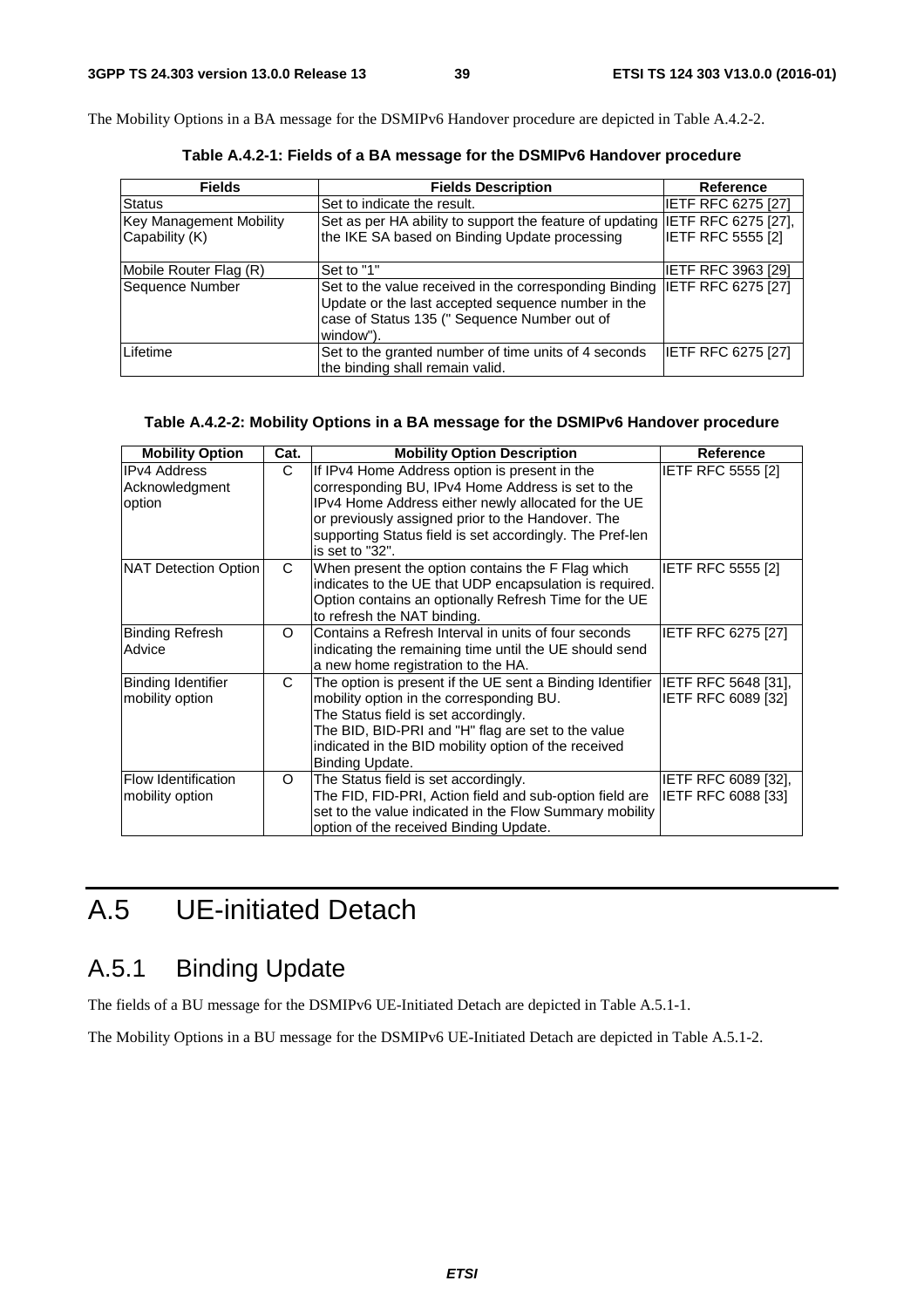| <b>Fields</b>                               | <b>Fields Description</b>                                                                                                                                                                 | Reference                 |
|---------------------------------------------|-------------------------------------------------------------------------------------------------------------------------------------------------------------------------------------------|---------------------------|
| Sequence Number                             | Set to a monotonically increasing value.                                                                                                                                                  | <b>IETF RFC 6275 [27]</b> |
| Lifetime                                    | Set to a value of "0" indicating that the Binding Cache<br>entry for the UE is to be deleted.                                                                                             | <b>IETF RFC 6275 [27]</b> |
| Home Registration (H)                       | Set to "1" to indicate receiving node should act as this  IETF RFC 6275 [27]<br>node"s HA                                                                                                 |                           |
| Link-local Address<br>Compatibility (L)     | The Link-Local Address Compatibility (L) bit is set<br>when the home address reported by the mobile node<br>has the same interface identifier as the mobile node's<br>link-local address. | IETF RFC 6275 [27]        |
| Key Management Mobility<br>Capability (K)   | Set to "1" to indicate IKEv2 SA ability to survive<br>mobility                                                                                                                            | IETF RFC 6275 [27]        |
| Acknowledge (A)                             | Set to "1" to request an acknowledgement message.                                                                                                                                         | <b>IETF RFC 6275 [27]</b> |
| Force UDP encapsulation<br>request (F) Flag | Set to "0" to indicate no forced UDP encapsulation                                                                                                                                        | <b>IETF RFC 5555 [2]</b>  |

**Table A.5.1-1: Fields of a BU message for the DSMIPv6 UE-Initiated Detach procedure** 

#### **Table A.5.1-2: Mobility Options in a BU message for the DSMIPv6 UE-Initiated Detach procedure**

| <b>Mobility Option</b>             | Cat. | <b>Mobility Option Description</b>                                                                                                  | Reference                 |
|------------------------------------|------|-------------------------------------------------------------------------------------------------------------------------------------|---------------------------|
| <b>IPv4 Home Address</b><br>option | O    | Set to the UE"s previously registered value. The "P"<br>flag is set to zero. The Prefix Length is set to 32.                        | <b>IETF RFC 5555 [2]</b>  |
| <b>IPv 4 Care-of Address</b>       | C    | Set to the IPv4 Care-of address when in an IPv4<br>Access Network.                                                                  | <b>IETF RFC 5555 [2]</b>  |
| Alternate Care-of<br>Address       | С    | Used (in addition to the Source address of the IPv6<br>packet) to carry the IPv6 care-of address when in an<br>IPv6 access network. | <b>IETF RFC 6275 [27]</b> |

### A.5.2 Binding Acknowledgement

The fields of a BA message for the DSMIPv6 Initial Binding Registration procedure are depicted in Table A.5.2-1.

The Mobility Options in a BA message for the DSMIPv6 Initial Binding Registration procedure are depicted in Table A.5.2-2.

| <b>Fields</b>                  | <b>Fields Description</b>                                                                                                                                                                   | <b>Reference</b>          |
|--------------------------------|---------------------------------------------------------------------------------------------------------------------------------------------------------------------------------------------|---------------------------|
| Status                         | Set to indicate the result.                                                                                                                                                                 | <b>IETF RFC 6275 [27]</b> |
| <b>Key Management Mobility</b> | Set as per HA ability to support the feature of updating IETF RFC 6275 [27],                                                                                                                |                           |
| Capability (K)                 | the IKE SA based on Binding Update processing                                                                                                                                               | <b>IETF RFC 5555 [2]</b>  |
| Sequence Number                | Set to the value received in the corresponding Binding IETF RFC 6275 [27]<br>Update or the last accepted sequence number in the<br>case of Status 135 ("Sequence Number out of<br>window"). |                           |
| Lifetime                       | Set to "0".                                                                                                                                                                                 | <b>IETF RFC 6275 [27]</b> |

**Table A.5.2-1: Fields of a BA message for the DSMIPv6 UE-Initiated Detach procedure** 

#### **Table A.5.2-2: Mobility Options in a BA message for the DSMIPv6 UE-Initiated Detach procedure**

| <b>Mobility Option</b> | Cat. | <b>Mobility Option Description</b>                         | Reference                |
|------------------------|------|------------------------------------------------------------|--------------------------|
| <b>IPv4Address</b>     | C.   | If present in the BU the IPv4 Home Address is set to       | <b>IETF RFC 5555 [2]</b> |
| Acknowledgment         |      | the IPv4 Home Address that is now de-registered. The       |                          |
| option                 |      | pref-len is set to "32" and the supporting Status field is |                          |
|                        |      | set accordingly.                                           |                          |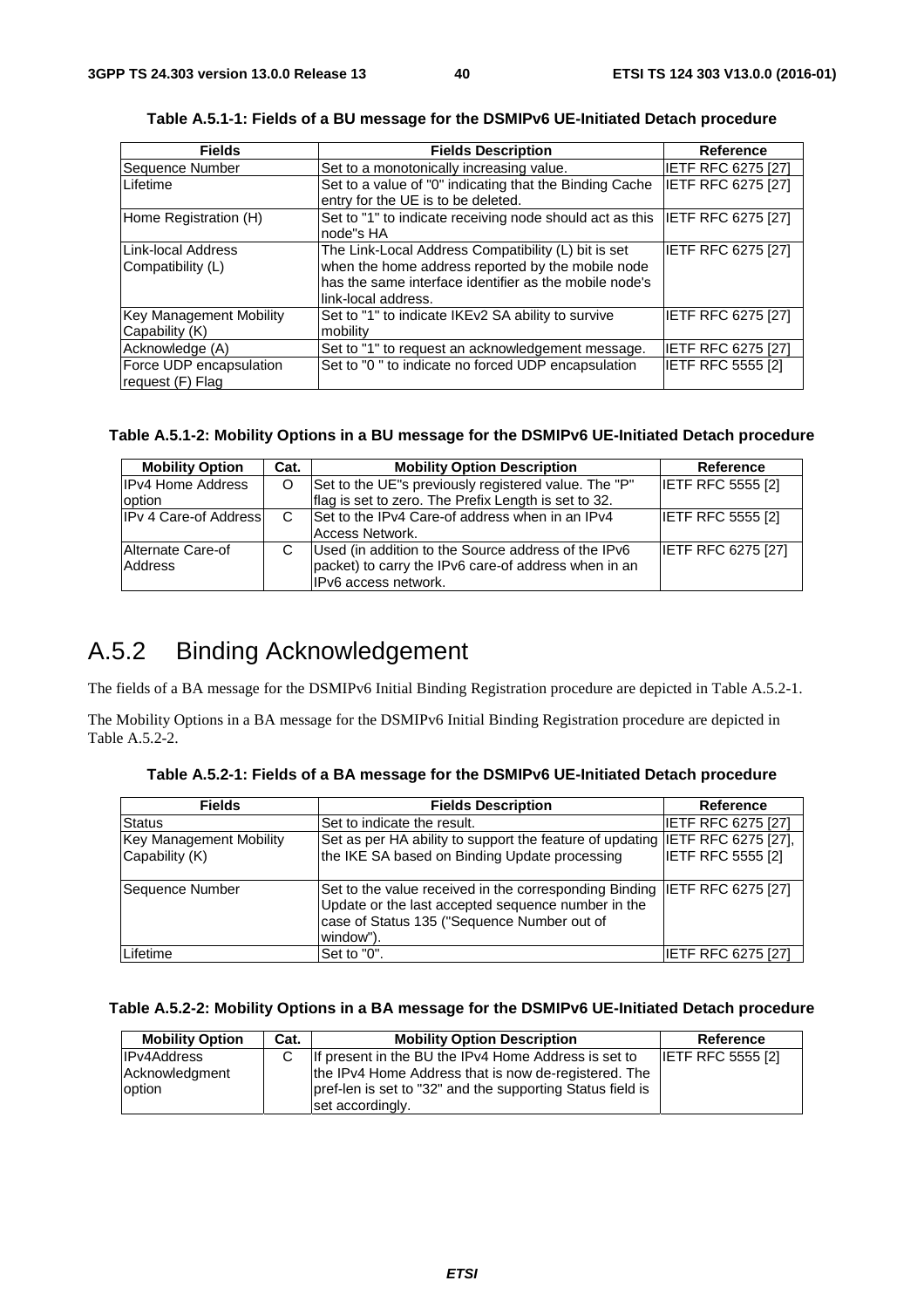## A.6 Network-initiated detach

## A.6.1 Binding Revocation Indication Message

The fields of a Binding Revocation Indication message for the Network-Initiated Detach are depicted in table A.6.1-1.

**Table A.6.1-1: Fields of a BRI message for the Network-Initiated Detach procedure** 

| <b>Fields</b>             | <b>Fields Description</b>                                                                                               | Reference                 |
|---------------------------|-------------------------------------------------------------------------------------------------------------------------|---------------------------|
| B.R. Type                 | Set to "1" to indicate B.R.I.                                                                                           | IETF RFC 5846 [19]        |
| Sequence Number           | Set to a monotonically increasing value and is used to IETF RFC 5846 [19]<br>match with the returned Binding Revocation |                           |
|                           | Acknowledge                                                                                                             |                           |
| <b>Revocation Trigger</b> | Set to "1"                                                                                                              | <b>IETF RFC 5846 [19]</b> |
| Proxy Binding (P)         | Set to "0"                                                                                                              | <b>IETF RFC 5846 [19]</b> |
| Global (G)                | Set to "0"                                                                                                              | <b>IETF RFC 5846 [19]</b> |
| IPv4 HoA Binding Only (V) | Set to "0"                                                                                                              | <b>IETF RFC 5846 [19]</b> |

## A.6.2 Binding Revocation Acknowledgement

The fields of a BRA message for the Network-Initiated Detach procedure are depicted in Table A.6.2-1.

#### **Table A.6.2-1: Fields of a BRA message for the Network-Initiated Detach procedure**

| <b>Fields</b>               | <b>Fields Description</b>                                                                                       | <b>Reference</b>          |
|-----------------------------|-----------------------------------------------------------------------------------------------------------------|---------------------------|
| B.R. Type                   | Set to "2" to indicate B.R.A.                                                                                   | <b>IETF RFC 5846 [19]</b> |
| Sequence Number             | Set to the value received in the corresponding BRI.                                                             | <b>IETF RFC 5846 [19]</b> |
| <b>Status</b>               | Indicates the result of the BRI.                                                                                | <b>IETF RFC 5846 [19]</b> |
| Proxy Registration Flag (P) | Set to "0" to indicate that the Binding Revocation<br>Acknowledgment is NOT for a proxy MIPv6 binding<br>entry. | <b>IETF RFC 5846 [19]</b> |
| Global (G)                  | Set to "0"; the same value as for the BRI.                                                                      | <b>IETF RFC 5846 [19]</b> |
| IPv4 HoA Binding Only (V)   | Set to "0"                                                                                                      | IETF RFC 5846 [19]        |

## A.7 Void

## A.8 Attach to an additional access network

### A.8.1 Binding Update

The DSMIPv6 attach to additional access network procedure is described in subclause 5.5 and the fields of a BU message used for this procedure are depicted in table A.8.1-1.

The DSMIPv6 attach to additional access network procedure is described in subclause 5.5 and the Mobility Options in a BU message used for this procedure are depicted in table A.8.1-2.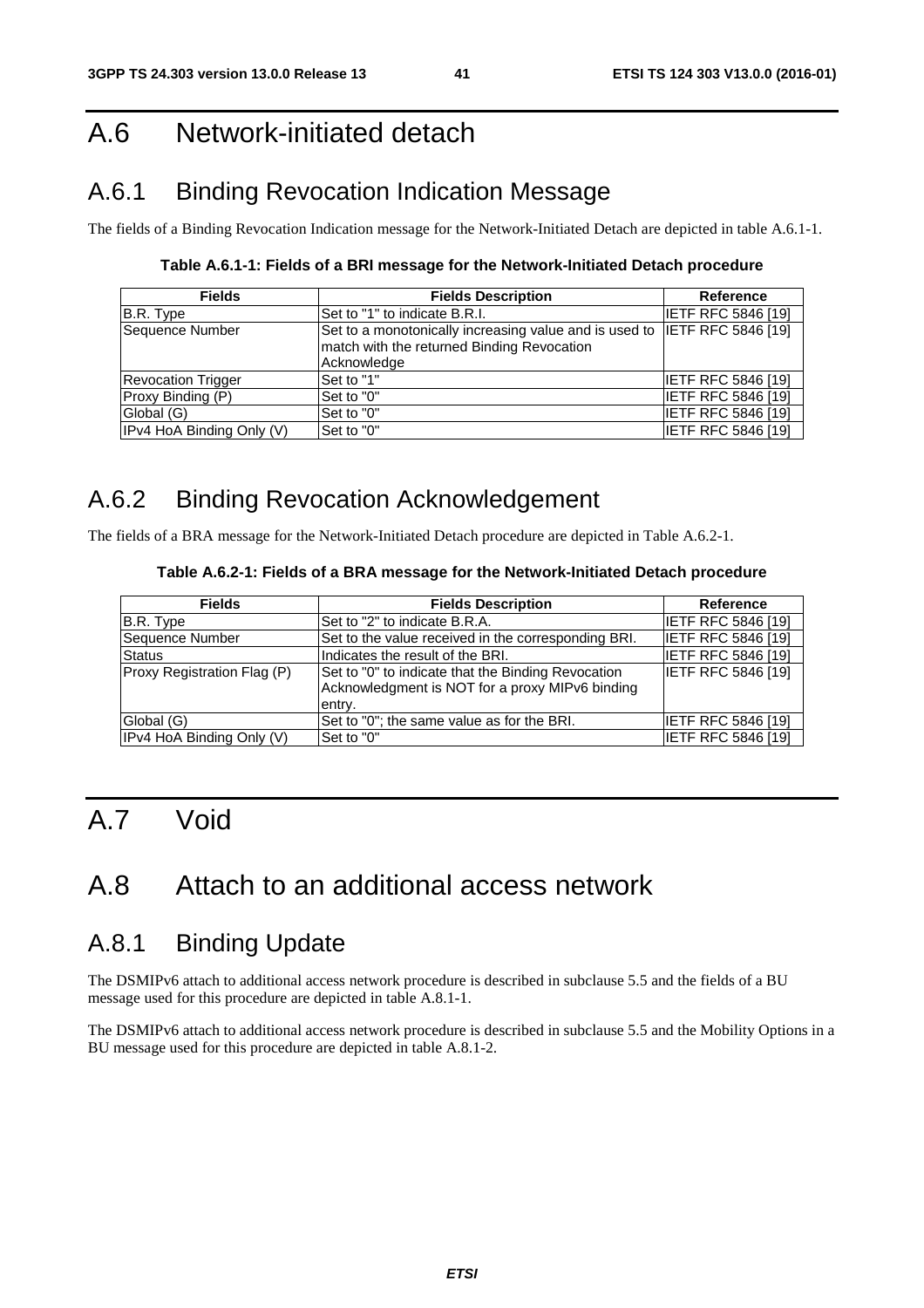| <b>Fields</b>           | <b>Fields Description</b>                                                   | <b>Reference</b>          |
|-------------------------|-----------------------------------------------------------------------------|---------------------------|
| Sequence Number         | Set to a monotonically increasing value.                                    | <b>IETF RFC 6275 [27]</b> |
| Lifetime                | Set to the requested number of time in units of 4                           | <b>IETF RFC 6275 [27]</b> |
|                         | seconds to indicate how long the binding will remain                        |                           |
|                         | valid.                                                                      |                           |
| Home Registration (H)   | Set to "1" to indicate receiving node can act as this                       | <b>IETF RFC 6275 [27]</b> |
|                         | node"s HA                                                                   |                           |
| Link-local Address      | The Link-Local Address Compatibility (L) bit is set                         | <b>IETF RFC 6275 [27]</b> |
| Compatibility (L)       | when the home address reported by the mobile node                           |                           |
|                         | has the same interface identifier as the mobile node's                      |                           |
|                         | link-local address.                                                         |                           |
| Key Management Mobility | Set to "1" to indicate IKEv2 SA ability to survive                          | <b>IETF RFC 6275 [27]</b> |
| Capability (K)          | mobility                                                                    |                           |
| Acknowledge (A)         | Set to "1" to request an acknowledgement message.                           | <b>IETF RFC 6275 [27]</b> |
| Force UDP encapsulation | Set to "0" to indicate no forced UDP encapsulation                          | <b>IETF RFC 5555 [2]</b>  |
| request (F) Flag        |                                                                             |                           |
| Mobile Router Flag (R)  | Set to "1" to indicate home network prefix preservation  IETF RFC 3963 [29] |                           |
|                         | for the UE.                                                                 |                           |
| Overwrite Flag (O)      | If the UE attaches to a foreign link, set to "1" to                         | <b>IETF RFC 5648 [31]</b> |
|                         | indicate first registration                                                 |                           |
|                         | If the UE attaches to the home link, set to "0" to                          |                           |
|                         | maintain all binding cache entries at the HA previously                     |                           |
|                         | registered.                                                                 |                           |

#### **Table A.8.1-1: Fields of a BU message for the DSMIPv6 attach to an additional access network procedure**

#### **Table A.8.1-2: Mobility Options in a BU message for the DSMIPv6 attach to an additional access network procedure**

| <b>Mobility Option</b>                        | Cat.     | <b>Mobility Option Description</b>                                  | <b>Reference</b>                          |
|-----------------------------------------------|----------|---------------------------------------------------------------------|-------------------------------------------|
| IIPv4 Home Address                            | O        | Set to the value "0.0.0.0" to request allocation of an              | <b>IETF RFC 5555 [2]</b>                  |
| option                                        |          | IPv4 Home Address for the UE.                                       |                                           |
|                                               |          | The "P" flag is set to '0'.                                         |                                           |
|                                               |          | The Prefix Length is set to the requested prefix length<br>of '32'. |                                           |
| <b>Binding Identifier</b><br>mobility option  | O        | The BID and BID-PRI are set to an arbitrary value.                  | IETF RFC 5648 [31],<br>IETF RFC 6089 [32] |
|                                               |          | For registration of a home link, the "H" flag is set to "1"         |                                           |
|                                               |          | and the value of the CoA field is the Home Address.                 |                                           |
|                                               |          | For registration of a foreign link, the "H" flag is set to "0"      |                                           |
|                                               |          | and the value of the CoA field is the Care-of Address.              |                                           |
| <b>Flow Identification</b><br>mobility option | $\Omega$ | The FID and FID-PRI are set to an arbitrary value.                  | IETF RFC 6089 [32].<br>IETF RFC 6088 [33] |
|                                               |          | The sub-option field conveys the Traffic Selector sub-              |                                           |
|                                               |          | option.                                                             |                                           |
| <b>Flow Summary</b>                           | O        | Contain one or more FIDs present in the binding                     | IETF RFC 6089 [32]                        |
| mobility option                               |          | update list to refresh the respective flow bindings.                |                                           |

## A.8.2 Binding Acknowledgement

The DSMIPv6 attach to additional access network procedure is described in subclause 5.5 and the fields of a BA message used for this procedure are depicted in table A.8.2-1.

The DSMIPv6 attach to additional access network procedure is described in subclause 5.5 and the Mobility Options in a BA message used for this procedure are depicted in table A.8.2-2.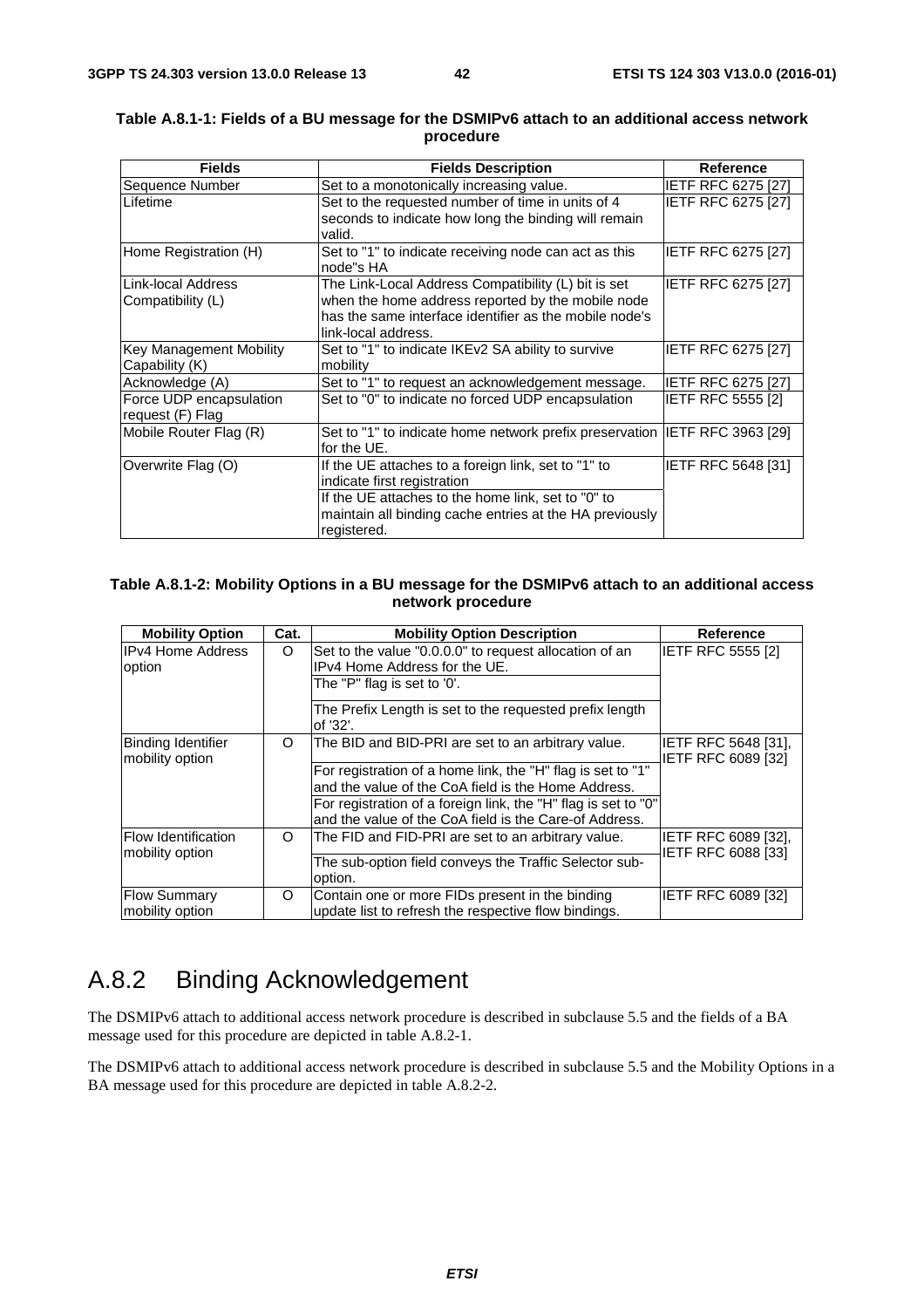| <b>Fields</b>                  | <b>Fields Description</b>                                                    | <b>Reference</b>          |
|--------------------------------|------------------------------------------------------------------------------|---------------------------|
| Status                         | Set to indicate the result.                                                  | <b>IETF RFC 6275 [27]</b> |
| <b>Key Management Mobility</b> | Set as per HA ability to support the feature of updating IETF RFC 6275 [27], |                           |
| Capability (K)                 | the IKE SA based on Binding Update processing                                | <b>IETF RFC 5555 [2]</b>  |
|                                |                                                                              |                           |
| Mobile Router Flag (R)         | Set to "1"                                                                   | IETF RFC 3963 [29]        |
| Sequence Number                | Set to the value received in the corresponding Binding IETF RFC 6275 [27]    |                           |
|                                | Update.                                                                      |                           |
| Lifetime                       | Set to the granted number of time units of 4 seconds                         | <b>IETF RFC 6275 [27]</b> |
|                                | to indicate how long the binding will remain valid.                          |                           |

#### **Table A.8.2-1: Fields of a BA message for the DSMIPv6 attach to an additional access network procedure**

#### **Table A.8.2-2: Mobility Options in a BA message for the DSMIPv6 attach to an additional access network procedure**

| <b>Mobility Option</b>                          | Cat.     | <b>Mobility Option Description</b>                                                                                                                                                                                                                                                      | <b>Reference</b>                          |
|-------------------------------------------------|----------|-----------------------------------------------------------------------------------------------------------------------------------------------------------------------------------------------------------------------------------------------------------------------------------------|-------------------------------------------|
| <b>IPv4 Address</b><br>Acknowledgment<br>option | C        | If IPv4 Home Address option is present in the<br>corresponding BU, IPv4 Home Address is set to the<br>IPv4 Home Address allocated for the UE.<br>The supporting Status field is set accordingly.<br>Pref-len field is set to "32".                                                      | <b>IETF RFC 5555 [2]</b>                  |
| NAT Detection Option                            | C        | When present the option contains the F Flag which<br>indicates to the UE that UDP encapsulation is required.<br>Option contains an optionally Refresh Time for the UE<br>to refresh the NAT binding.                                                                                    | <b>IETF RFC 5555 [2]</b>                  |
| <b>Binding Refresh</b><br>Advice                | $\Omega$ | Contains a Refresh Interval in units of 4 seconds<br>indicating the remaining time until the UE could send a<br>new home registration to the HA.                                                                                                                                        | <b>IETF RFC 6275 [27]</b>                 |
| Binding Identifier<br>mobility option           | C        | The option is present if the UE sent a Binding Identifier  IETF RFC 5648 [31],<br>mobility option in the corresponding BU.<br>The Status field is set accordingly.<br>The BID and BID-PRI are set to the value indicated in<br>the BID mobility option of the received Binding Update.  | IETF RFC 6089 [32]                        |
| <b>Flow Identification</b><br>mobility option   | C.       | The option is present if the UE sent a Flow<br>Identification mobility option in the corresponding BU.<br>The Status field is set accordingly.<br>The FID, FID-PRI and sub-option field are set to the<br>value indicated in the FID mobility option of the<br>received Binding Update. | IETF RFC 6089 [32],<br>IETF RFC 6088 [33] |

## A.9 Inter-access flow mobility

### A.9.1 Binding Update

The DSMIPv6 inter-access flow mobility procedure is described in subclause 5.5 and the fields of a BU message used for this procedure are depicted in table A.9.1-1.

The DSMIPv6 inter-access flow mobility procedure is described in subclause 5.5 and the Mobility Options in a BU message used for this procedure are depicted in table A.9.1-2.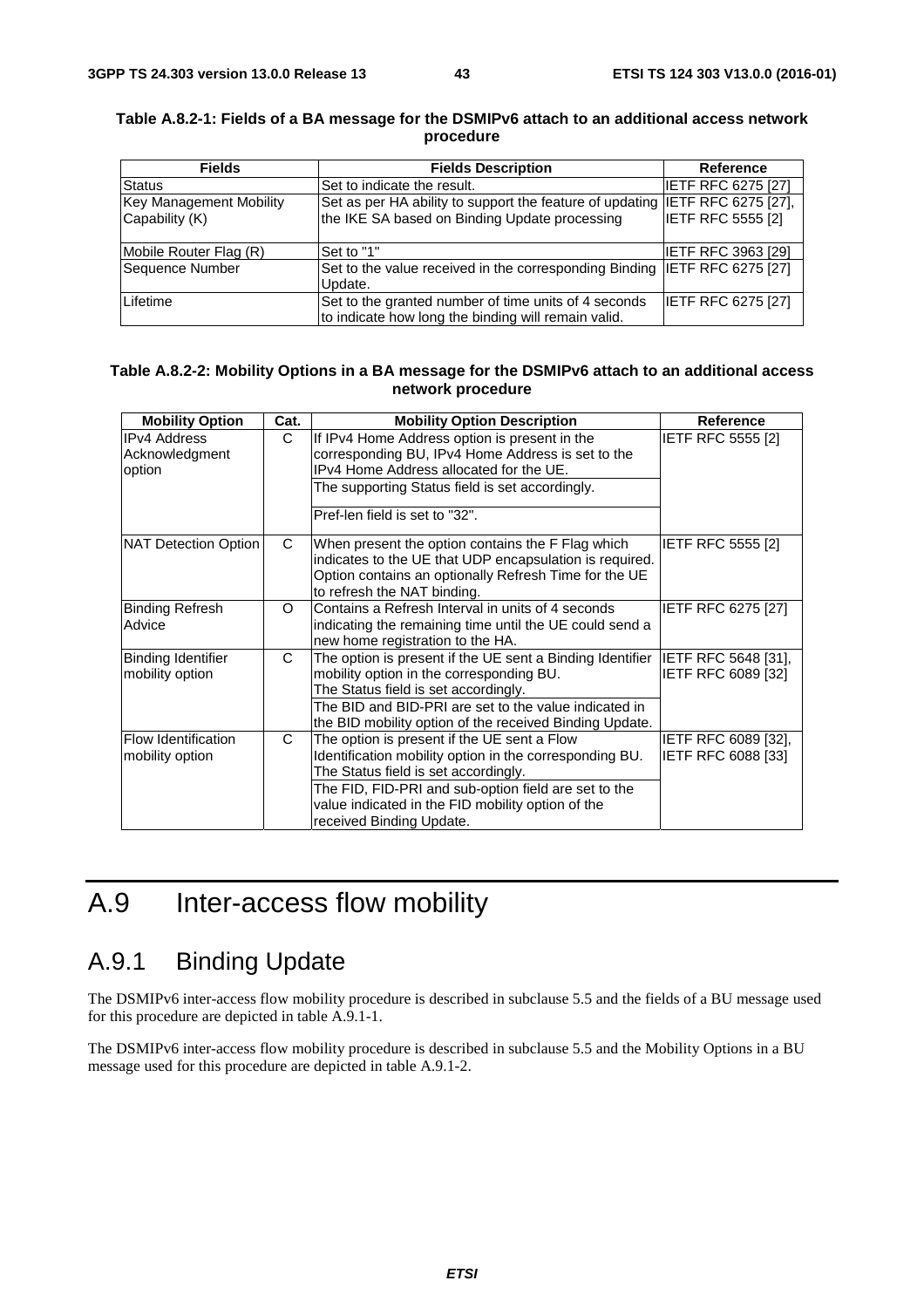| <b>Fields</b>                                    | <b>Fields Description</b>                                                                                                                                                                 | <b>Reference</b>          |
|--------------------------------------------------|-------------------------------------------------------------------------------------------------------------------------------------------------------------------------------------------|---------------------------|
| Sequence Number                                  | Set to a monotonically increasing value.                                                                                                                                                  | <b>IETF RFC 6275 [27]</b> |
| Lifetime                                         | Set to the requested number of time in units of 4<br>seconds to indicate how long the binding will remain<br>valid.                                                                       | <b>IETF RFC 6275 [27]</b> |
| Home Registration (H)                            | Set to "1" to indicate receiving node can act as this<br>node"s HA                                                                                                                        | <b>IETF RFC 6275 [27]</b> |
| Link-local Address<br>Compatibility (L)          | The Link-Local Address Compatibility (L) bit is set<br>when the home address reported by the mobile node<br>has the same interface identifier as the mobile node's<br>link-local address. | IETF RFC 6275 [27]        |
| <b>Key Management Mobility</b><br>Capability (K) | Set to "1" to indicate IKEv2 SA ability to survive<br>mobility                                                                                                                            | <b>IETF RFC 6275 [27]</b> |
| Acknowledge (A)                                  | Set to "1" to request an acknowledgement message.                                                                                                                                         | IETF RFC 6275 [27]        |
| Force UDP encapsulation<br>request (F) Flag      | Set to "0" to indicate no forced UDP encapsulation                                                                                                                                        | <b>IETF RFC 5555 [2]</b>  |
| Mobile Router Flag (R)                           | Set to "1" to indicate home network prefix preservation IIETF RFC 3963 [29]<br>for the UE.                                                                                                |                           |
| Overwrite Flag (O)                               | Set to "0" to indicate not replacing all binding cache<br>entries at the HA with the entries listed in the Binding<br>Update                                                              | IETF RFC 5648 [31]        |

**Table A.9.1-1: Fields of a BU message for the DSMIPv6 inter-access flow mobility procedure**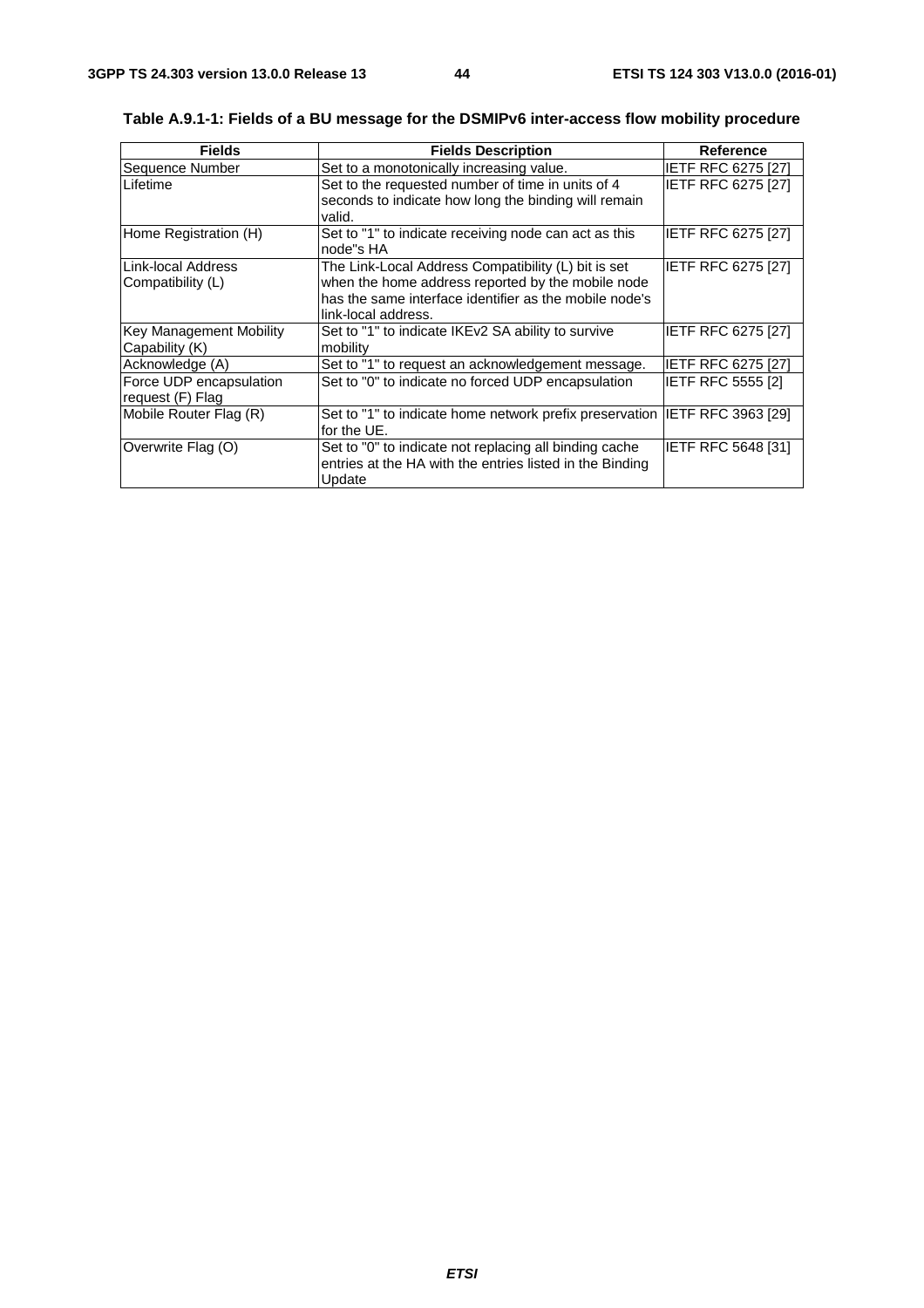| <b>Mobility Option</b>                 | Cat.    | <b>Mobility Option Description</b>                                                                                                                                                                                                 | <b>Reference</b>                          |
|----------------------------------------|---------|------------------------------------------------------------------------------------------------------------------------------------------------------------------------------------------------------------------------------------|-------------------------------------------|
| <b>IPv4 Home Address</b>               | O       | For dynamic allocation, set to the value "0.0.0.0" to                                                                                                                                                                              | <b>IETF RFC 5555 [2]</b>                  |
| option                                 |         | request allocation for the UE.                                                                                                                                                                                                     |                                           |
|                                        |         | If the UE already has an IPv4 Home Address and                                                                                                                                                                                     |                                           |
|                                        |         | wants to keep on using it, the IPv4 home address is set                                                                                                                                                                            |                                           |
|                                        |         | to the previously allocated value.                                                                                                                                                                                                 |                                           |
|                                        |         | If the UE already has an IPv4 Home Address and                                                                                                                                                                                     |                                           |
|                                        |         | wants to release it, the option is not inserted in the BU.                                                                                                                                                                         |                                           |
|                                        |         | If the UE request allocation of IPv4 Home Address, the                                                                                                                                                                             |                                           |
|                                        |         | "P" flag is set to '0'.                                                                                                                                                                                                            |                                           |
|                                        |         | If the UE already has an IPv4 Home Address and                                                                                                                                                                                     |                                           |
|                                        |         | wants to keep on using it, the "P" flag is not set.                                                                                                                                                                                |                                           |
|                                        |         | The Prefix Length is set to the requested prefix length<br>of '32'.                                                                                                                                                                |                                           |
| <b>Binding Identifier</b>              | $\circ$ | The BID is set to the value identifying the routing                                                                                                                                                                                | IETF RFC 5648 [31],                       |
| mobility option                        |         | address used as Source IP Address of the Binding                                                                                                                                                                                   | IETF RFC 6089 [32]                        |
|                                        |         | Update.                                                                                                                                                                                                                            |                                           |
|                                        |         | The BID-PRI is set to the value assigned to the BID.                                                                                                                                                                               |                                           |
|                                        |         |                                                                                                                                                                                                                                    |                                           |
|                                        |         | If the Binding Update message is sent on a home link,<br>the "H" flag is set to "1".                                                                                                                                               |                                           |
|                                        |         | If the Binding Update message is sent on a foreign link,<br>the "H" flag is set to "0".                                                                                                                                            |                                           |
|                                        |         | If the routing address used as IP Source Address of the<br>Binding Update message is an IPv4 address, a NAT<br>was detected and the UE is not exchanging data traffic,<br>the Care-of Address field is set to the routing address. |                                           |
| Flow Identification<br>mobility option | $\circ$ | For creating routing rules, the FID and FID-PRI are set<br>to an arbitrary value.                                                                                                                                                  | IETF RFC 6089 [32],<br>IETF RFC 6088 [33] |
|                                        |         | For modifying routing rules, the FID and FID-PRI are<br>set to the value identifying the routing filter the UE<br>wants to modify.                                                                                                 |                                           |
|                                        |         | The sub-option field conveys the Traffic Selector sub-<br>option.                                                                                                                                                                  |                                           |
| <b>Flow Summary</b><br>mobility option | $\circ$ | Contain one or more FIDs present in the binding<br>update list to refresh the respective flow bindings.                                                                                                                            | IETF RFC 6089 [32]                        |

#### **Table A.9.1-2: Mobility Options in a BU message for the DSMIPv6 inter-access flow mobility procedure**

## A.9.2 Binding Acknowledgement

The DSMIPv6 inter-access flow mobility procedure is described in subclause 5.5 and the fields of a BA message used for this procedure are depicted in table A.9.2-1.

The DSMIPv6 inter-access flow mobility procedure is described in subclause 5.5 and the Mobility Options in a BA message used for this procedure are depicted in table A.9.2-2.

|  |  | Table A.9.2-1: Fields of a BA message for the DSMIPv6 inter-access flow mobility procedure |
|--|--|--------------------------------------------------------------------------------------------|
|--|--|--------------------------------------------------------------------------------------------|

| <b>Fields</b>           | <b>Fields Description</b>                                                                                   | Reference                 |
|-------------------------|-------------------------------------------------------------------------------------------------------------|---------------------------|
| <b>Status</b>           | Set to indicate the result.                                                                                 | IETF RFC 6275 [27]        |
| Key Management Mobility | Set as per HA ability to support the feature of updating IETF RFC 6275 [27],                                |                           |
| Capability (K)          | the IKE SA based on Binding Update processing                                                               | <b>IETF RFC 5555 [2]</b>  |
| Mobile Router Flag (R)  | Set to "1"                                                                                                  | <b>IETF RFC 3963 [29]</b> |
| Sequence Number         | Set to the value received in the corresponding Binding IETF RFC 6275 [27]<br>Update.                        |                           |
| Lifetime                | Set to the granted number of time units of 4 seconds<br>to indicate how long the binding will remain valid. | <b>IETF RFC 6275 [27]</b> |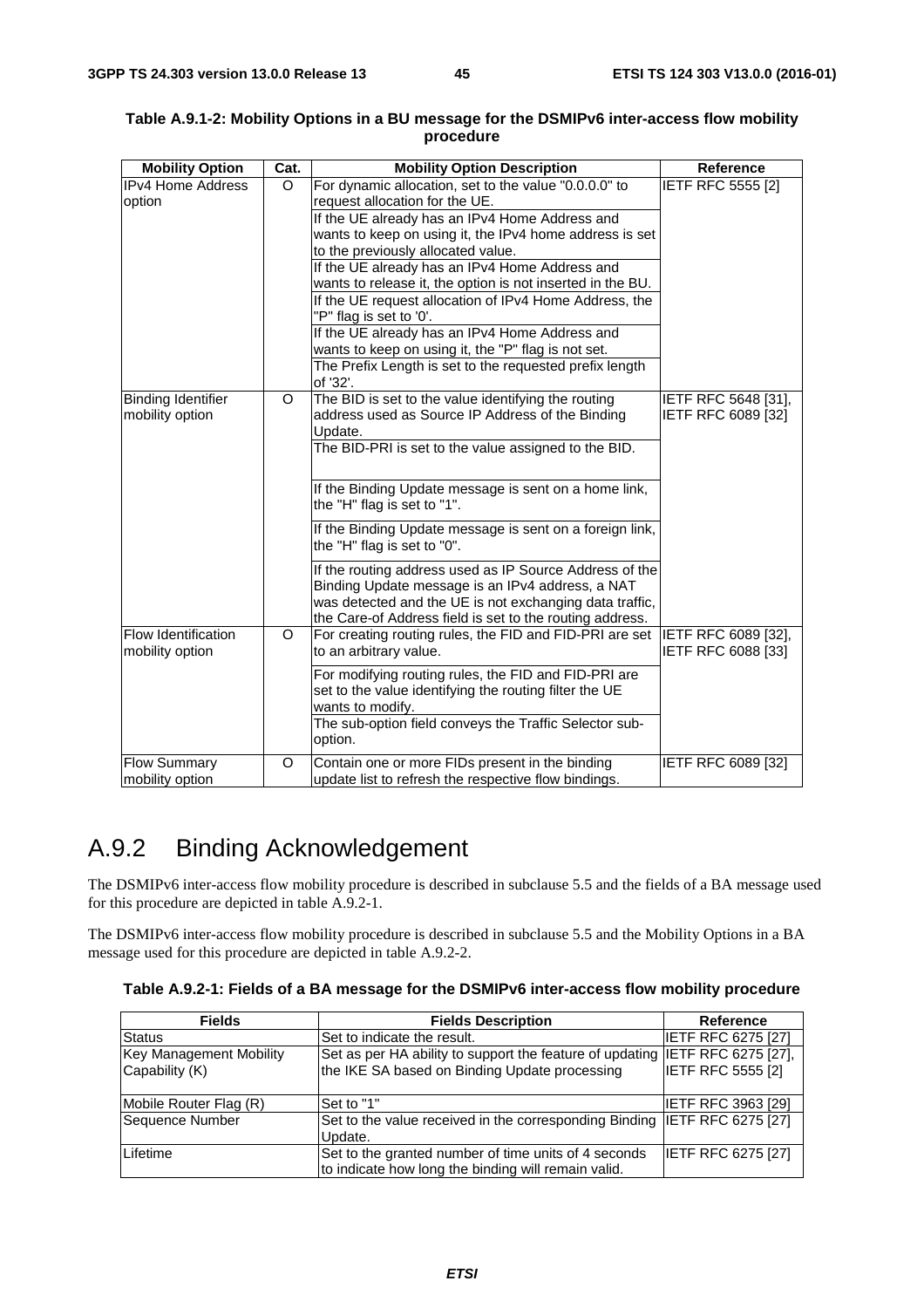| <b>Mobility Option</b>     | Cat. | <b>Mobility Option Description</b>                                                                 | <b>Reference</b>          |
|----------------------------|------|----------------------------------------------------------------------------------------------------|---------------------------|
| <b>IPv4 Address</b>        | C.   | If IPv4 Home Address option is present in the<br>corresponding BU, IPv4 Home Address is set to the | <b>IETF RFC 5555 [2]</b>  |
| Acknowledgment             |      | IPv4 Home Address either newly allocated for the UE                                                |                           |
| option                     |      |                                                                                                    |                           |
|                            |      | or previously assigned prior to the Handover.                                                      |                           |
|                            |      | The supporting Status field is set accordingly.                                                    |                           |
|                            |      | Pref-len field is set to "32".                                                                     |                           |
| NAT Detection Option       | C.   | When present the option contains the F Flag which                                                  | <b>IETF RFC 5555 [2]</b>  |
|                            |      | indicates to the UE that UDP encapsulation is required.                                            |                           |
|                            |      | Option contains an optionally Refresh Time for the UE                                              |                           |
|                            |      | to refresh the NAT binding.                                                                        |                           |
| <b>Binding Refresh</b>     | O    | Contains a Refresh Interval in units of 4 seconds                                                  | <b>IETF RFC 6275 [27]</b> |
| Advice                     |      | indicating the remaining time until the UE could send a                                            |                           |
|                            |      | new home registration to the HA.                                                                   |                           |
| <b>Binding Identifier</b>  | C.   | The option is present if the UE sent a Binding Identifier IETF RFC 5648 [31],                      |                           |
| mobility option            |      | mobility option in the corresponding BU.                                                           | IETF RFC 6089 [32]        |
|                            |      | The Status field is set accordingly.                                                               |                           |
|                            |      | The BID and BID-PRI are set to the value indicated in                                              |                           |
|                            |      | the BID mobility option of the received Binding Update.                                            |                           |
| <b>Flow Identification</b> | C    | The option is present if the UE sent a Flow                                                        | IETF RFC 5648 [31],       |
| mobility option            |      | Identification mobility option in the corresponding BU.                                            | IETF RFC 6089 [32]        |
|                            |      | The Status field is set accordingly.                                                               |                           |
|                            |      | The FID, FID-PRI and sub-option field are set to the                                               |                           |
|                            |      | value indicated in the FID mobility option of the                                                  |                           |
|                            |      | received Binding Update.                                                                           |                           |

#### **Table A.9.2-2: Mobility Options in a BA message for the DSMIPv6 inter-access flow mobility procedure**

## A.10 UE-initiated removal of an access network from a PDN connection

## A.10.1 Binding Update

The UE-initiated DSMIPv6 removal of an access network from a PDN connection procedure is described in subclause 5.8 and the fields of a BU message used for this procedure are depicted in table A.10.1-1.

The UE-initiated DSMIPv6 removal of an access network from a PDN connection procedure is described in subclause 5.8 and the Mobility Options in a BU message used for this procedure are depicted in table A.10.1-2.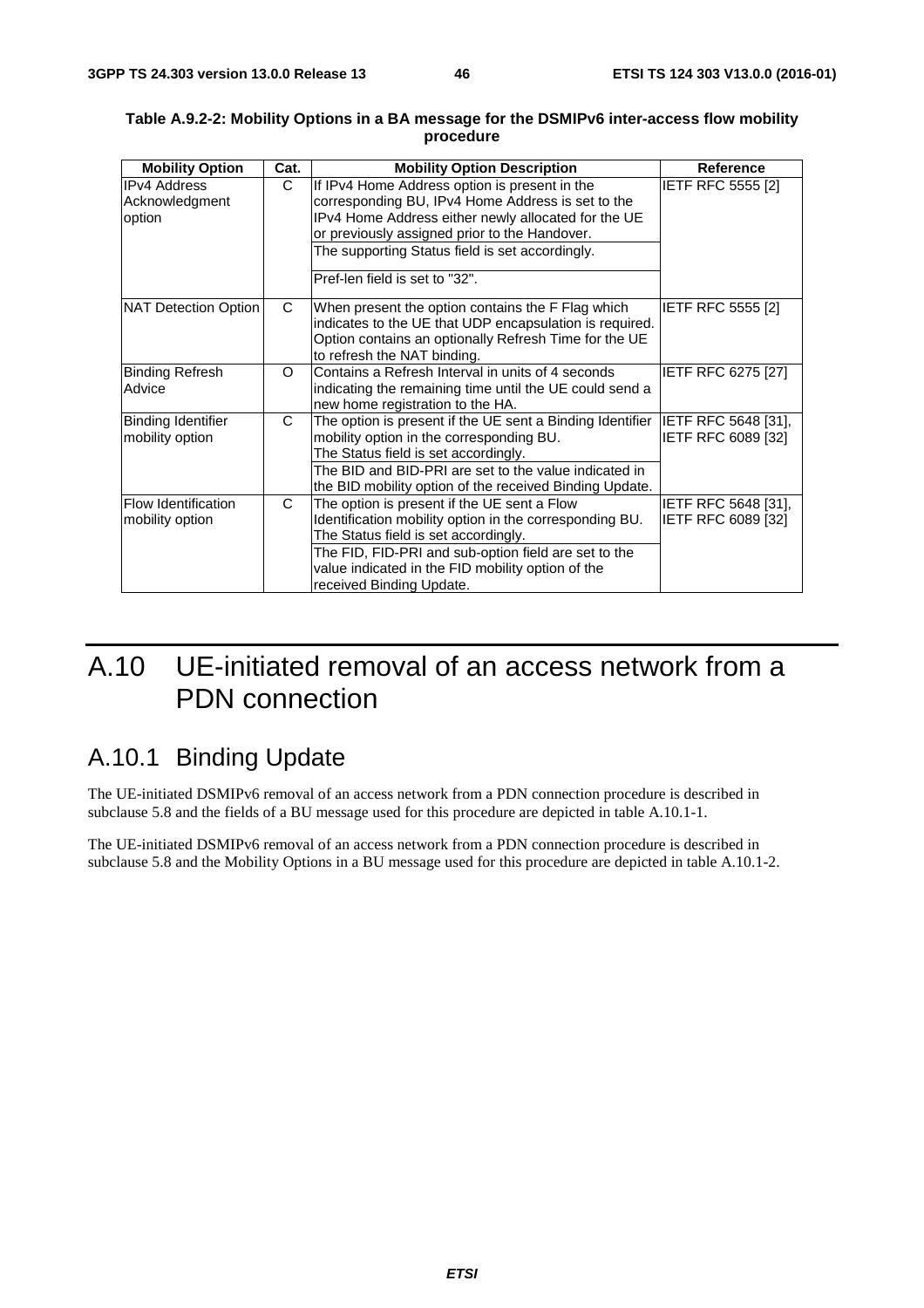| <b>Fields</b>                                    | <b>Fields Description</b>                                                                                                                                                                                  | <b>Reference</b>          |
|--------------------------------------------------|------------------------------------------------------------------------------------------------------------------------------------------------------------------------------------------------------------|---------------------------|
| Sequence Number                                  | Set to a monotonically increasing value.                                                                                                                                                                   | <b>IETF RFC 6275 [27]</b> |
| Lifetime                                         | If the Binding Update is to de-register binding of the<br>access network, the Lifetime is set to a value of "0".                                                                                           | IETF RFC 6275 [27]        |
|                                                  | If the Binding Update is to register the maintained<br>access network, the Lifetime is set to the requested<br>number of time in units of 4 seconds to indicate how<br>long the binding will remain valid. |                           |
| Home Registration (H)                            | Set to "1" to indicate receiving node can act as this<br>node"s HA                                                                                                                                         | IETF RFC 6275 [27]        |
| Link-local Address<br>Compatibility (L)          | The Link-Local Address Compatibility (L) bit is set<br>when the home address reported by the mobile node<br>has the same interface identifier as the mobile node's<br>link-local address.                  | IETF RFC 6275 [27]        |
| <b>Key Management Mobility</b><br>Capability (K) | Set to "1" to indicate IKEv2 SA ability to survive<br>mobility                                                                                                                                             | <b>IETF RFC 6275 [27]</b> |
| Acknowledge (A)                                  | Set to "1" to request an acknowledgement message.                                                                                                                                                          | <b>IETF RFC 6275 [27]</b> |
| Force UDP encapsulation<br>request (F) Flag      | Set to "0" to indicate no forced UDP encapsulation                                                                                                                                                         | IETF RFC 5555 [2]         |
| Mobile Router Flag (R)                           | If the Binding Update is to register the maintained<br>access network, the Mobile Router Flag (R) is set to<br>"1" to indicate home network prefix preservation for the<br>UE.                             | IETF RFC 3963 [29]        |
| Overwrite Flag (O)                               | Set to any value if the lifetime field of the Binding<br>Update is set to 0<br>Set to "1" if the lifetime field of the Binding Update is<br>set to any value different from 0                              | <b>IETF RFC 5648 [31]</b> |

#### **Table A.10.1-1: Fields of a BU message for the UE-initiated DSMIPv6 removal of an access network from a PDN connection procedure**

#### **Table A.10.1-2: Mobility Options in a BU message for the UE-initiated DSMIPv6 removal of an access network from a PDN connection procedure**

| <b>Mobility Option</b>    | Cat. | <b>Mobility Option Description</b>                                         | Reference                  |
|---------------------------|------|----------------------------------------------------------------------------|----------------------------|
| <b>Binding Identifier</b> |      | For a Binding Update with Lifetime set to "0", the BID                     | <b>IETF RFC 5648 [31].</b> |
| mobility option           |      | and BID-PRI are set to the corresponding entry that the IETF RFC 6089 [32] |                            |
|                           |      | <b>IUE</b> wants to remove.                                                |                            |
|                           |      | For a Binding Update with Lifetime not set to "0", the                     |                            |
|                           |      | BID and BID-PRI are set to the corresponding entry                         |                            |
|                           |      | that the UE wants to maintain.                                             |                            |

## A.10.2 Binding Acknowledgement

The UE-initiated DSMIPv6 removal of an access network from a PDN connection procedure is described in subclause 5.8 and the fields of a BA message used for this procedure are depicted in table A.10.2-1.

The UE-initiated DSMIPv6 removal of an access network from a PDN connection procedure is described in subclause 5.8 and the Mobility Options in a BA message used for this procedure are depicted in table A.10.2-2.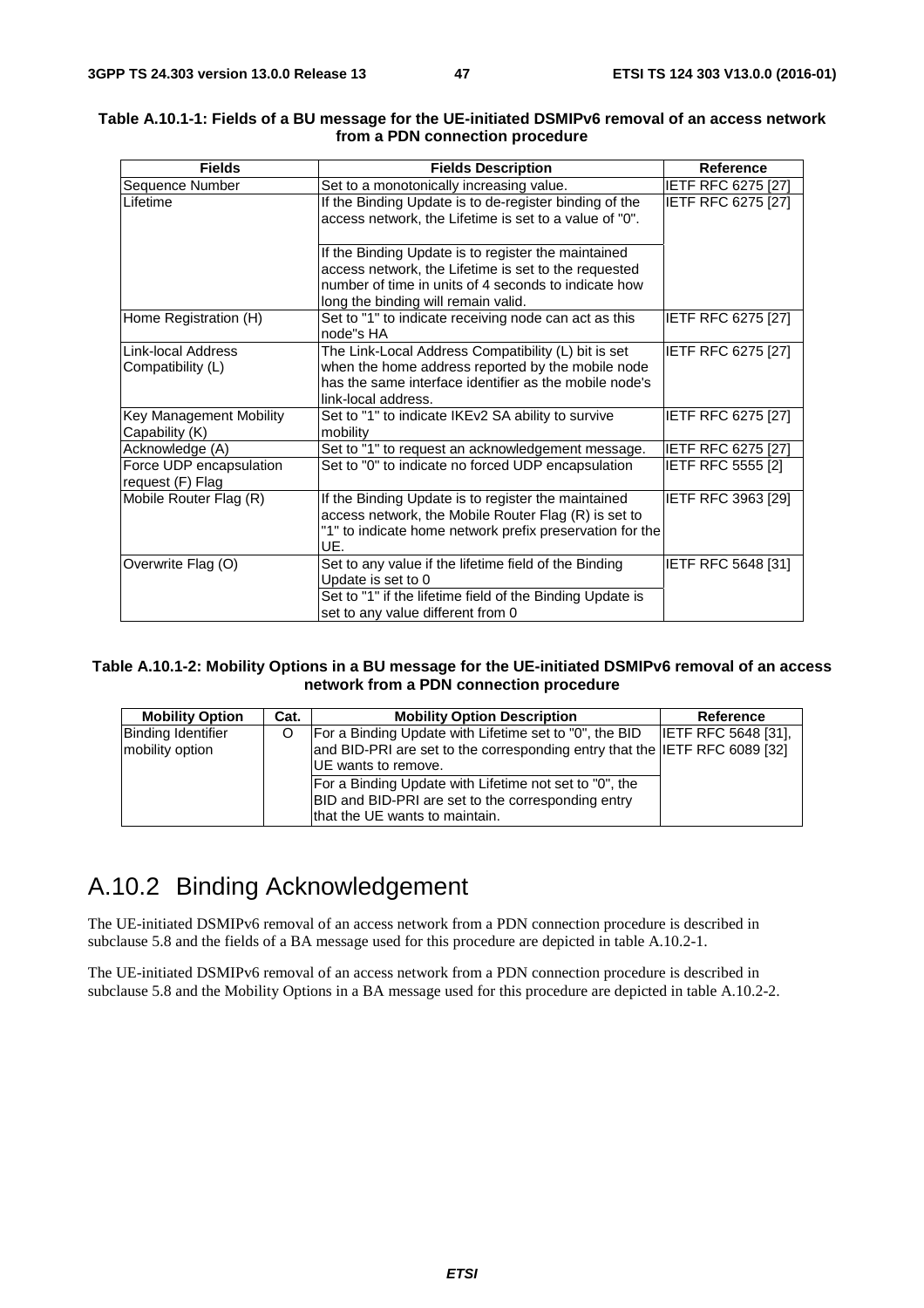| <b>Fields</b>           | <b>Fields Description</b>                                                                                                                                                                                | Reference                 |
|-------------------------|----------------------------------------------------------------------------------------------------------------------------------------------------------------------------------------------------------|---------------------------|
| <b>Status</b>           | Set to indicate the result.                                                                                                                                                                              | <b>IETF RFC 6275 [27]</b> |
| Key Management Mobility | Set as per HA ability to support the feature of updating IETF RFC 6275 [27],                                                                                                                             |                           |
| Capability (K)          | the IKE SA based on Binding Update processing                                                                                                                                                            | <b>IETF RFC 5555 [2]</b>  |
| Mobile Router Flag (R)  | If the Binding Update is to register the maintained<br>access network, the Mobile Router Flag (R) is set to<br>"1"                                                                                       | IETF RFC 3963 [29]        |
| Sequence Number         | Set to the value received in the corresponding Binding IETF RFC 6275 [27]<br>Update or the last accepted sequence number in the<br>case of Status 135 ("Sequence Number out of<br>window").              |                           |
| Lifetime                | If the Binding Update is to de-register binding of the<br>access network, the Lifetime is set to a value of "0".                                                                                         | IETF RFC 6275 [27]        |
|                         | If the Binding Update is to register the maintained<br>access network, the Lifetime is set to the granted<br>number of time in units of 4 seconds to indicate how<br>long the binding will remain valid. |                           |

#### **Table A.10.2-1: Fields of a BA message for the UE-initiated DSMIPv6 removal of an access network from a PDN connection procedure**

#### **Table A.10.2-2: Mobility Options in a BA message for the UE-initiated DSMIPv6 removal of an access network from a PDN connection procedure**

| <b>Mobility Option</b>                       | Cat. | <b>Mobility Option Description</b>                                                                                                                                                                                                                                                                                      | Reference                                 |
|----------------------------------------------|------|-------------------------------------------------------------------------------------------------------------------------------------------------------------------------------------------------------------------------------------------------------------------------------------------------------------------------|-------------------------------------------|
| NAT Detection Option                         | C    | When present the option contains the F Flag which<br>indicates to the UE that UDP encapsulation is required.<br>Option contains an optionally Refresh Time for the UE<br>to refresh the NAT binding.                                                                                                                    | <b>IETF RFC 5555 [2]</b>                  |
| <b>Binding Refresh</b><br>Advice             | O    | Contains a Refresh Interval in units of 4 seconds<br>indicating the remaining time until the UE could send a<br>new home registration to the HA.                                                                                                                                                                        | <b>IETF RFC 6275 [27]</b>                 |
| <b>Binding Identifier</b><br>mobility option | C    | The option is present if the UE sent a Binding Identifier<br>mobility option in the corresponding BU.<br>The Status field is set accordingly.<br>For a Binding Update with Lifetime not set to "0", the<br>BID and BID-PRI are set to the value indicated in the<br>BID mobility option of the received Binding Update. | IETF RFC 5648 [31],<br>IETF RFC 6089 [32] |

## A.11 Network-initiated removal of an access network from a PDN connection

### A.11.1 Binding Revocation Indication Message

The network-initiated DSMIPv6 removal of an access network from a PDN connection procedure is described in subclause 5.9 and the fields of a BRI message used for this procedure are depicted in table A.11.1-1.

The network-initiated DSMIPv6 removal of an access network from a PDN connection procedure is described in subclause 5.9 and the Mobility Options in a BRI message used for this procedure are depicted in table A.11.1-2.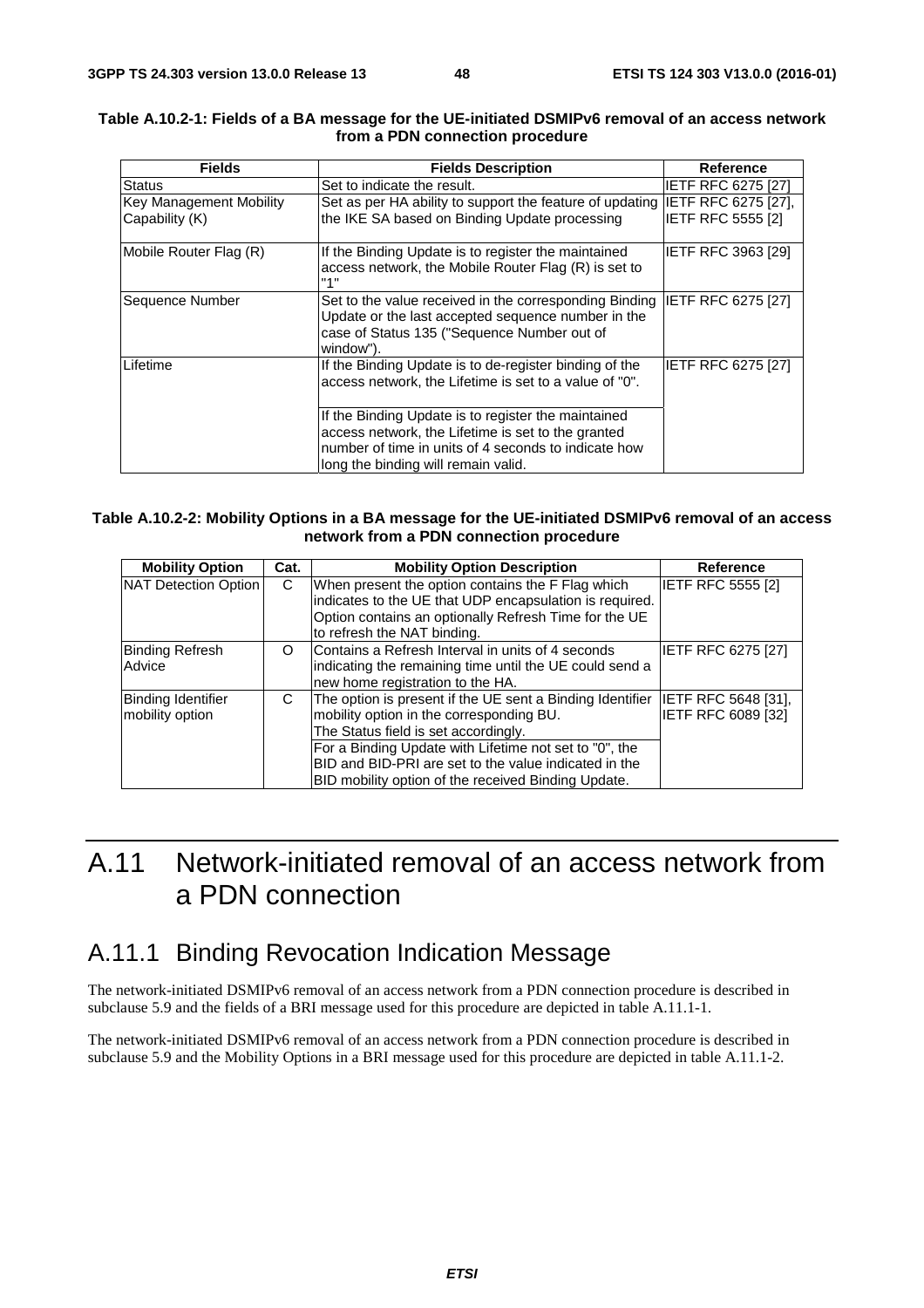| <b>Fields</b>             | <b>Fields Description</b>                                                 | <b>Reference</b>          |
|---------------------------|---------------------------------------------------------------------------|---------------------------|
| B.R. Type                 | ISet to "1" to indicate BRI.                                              | <b>IETF RFC 5846 [19]</b> |
| Sequence Number           | Set to a monotonically increasing value and is used to IETF RFC 5846 [19] |                           |
|                           | match with the returned Binding Revocation                                |                           |
|                           | Acknowledge                                                               |                           |
| <b>Revocation Trigger</b> | Set to "1"                                                                | <b>IETF RFC 5846 [19]</b> |
| Proxy Binding (P)         | Set to "0"                                                                | <b>IETF RFC 5846 [19]</b> |
| Global (G)                | Set to "0"                                                                | <b>IETF RFC 5846 [19]</b> |
| IPv4 HoA Binding Only (V) | Set to "0"                                                                | <b>IETF RFC 5846 [19]</b> |

#### **Table A.11.1-1: Fields of a BRI message for the network-initiated DSMIPv6 removal of an access network from a PDN connection procedure**

#### **Table A.11.1-2: Mobility Options in a BRI message for the network-initiated DSMIPv6 removal of an access network from a PDN connection procedure**

| <b>Mobility Option</b>    | Cat. | <b>Mobility Option Description</b>               | Reference                  |
|---------------------------|------|--------------------------------------------------|----------------------------|
| <b>Binding Identifier</b> |      | The BID and BID-PRI are set to the corresponding | <b>IETF RFC 5648 [31].</b> |
| mobility option           |      | entry that the UE wants to remove.               | <b>IETF RFC 6089 [32]</b>  |
|                           |      |                                                  |                            |
|                           |      |                                                  |                            |
|                           |      |                                                  |                            |
|                           |      |                                                  |                            |

## A.11.2 Binding Revocation Acknowledgement

The network-initiated DSMIPv6 removal of an access network from a PDN connection procedure is described in subclause 5.9 and the fields of a BRA message used for this procedure are depicted in table A.11.2-1.

The network-initiated DSMIPv6 removal of an access network from a PDN connection procedure is described in subclause 5.9 and the Mobility Options in a BRA message used for this procedure are depicted in table A.11.2-2.

#### **Table A.11.2-1: Fields of a BRA message for the network-initiated DSMIPv6 removal of an access network from a PDN connection procedure**

| <b>Fields</b>               | <b>Fields Description</b>                                                                                       | <b>Reference</b>          |
|-----------------------------|-----------------------------------------------------------------------------------------------------------------|---------------------------|
| B.R. Type                   | Set to "2" to indicate BRA.                                                                                     | <b>IETF RFC 5846 [19]</b> |
| Sequence Number             | Set to the value received in the corresponding BRI.                                                             | <b>IETF RFC 5846 [19]</b> |
| <b>Status</b>               | Indicates the result of the BRI.                                                                                | <b>IETF RFC 5846 [19]</b> |
| Proxy Registration Flag (P) | Set to "0" to indicate that the Binding Revocation<br>Acknowledgment is NOT for a proxy MIPv6 binding<br>entry. | <b>IETF RFC 5846 [19]</b> |
| Global (G)                  | Set to "0"; the same value as for the BRI.                                                                      | <b>IETF RFC 5846 [19]</b> |
| IPv4 HoA Binding Only (V)   | Set to "0"                                                                                                      | <b>IETF RFC 5846 [19]</b> |

#### **Table A.11.2-2: Mobility Options in a BRA message for the network-initiated DSMIPv6 removal of an access network from a PDN connection procedure**

| <b>Mobility Option</b>                       | Cat. | <b>Mobility Option Description</b>                                                                                                                                                                                                                                  | <b>Reference</b>          |
|----------------------------------------------|------|---------------------------------------------------------------------------------------------------------------------------------------------------------------------------------------------------------------------------------------------------------------------|---------------------------|
| <b>Binding Identifier</b><br>mobility option | C    | This option may be included to indicate the specific BID IETF RFC 5648 [31],<br>that failded the revocation procedure.<br>The BID and BID-PRI are set to the value indicated in<br>the BID mobility option of the received Binding<br><b>Revocation Indication.</b> | <b>IETF RFC 6089 [32]</b> |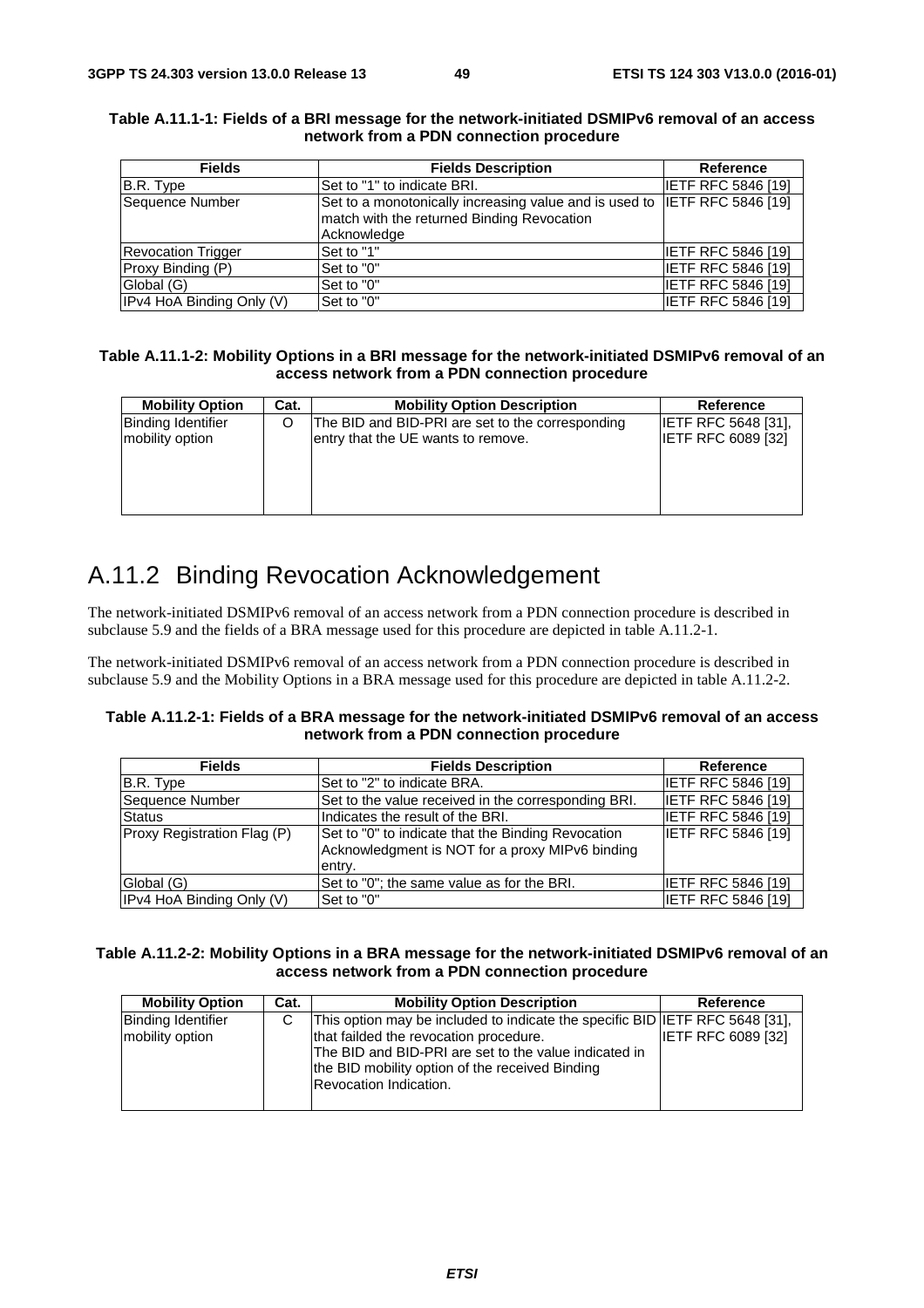## Annex B (normative): Extensions specific to the present document

### B.1 PDN Identifier notify payload

The format of the PDN Identifier notify payload is shown in figure B-1-1.

The PDN Identifier notify payload type is 40960. The length of the PDN Identifier notify payload is 21 octets. The IPv6 Home Network Prefix contains the IPv6 prefix of a PDN connection. The Prefix Length field indicates the length of the prefix contained in IPv6 Home Network Prefix field.

The other fields are defined by IETF RFC 5996 [14].

|                                 |   |   |  | <b>Bits</b> |   |  |          |               |
|---------------------------------|---|---|--|-------------|---|--|----------|---------------|
|                                 | 6 | 5 |  |             | 2 |  |          | <b>Octets</b> |
| Protocol ID                     |   |   |  |             |   |  |          |               |
| <b>SPI Size</b>                 |   |   |  |             |   |  |          |               |
| Notify Message Type             |   |   |  |             |   |  |          | $3 - 4$       |
| <b>IPv6 Home Network Prefix</b> |   |   |  |             |   |  | $5 - 20$ |               |
| Prefix Length                   |   |   |  |             |   |  |          |               |
|                                 |   |   |  |             |   |  |          |               |

#### **Figure B.1-1: PDN Identifier notify payload format**

NOTE: As the notify payload notifies information relating an IKE\_SA, SPI Size field is set to 0 and there is no Security Parameter Index field.

### B.2 IFOM Capability notify payload

The format of the IFOM Capability notify payload is shown in figure B.2-1.

The IFOM Capability notify payload type is 16428. The length of the IFOM Capability notify payload is 4 octets. The IFOM Capability notify payload is used to indicate the IFOM capability.

The other fields are defined by IETF RFC 5996 [14].



#### **Figure B.2-1: IFOM Capability notify payload format**

NOTE: As the notify payload notifies information relating to an IKE\_SA, SPI Size field is set to 0 and there is no Security Parameter Index field.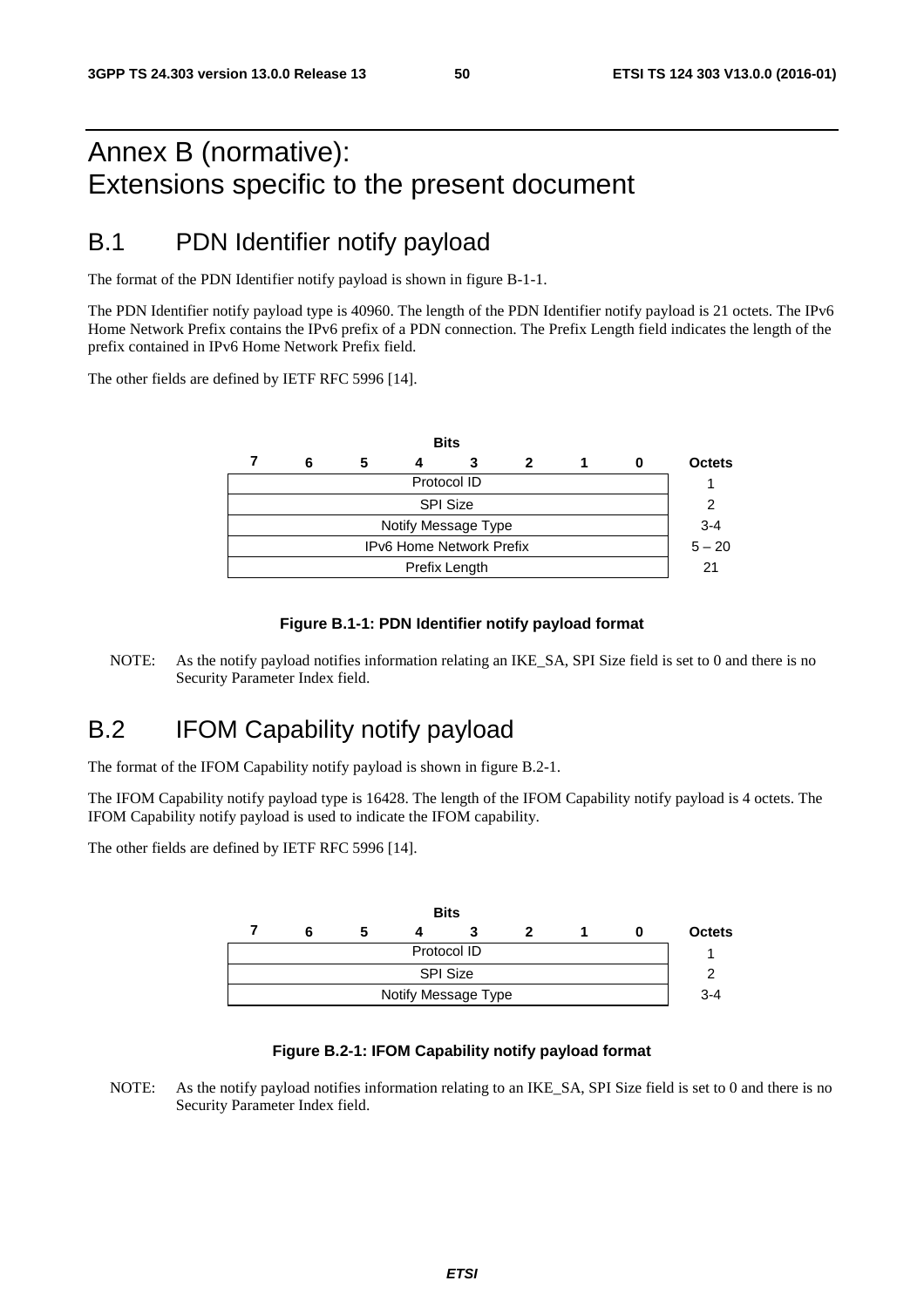## Annex C (informative): Change history

| Date               | TSG #            | TSG Doc.                     | <b>CR</b>          | Rev | Subject/Comment                                                                                                                                                         | Old            | <b>New</b>     |
|--------------------|------------------|------------------------------|--------------------|-----|-------------------------------------------------------------------------------------------------------------------------------------------------------------------------|----------------|----------------|
| 01-2008            |                  |                              |                    |     | Version 0.0.0 Editor's internal draft                                                                                                                                   |                | 0.0.0          |
| 02-2008            | CT1 #51          |                              |                    |     | Includes the following contributions agreed in CT1 #51:<br>C1-080436, C1-080437                                                                                         | 0.0.0          | 0.1.0          |
| 02-2008            | CT1 #51bis       |                              |                    |     | Includes the following contributions agreed in CT1<br>#51bis:                                                                                                           | 0.1.0          | 0.2.0          |
|                    |                  |                              |                    |     | C1-080770, C1-080776, C1-080791.                                                                                                                                        |                |                |
| 02-2008            | Email-<br>review |                              |                    |     | Editorial/style corrections in the clean version                                                                                                                        | 0.2.0          | 0.2.1          |
| 04-2008            | CT1 #52          |                              |                    |     | Includes the following contributions agreed in CT1 #52:                                                                                                                 | 0.2.1          | 0.3.0          |
|                    |                  |                              |                    |     | C1-080954, C1-080959, C1-080960, C1-081213, C1-<br>081232, C1-081398, C1-081399, C1-081400, C1-<br>081401, C1-081402, C1-081419                                         |                |                |
| 04-2008            | Email-           |                              |                    |     | Editorial/style corrections in the clean version                                                                                                                        | 0.3.0          | 0.3.1          |
|                    | review           |                              |                    |     |                                                                                                                                                                         |                |                |
| 05-2008            | CT1 #53          |                              |                    |     | Includes the following contributions agreed in CT1 #53:                                                                                                                 | 0.3.1          | 0.4.0          |
|                    |                  |                              |                    |     | C1-081590, C1-081594, C1-081693, C1-082079, C1-<br>082080, C1-082082, C1-082083, C1-082084, C1-<br>082063                                                               |                |                |
| 05-2008            | Email-           |                              |                    |     | Editorial clean-up                                                                                                                                                      | 0.4.0          | 0.4.1          |
|                    | review           |                              |                    |     |                                                                                                                                                                         |                |                |
| 05-2008            |                  |                              |                    |     | Version 1.0.0 to be presented to CT-40 created by MCC                                                                                                                   | 0.4.1          | 1.0.0          |
| 07-2008            | CT1 #54          |                              |                    |     | Includes the following contributions agreed in CT1 #54:<br>C1-082122, C1-082364, C1-082368, C1-082693, C1-<br>082694, C1-082698, C1-082699, C1-082700 and C1-<br>082808 | 1.0.0          | 1.1.0          |
| 08-2008            | CT1 #55          |                              |                    |     | Includes the following contributions agreed in CT1 #55:                                                                                                                 | 1.1.0          | 1.2.0          |
|                    |                  |                              |                    |     | C1-082827, C1-082828, C1-082989, C1-083003, C1-                                                                                                                         |                |                |
|                    |                  |                              |                    |     | 083004, C1-083486, C1-083488, C1-083524 and C1-                                                                                                                         |                |                |
| 10-2008            | CT1 #55bis       |                              |                    |     | 083601<br>Includes the following contributions agreed in CT1                                                                                                            | 1.2.0          | 1.3.0          |
|                    |                  |                              |                    |     | #55bis: C1-083858, C1-083861, C1-084384, C1-                                                                                                                            |                |                |
|                    |                  |                              |                    |     | 084454, C1-084455, C1-084457, C1-084458, C1-                                                                                                                            |                |                |
|                    |                  |                              |                    |     | 084460, C1-084461, C1-084553, C1-084563, C1-                                                                                                                            |                |                |
|                    |                  |                              |                    |     | 084564, C1-084565                                                                                                                                                       |                |                |
| 11-2008            | CT1 #56          |                              |                    |     | Includes the following contributions agreed in CT1 #56:                                                                                                                 | 1.3.0          | 1.4.0          |
|                    |                  |                              |                    |     | C1-084692, C1-084693, C1-085379, C1-085517                                                                                                                              |                |                |
| 11-2008            | E-mail<br>review |                              |                    |     | Editorial clean-up                                                                                                                                                      | 1.4.0          | 1.4.1          |
| 11-2008            | E-mail           |                              |                    |     | Editorial clean-up                                                                                                                                                      | 1.4.1          | 1.4.2          |
|                    | review           |                              |                    |     |                                                                                                                                                                         |                |                |
| 11-2008            | E-mail           |                              |                    |     | Editorial clean-up                                                                                                                                                      | 1.4.2          | 1.4.3          |
|                    | review           |                              |                    |     |                                                                                                                                                                         |                |                |
| 11-2008            |                  |                              |                    |     | Version 2.0.0 created for presentation to CT#42 for                                                                                                                     | 1.4.3          | 2.0.0          |
|                    |                  |                              |                    |     | approval                                                                                                                                                                |                |                |
| 12-2008<br>03-2009 | CT-43            |                              | 000111             |     | Version 8.0.0 created after approval in CT#42<br><b>Binding Update Optimization</b>                                                                                     | 2.0.0<br>8.0.0 | 8.0.0<br>8.1.0 |
| 03-2009            | $CT-43$          | CP-090126<br>CP-090126 10003 |                    |     | <b>BRI</b> error correction                                                                                                                                             | 8.0.0 8.1.0    |                |
| 03-2009            | CT-43            | CP-090129                    | $0005\overline{1}$ |     | Missing HA Initiated Multiple PDN Detach                                                                                                                                | 8.0.0          | 8.1.0          |
| 03-2009            | CT-43            | CP-090129                    | 0007               |     | IPv4 HoA release                                                                                                                                                        | 8.0.0          | 8.1.0          |
| 03-2009            | CT-43            | CP-090125                    | 0008 1             |     | Align with latest version of internet draft                                                                                                                             | 8.0.0          | 8.1.0          |
| 03-2009            | CT-43            |                              |                    |     | Editorial cleanup by MCC                                                                                                                                                | 8.0.0          | 8.1.0          |
| 06-2009            | CT-44            | CP-090413                    | 00043              |     | Discovery of the Home Agent address                                                                                                                                     | 8.1.0          | 8.2.0          |
| 06-2009            | CT-44            | CP-090413                    | 0011 1             |     | HA discovery via DHCPv6                                                                                                                                                 | 8.1.0          | 8.2.0          |
| 06-2009            | <b>CT-44</b>     | CP-090413                    | 0012               |     | Nemo Binding Acknowledgement Status value                                                                                                                               | 8.1.0          | 8.2.0          |
|                    |                  |                              |                    |     | clarification                                                                                                                                                           |                |                |
| 06-2009            | CT-44            | CP-090413                    | 0013               |     | Alternate Care-of Address correction                                                                                                                                    | 8.1.0          | 8.2.0          |
| 06-2009            | CT-44            | CP-090413                    | 0014               |     | TLV Header Format flag references                                                                                                                                       | 8.1.0          | $\sqrt{8.2.0}$ |
| 06-2009            | CT-44            | CP-090413                    | 0016               |     | Update to the Binding Revocation Indication Message                                                                                                                     | 8.1.0          | 8.2.0          |
| 06-2009<br>06-2009 | CT-44<br>$CT-44$ | CP-090413                    | 0017               |     | Clarification of routing header usage                                                                                                                                   | 8.1.0          | 8.2.0          |
| 09-2009            | CT-45            | CP-090324                    | 00183<br>0019      |     | HA reallocation procedure and Home Address request                                                                                                                      | 8.1.0<br>8.2.0 | 8.2.0          |
| 09-2009            | CT-45            | CP-090655<br>CP-090655       | 002111             |     | DNS lookup at HA discovery based on DHCPv6<br>Clarification of IPv4 Home Address request                                                                                | 8.2.0          | 8.3.0<br>8.3.0 |
| 09-2009            | CT-45            | CP-090655                    | 0023 1             |     | Update of TS after DS-MIPv6 RFC availability                                                                                                                            | 8.2.0          | 8.3.0          |
| 09-2009            | CT-45            | CP-090655                    | $0024$ 1           |     | Remove the static HNP configured in LTE capable UE                                                                                                                      | 8.2.0          | 8.3.0          |
|                    |                  |                              |                    |     |                                                                                                                                                                         |                |                |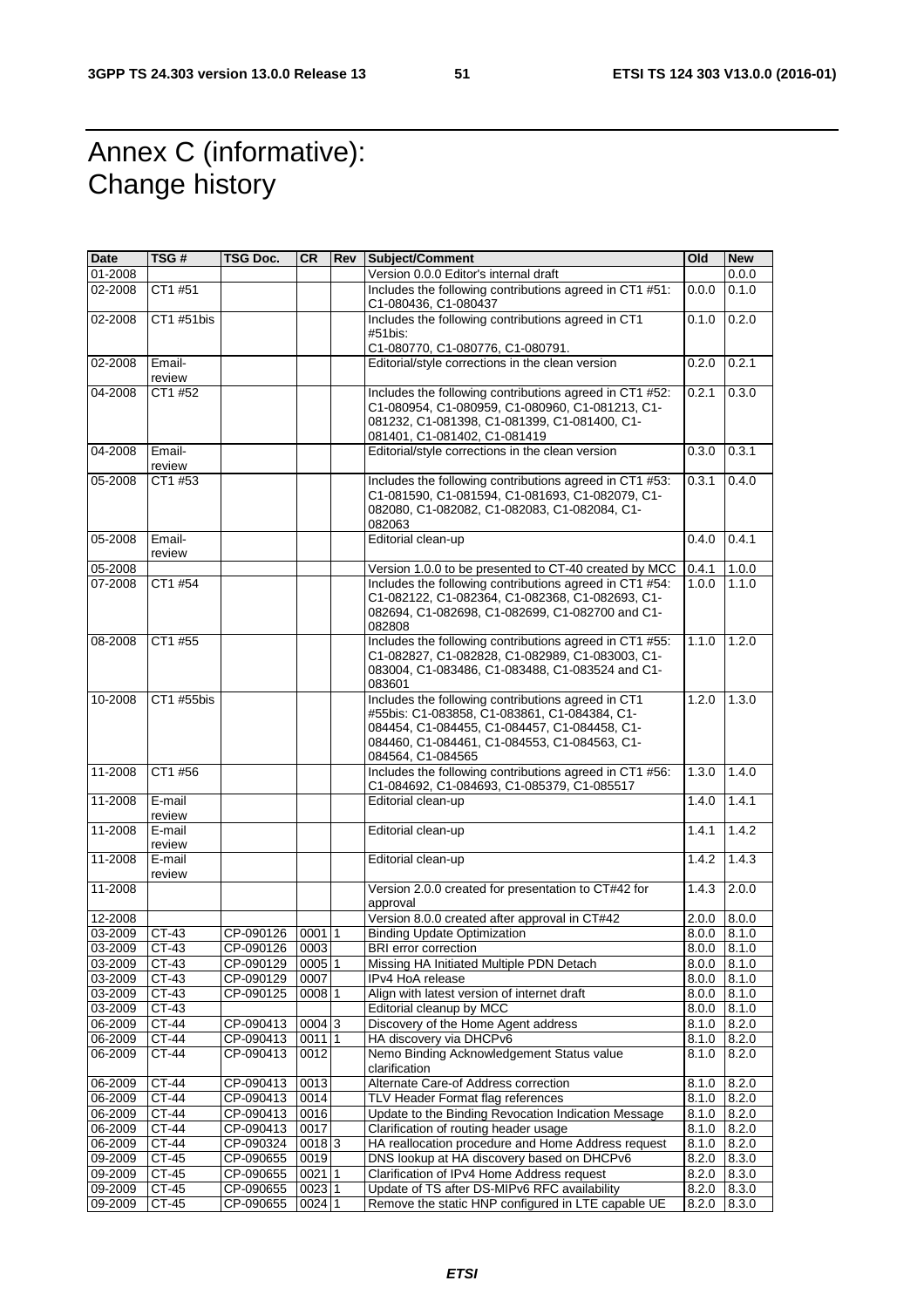| <b>Date</b>        | TSG#         | <b>TSG Doc.</b>        | <b>CR</b>           | Rev | Subject/Comment                                                                    | Old   | <b>New</b>      |
|--------------------|--------------|------------------------|---------------------|-----|------------------------------------------------------------------------------------|-------|-----------------|
| 09-2009            | CT-45        | CP-090655              | 0025                |     | IPv4 address acknowledgement option type                                           | 8.2.0 | 8.3.0           |
| 09-2009            | $CT-45$      | CP-090655              | 0027                |     | Deletion of SA to the initial HA during HA reallocation                            | 8.2.0 | 8.3.0           |
|                    |              |                        |                     |     | procedure                                                                          |       |                 |
| 12-2009            | CT-46        | CP-090901<br>CP-090901 | 0028<br>0030        |     | RFC5555 missing reference                                                          | 8.3.0 | 8.4.0           |
| 12-2009            | CT-46        |                        |                     |     | A bit in BRI message                                                               | 8.3.0 | 8.4.0           |
| 12-2009            | CT-46        | CP-090901              | 0031 1              |     | UE procedures at BRI reception                                                     | 8.3.0 | 8.4.0           |
| 12-2009            | $CT-46$      | CP-090901              | $0029$ <sub>2</sub> |     | Clarification of Binding Error message                                             | 8.4.0 | 9.0.0           |
| 03-2010            | CT-47        | CP-100107              | $0035$ 1            |     | Multiple PDN connections                                                           | 9.0.0 | 9.1.0           |
| 03-2010            | CT-47        | CP-100107              | 0037 1              |     | PDN connections                                                                    | 9.0.0 | 9.1.0           |
| 03-2010            | CT-47        | CP-100107              | 0039                |     | Reference to redirect RFC                                                          | 9.0.0 | 9.1.0           |
| 06-2010            | CT-48        | CP-100339              | 0042                |     | Reference Updates                                                                  | 9.1.0 | 9.2.0           |
| 06-2010            | <b>CT-48</b> | CP-100339              | $0044$ 2            |     | Usage of PDN prefix information with multiple PDNs to<br>the same APN              | 9.1.0 | 9.2.0           |
| 09-2010            | CT-49        | CP-100485              | $0048$ <sub>3</sub> |     | Usage of PDN Identifier notify payload                                             | 9.2.0 | 9.3.0           |
| 09-2010            | CT-49        | CP-100513              | $0049$ <sup>4</sup> |     | IFOM Reference and Definitions                                                     | 9.3.0 | 10.0.0          |
| 09-2010            | CT-49        | CP-100513              | 0050 6              |     | UE behaviour with multiple PDN connection for IFOM                                 | 9.3.0 | 10.0.0          |
| 09-2010            | CT-49        | CP-100513              | 0053 3              |     | Attach to additional access - general                                              | 9.3.0 | 10.0.0          |
| 09-2010            | CT-49        | CP-100513              | 0054 5              |     | Dual Stack Mobile IPv6 inter-access flow mobility                                  | 9.3.0 | 10.0.0          |
| 09-2010            | $CT-49$      | CP-100513              | $0055$ 2            |     | Attach to additional access acting as home link - UE<br>behaviour                  | 9.3.0 | 10.0.0          |
| 09-2010            | CT-49        | CP-100513              | 0056 2              |     | Attach to additional access acting as visted link - UE                             | 9.3.0 | 10.0.0          |
| 09-2010            | $CT-49$      | CP-100513              | $0057$ 2            |     | behaviour<br>Attach to additional access acting as home link - HA                  | 9.3.0 | 10.0.0          |
| 09-2010            | CT-49        | CP-100513              | 0058 1              |     | behaviour<br>Attach to additional access acting as visited link - HA               | 9.3.0 | 10.0.0          |
|                    |              |                        |                     |     | behavior                                                                           |       |                 |
| 09-2010            | CT-49        | CP-100513              | 0059 2              |     | Access removal - general                                                           | 9.3.0 | 10.0.0          |
| 09-2010            | CT-49        | CP-100513              | 0060                |     | Home link access removal - UE behavior                                             | 9.3.0 | 10.0.0          |
| 09-2010            | $CT-49$      | CP-100513              | 0061 2              |     | Visited link access removal - UE behavior                                          | 9.3.0 | 10.0.0          |
| 09-2010            | CT-49        | CP-100513              | 0062                |     | Removal of an access acting as home link - HA<br>procedures                        | 9.3.0 | 10.0.0          |
| 09-2010            | CT-49        | CP-100513              | 0063 2              |     | Visited link access removal - HA behavior                                          | 9.3.0 | 10.0.0          |
| 09-2010            | CT-49        | CP-100513              | 0064 1              |     | IFOM initial attachment                                                            | 9.3.0 | 10.0.0          |
| 09-2010            | CT-49        | CP-100513              | 0065 1              |     | Message format for IP flow mobility                                                | 9.3.0 | 10.0.0          |
| 09-2010            | CT-49        | CP-100520              | 0066 2              |     | Support of IPv6 Prefix Delegation on S2c                                           | 9.3.0 | 10.0.0          |
| 09-2010            | CT-49        | CP-100518              | 0067 1              |     | Usage of IP version for Care-of Address selection                                  | 9.3.0 | 10.0.0          |
| 12-2010            | $CT-50$      | CP-100754              | 0069 2              |     | IFOM Attach to additional access procedure                                         |       | 10.0.0 10.1.0   |
| 12-2010            | CT-50        | CP-100754              | 0070 2              |     | IFOM flow mobility procedure                                                       |       | 10.0.0 10.1.0   |
| 12-2010            | CT-50        | CP-100754              | $0071$ 1            |     | IFOM Remove a link - general                                                       |       | 10.0.0 10.1.0   |
| 12-2010            | CT-50        | CP-100754              | 0075 3              |     | Additional message format for IP flow mobility                                     |       | 10.0.0 10.1.0   |
| 12-2010            | CT-50        | CP-100754              | 00771               |     | Clarification on Dual Stack Mobile IPv6 re-registration                            |       | 10.0.0 10.1.0   |
| 12-2010            | CT-50        | CP-100754              | 0078 3              |     | Network-initiated detach in multiple Care-of addresses                             |       | 10.0.0 10.1.0   |
|                    |              |                        |                     |     | use case                                                                           |       |                 |
| 12-2010            | CT-50        | CP-100763              | 0079 1              |     | Delegated Prefix in HA                                                             |       | 10.0.0 10.1.0   |
| 12-2010            | CT-50        | CP-100763              | 0080 1              |     | UE behaviour of DHCPv6 prefix delegation                                           |       | 10.0.0 10.1.0   |
| $12 - 2010$        | $CT-50$      | CP-100754              | $0082$ <sub>2</sub> |     | Clarification on IFOM capability                                                   |       | $10.0.0$ 10.1.0 |
| 12-2010            | $CT-50$      | CP-100754              | $0083$ 1            |     | Corrections and clarifications on IFOM procedures                                  |       | 10.0.0 10.1.0   |
| $12 - 2010$        | CT-50        | CP-100754              | 0084 5              |     | Access removal from PDN                                                            |       | 10.0.0 10.1.0   |
| 12-2010            | CT-50        | CP-100763              | 0087                |     | Assigned HNP in BA message                                                         |       | 10.0.0 10.1.0   |
| 12-2010            | $CT-50$      | CP-100754              | 008811              |     | <b>IFOM Capability Discovery</b>                                                   |       | 10.0.0 10.1.0   |
| 12-2010            | CT-50        | CP-100754              | $0089$ <sub>2</sub> |     | Error conditions for IFOM                                                          |       | 10.0.0 10.1.0   |
| 03-2011            | CT-51        | CP-110185              | 0093 1              |     | IFOM capability discovery through ISRP                                             |       | 10.1.0 10.2.0   |
| 03-2011            | CT-51        | CP-110185              | $0094$ 3            |     | IFOM condition for binding acknowledge                                             |       | $10.1.0$ 10.2.0 |
| 03-2011            | CT-51        | CP-110185              | 0095                |     | IFOM error condition                                                               |       | 10.1.0 10.2.0   |
| 03-2011            | CT-51        | CP-110185              | 0096 1              |     | IFOM correction on attach to additional access                                     |       | 10.1.0 10.2.0   |
|                    |              |                        |                     |     | procedure                                                                          |       |                 |
| 03-2011<br>03-2011 | CT-51        | CP-110185              | 0098 1              |     | Network-initiated removal of an access                                             |       | 10.1.0 10.2.0   |
|                    | $CT-51$      | CP-110185              | 0100 3              |     | Revision to Network-initiated Removal of Foreign Link<br>from a PDN Connection     |       | 10.1.0 10.2.0   |
| 03-2011            | CT-51        | CP-110185              | 0101                |     | Modification of UE-initiated Removal of an Access<br>Network from a PDN Connection |       | 10.1.0 10.2.0   |
| 03-2011            | CT-51        | CP-110185              | $0102$ 1            |     | Correction to pointer to TS 24.302 for IFOM procedure                              |       | 10.1.0 10.2.0   |
| 03-2011            | CT-51        | CP-110185              | 0103                |     | IFOM extensions for handover                                                       |       | 10.1.0 10.2.0   |
| 03-2011            | $CT-51$      | CP-110185              | 0104                |     | IFOM capability discovery - PCO usage correction                                   |       | 10.1.0 10.2.0   |
| 03-2011            | CT-51        | CP-110185              | 0105                |     | Correction on 'O' flag                                                             |       | $10.1.0$ 10.2.0 |
| 03-2011            | CT-51        | CP-110185              | $0106$ 1            |     | Protocol type definition for IFOM capability IKE-v2                                |       | 10.1.0 10.2.0   |
| 03-2011            | CT-51        | CP-110185              | $0107$  2           |     | payload<br>Routing of packets for IFOM                                             |       | 10.1.0 10.2.0   |
| 03-2011            | CT-51        | CP-110185              | 0108                |     | Removal of editor"s note                                                           |       | 10.1.0 10.2.0   |
| 03-2011            | CT-51        | CP-110197              | 0109 2              |     | S2c data integrity protection                                                      |       | 10.1.0 10.2.0   |
|                    |              |                        |                     |     | References to RFC                                                                  |       |                 |
| 06-2011            | CT-52        | CP-110478              | 0110 1              |     | S2c data integrity protection over trusted non-3GPP                                |       | 10.2.0 10.3.0   |
| 09-2011            | CT-53        | CP-110682              | 0111 1              |     | access                                                                             |       | 10.3.0 10.4.0   |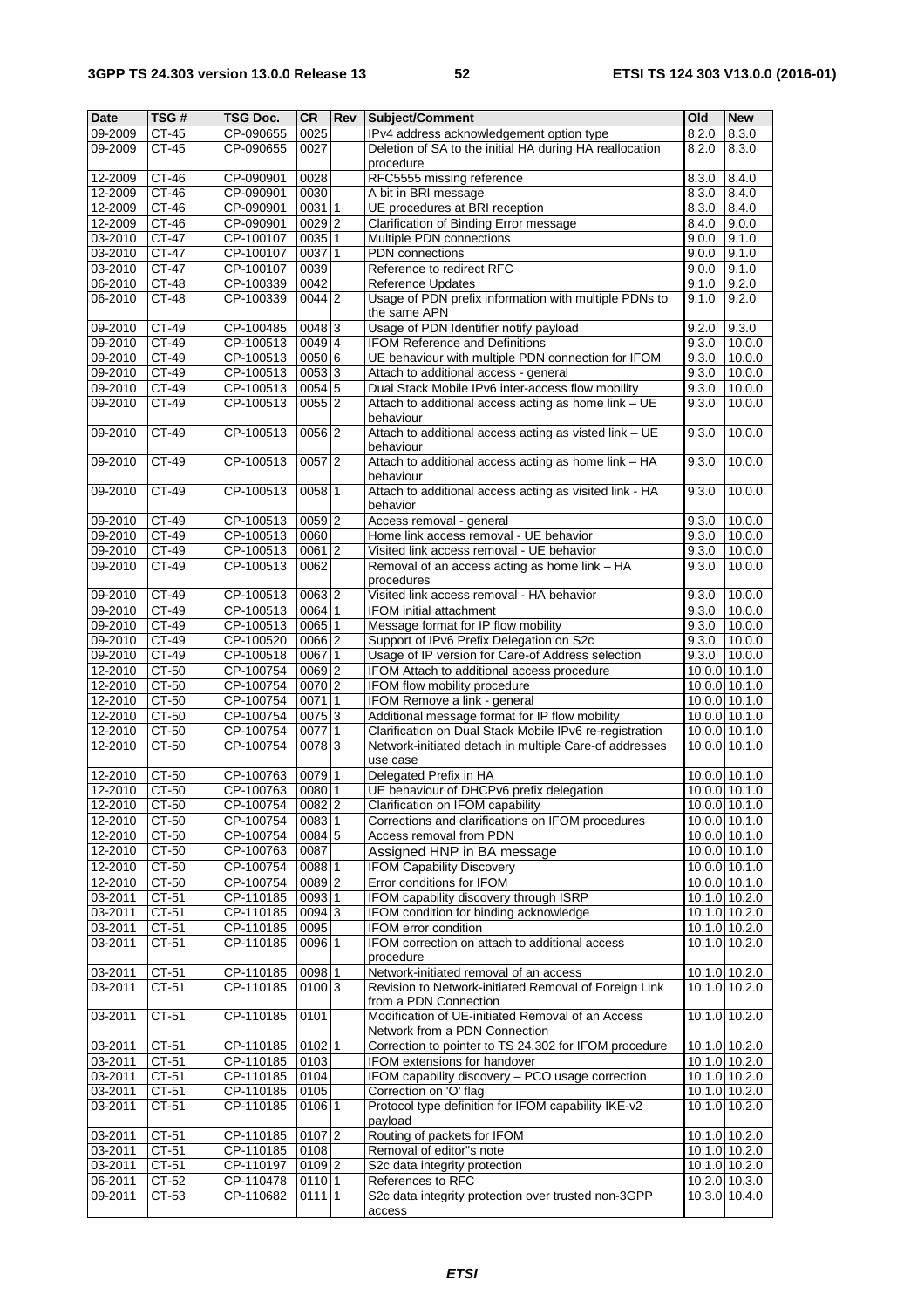| <b>Date</b> | TSG#  | <b>TSG Doc.</b> | <b>CR</b> | <b>Rev</b> | <b>Subject/Comment</b>                                | Old    | <b>New</b>      |
|-------------|-------|-----------------|-----------|------------|-------------------------------------------------------|--------|-----------------|
| 09-2011     | CT-53 | CP-110660       | 0115 2    |            | Correction of Home Agent discovery via DHCPv6         |        | 10.3.0 10.4.0   |
| 09-2011     | CT-53 | CP-110682       | 011711    |            | Correction to S2c data integrity protection - UE      |        | 10.3.0 10.4.0   |
|             |       |                 |           |            | procedures                                            |        |                 |
| 09-2011     | CT-53 | CP-110690       | $0112$  1 |            | Correction of security related reference              |        | 10.4.0 11.0.0   |
| 09-2011     | CT-53 | CP-110690       | 01161     |            | Rejection of IKEv2 SA request                         |        | 10.4.0 11.0.0   |
| 09-2011     | CT-53 | CP-110690       | 01201     |            | Correction to references                              |        | 10.4.0 11.0.0   |
| 12-2011     | CT-54 | CP-110874       | $0121$  2 |            | Correction to S2c data integrity protection - HA      |        | 11.0.0 11.1.0   |
|             |       |                 |           |            | procedures                                            |        |                 |
| 06-2012     | CT-56 | CP-120300       | 0123      |            | IETF reference update                                 |        | 11.1.0 11.2.0   |
| 06-2012     | CT-56 | CP-120293       | 01254     |            | Correction to HA discovery based on DHCPv6            |        | 11.1.0 11.2.0   |
| 06-2012     | CT-56 | CP-120309       | 01261     |            | Generalize handover procedure to include also Care-of |        | $11.1.0$ 11.2.0 |
|             |       |                 |           |            | Address change independent of handover                |        |                 |
| 06-2012     | CT-56 | CP-120309       | 01271     |            | Corrections with references                           |        | 11.1.0 11.2.0   |
| 06-2013     | CT-60 | CP-130237       | 0129 1    |            | Specification of IFOM Capability notify payload type  |        | 11.2.0 11.3.0   |
| 09-2014     | CT-65 |                 |           |            | Upgrade to Rel-12                                     | 11.3.0 | 12.0.0          |
| 12-2015     | CT-70 |                 |           |            | Upgrade to Rel-13                                     |        | 12.0.0 13.0.0   |